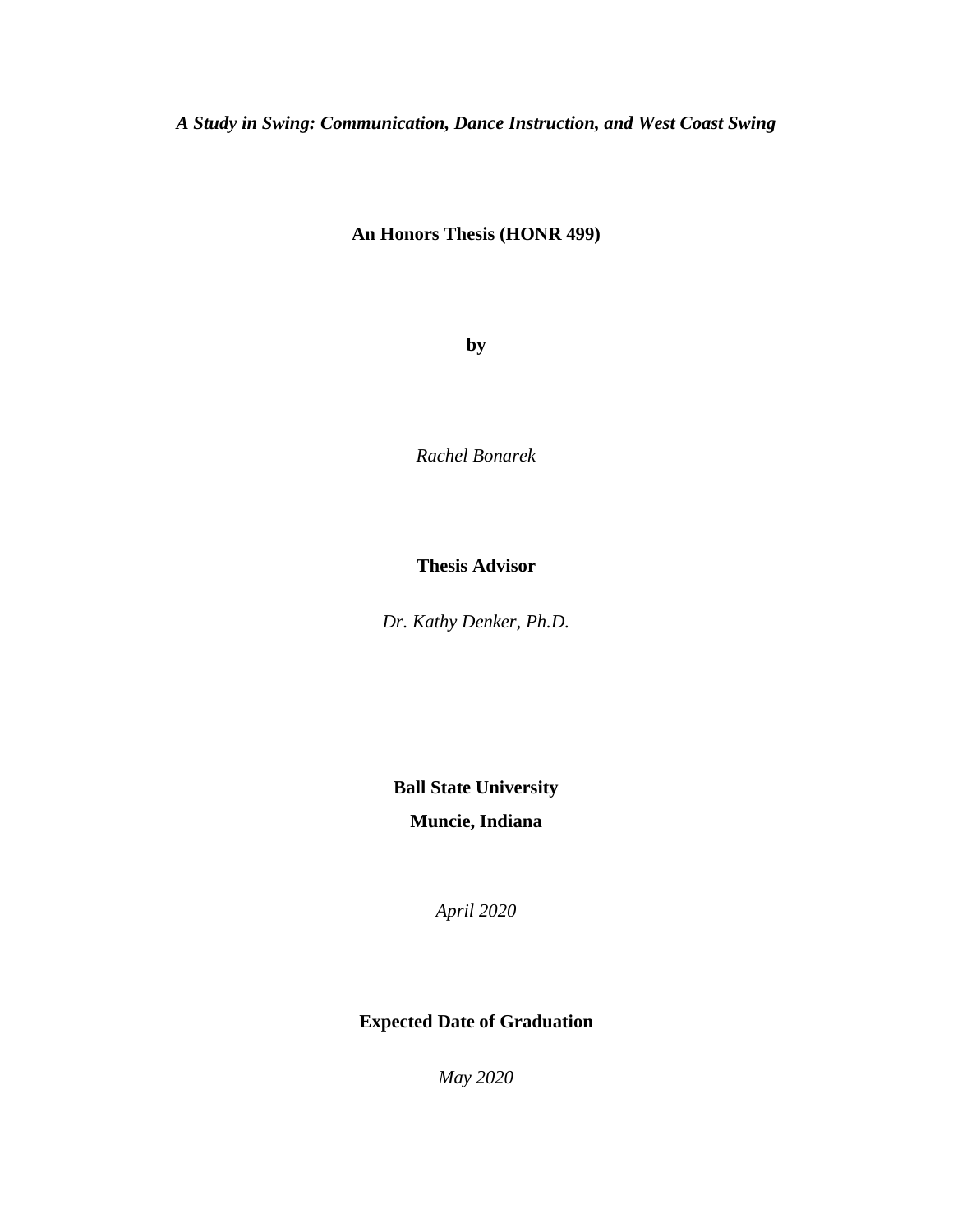### **Abstract**

West Coast Swing is a unique, improvisational form of partner dancing that's style and community stands separate from many other forms of partner dance largely due to its variability; its look differs slightly each year and based on the region and individual dancer. While the dance is present globally, dancers often travel and intermingle, which creates a more cohesive community, complete with identifiable social norms and patterns. The added layer of organized competitive events and people working as part- and full-time professionals produces effects noted in organizational communication theories. However, little research has been conducted on how these social-professional organizational hybrids operate, especially those that place its emphasis on the social side. This thesis inquiries into this community using the lens of organizational communication theory for the benefit of the dance community and other emerging hybrid organizations.

### **Acknowledgements**

I would like to thank Dr. Katherine Denker for her support and mentorship throughout this project. She encourages me to strive for excellence and has supported me in all my ambitious academic endeavors.

I would also like to thank Karen, Braden, and Mika, whose support and feedback have been instrumental in this project, and for everyone at Harmony Dance Studio, the Fort Wayne Westies, and the Chicago dance community, as well as everyone I have had the pleasure of knowing and dancing with over the years. This is because of and for you.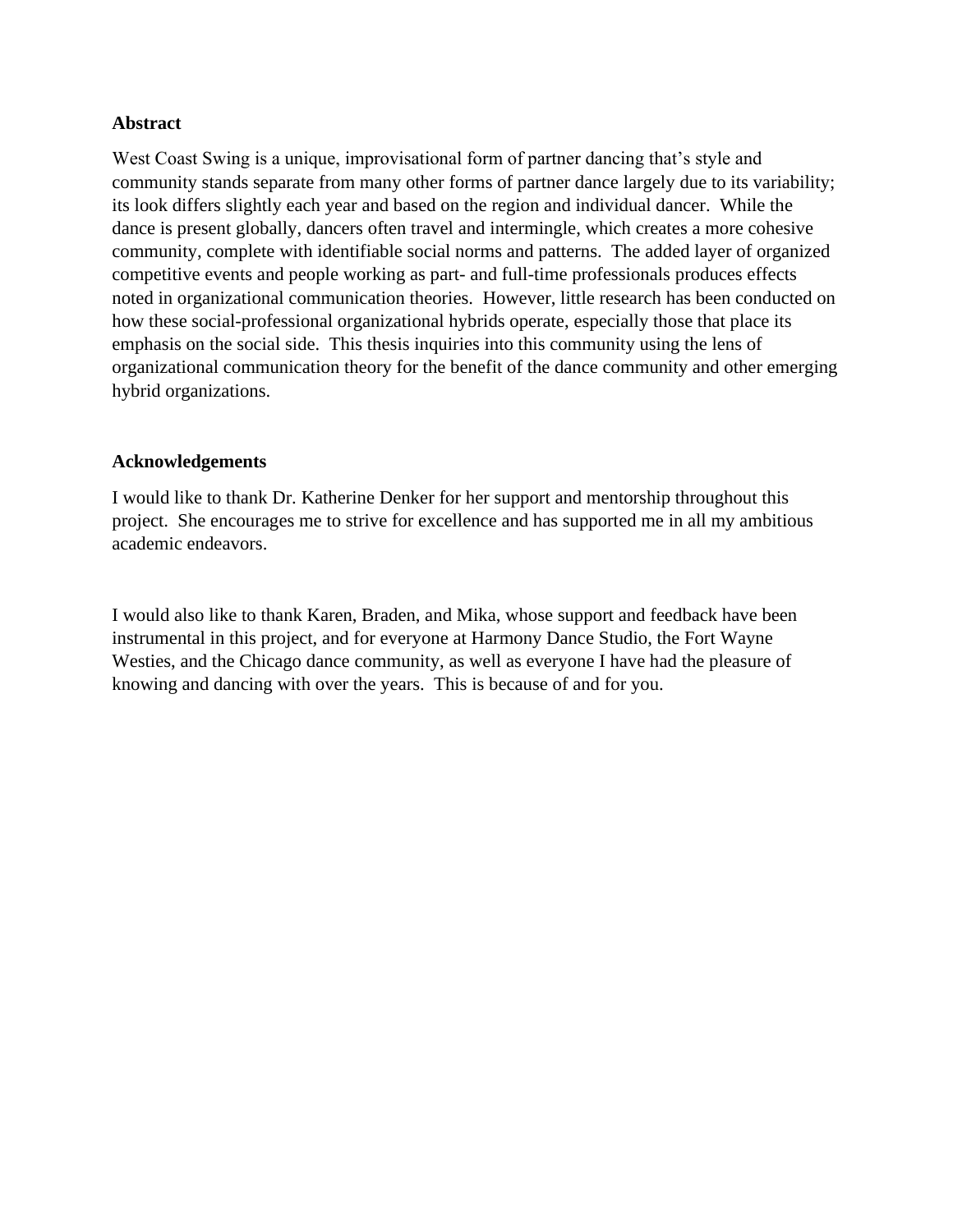# **Table of Contents**

| "WCS Aesthetic: The Good, The Bad, The Surprising"  16 |
|--------------------------------------------------------|
|                                                        |
|                                                        |
|                                                        |
|                                                        |
|                                                        |
|                                                        |
|                                                        |
|                                                        |
|                                                        |
|                                                        |
|                                                        |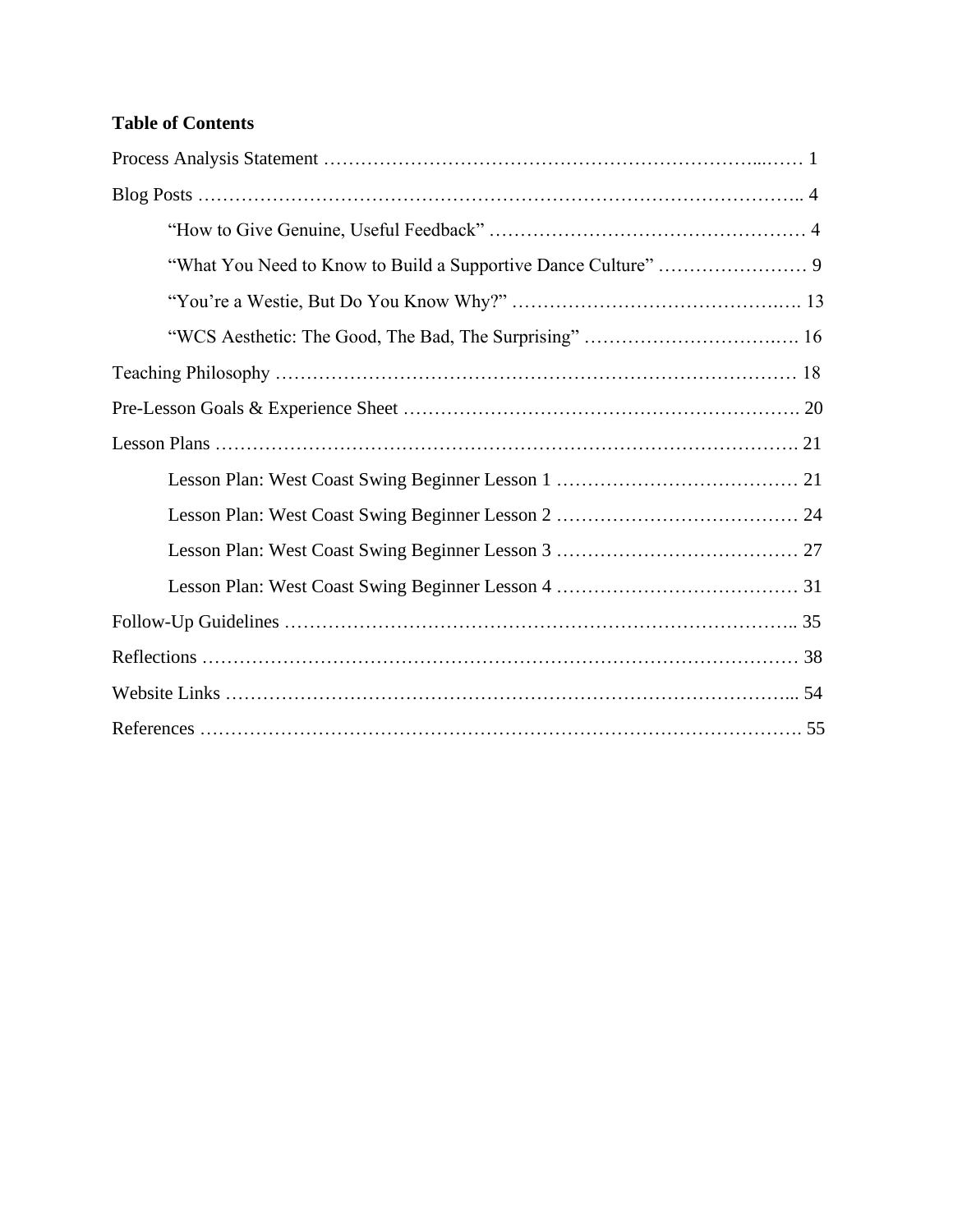#### **Process Analysis Statement**

Throughout my experience as an Organizational Communication undergraduate, I constantly applied my studies to dance. Dance is one of the oldest forms of communication and yet is rarely considered in the academic discipline. I have always been drawn to the arts and intend to pursue both acting and dance professionally, but I chose to study communication in college because I wanted to know how to make a difference in the art industries. *A Study in Swing* is driven by that goal.

This thesis was born from a desire to take what I had learned from my degree and apply it to West Coast Swing, an elastic, sensual partner dance with a global social, competitive, and professional community. This dance is unique in its style and its placement in the world of partner dance; it stands separate from ballroom, Latin, country, East Coast Swing, and Lindy, and yet most of those communities have a form of West Coast as well. I began learning how to teach West Coast Swing almost as soon as I started learning it, and now I do teach it, as well as other dances, professionally. I have had a myriad of experiences in the community since I began dancing West Coast Swing in December 2014, including as a student, teacher, social dancer, competitor, someone who has helped organize and worked at dance events, and someone who has moved primary dance communities. All these roles have given me a standpoint useful for analyzing and understanding the community.

Once I realized how well Communication research applies to the community, I used every chance I had to do so. I wrote my first paper entitled "Identity Construction of Partner Dance Instructors in the Total Institution of the Dance Industry" as an autoethnography during the Spring 2019 semester at Ball State, which served as the groundwork for the four blog posts in this project.

The blog posts, rooted in Communication research, aim to provide useful information to West Coast Swing dancers. They are written for the average reader, not an academic audience, though they read more like a research paper than a how-to online blog post. They each specify how the information relates to the reader and what the reader can or should do with the information. These posts were the largest and most difficult part of the project. The topics chosen for each post were massive, and narrowing the focus of each of the short articles was daunting, considering the decades of previous research done on each of the four topics. However, I became more reliant on process assignments than I ever have been with any other research endeavor and more appreciative of nonfiction writers, especially those who publish how-to and explanatory pieces. In addition to the research for the posts themselves, I spent a significant amount of time researching and drafting effective and appropriate titles for the posts and how to write accessible blog posts that keep the reader's attention.

The other main section of the thesis is four lesson plans for a Beginner Track, but the lesson plans specifically were added to the project late. Part of the purpose of this assignment was to improve my own teaching and business to be better able to serve my students. My capstone class in my major focused on organizational training, and that class inspired me to create full lesson plans for dance. I brought the idea to my mentor after I had already begun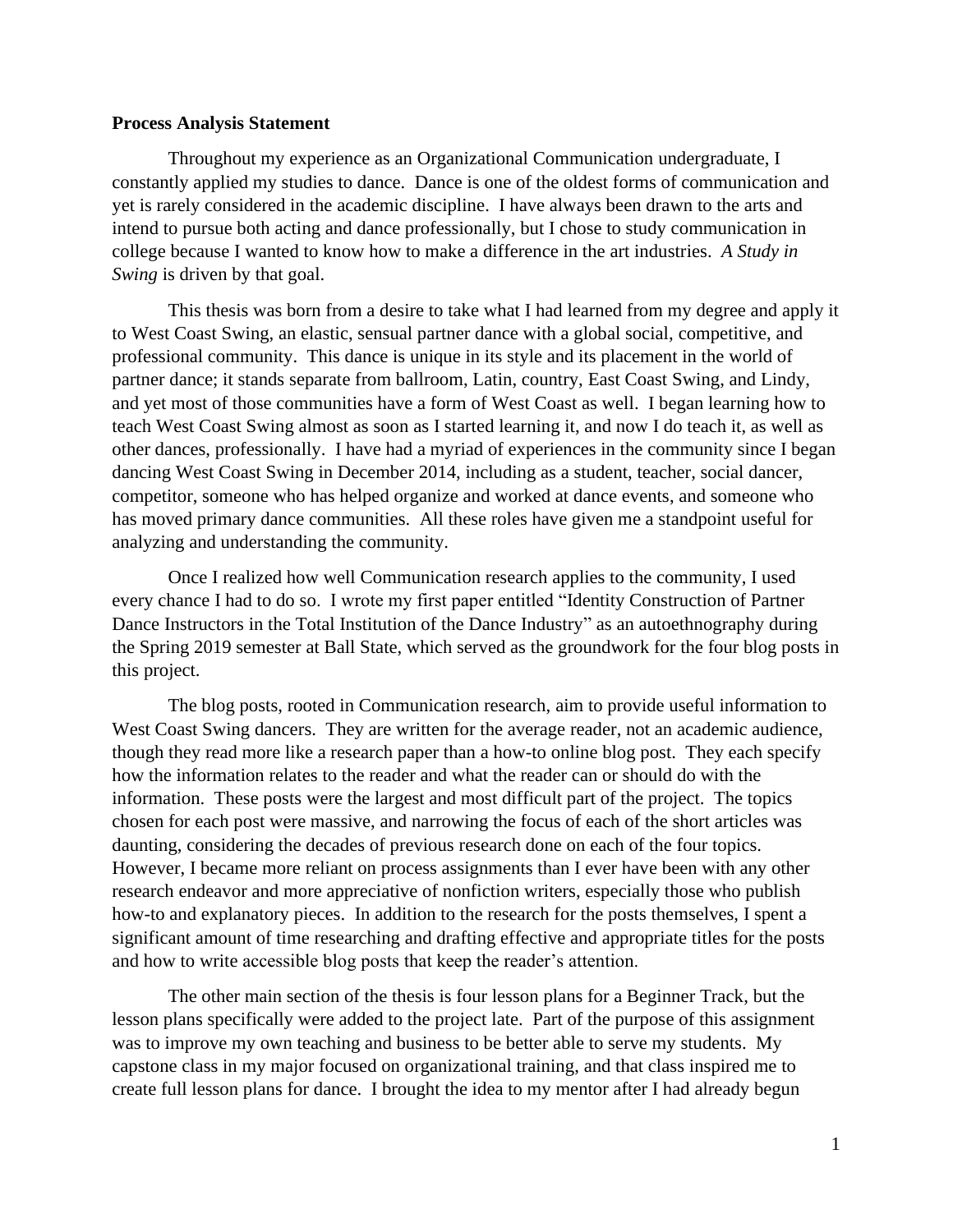working on my thesis, and she helped me set goals and process assignments for the lesson plans and gave me resources to help build them. These lesson plans turned out to be my favorite part of the thesis. They challenged me to lock down my process for teaching and specify the purpose of each activity. I found several gaps in my conceptualization of each lesson, such as transitioning between concepts, and the plans inclined me to develop these missing parts. I also realized how valuable such a structure is for a lesson. I was always afraid creating a lesson plan would make it difficult to be flexible and alter the lesson in real-time to accommodate for students' needs, but creating a structure will allow me to spend less energy thinking of what comes next or how I want to explain something so I can instead focus entirely on meeting the students' needs. The timetable was also one of the hidden benefits of creating the lesson plan. I occasionally struggled to determine how much time I needed for each section of the lesson, but the careful planning enabled me to include more material and also structure in time for an expectations check at the beginning and a debrief and review at the end of the lesson. Since I do mostly private lessons, and students are often at different levels, have different needs, and are also likely learning from other teachers as well, I will not be able to create full lesson plans for each student that build on each other. So, my goal is to use the experience of creating lesson plans to build segments (such as advanced compression, intermediate compression, specific patterns, etc.) and pull those developed segments into a lesson based on what the student does and does not know. For example, a student may have an arsenal of patterns and decent partner connection but know very little about musicality or posture, so I can use pre-developed segments to work on musicality and posture. Another student may excel at musicality but need the segment on posture and intermediate compression, so a pre-made lesson plan that tackles posture and musicality will not work as well for them.

There were a few other fundamental parts of my thesis, including a Teaching Philosophy, follow-up guidelines, a Pre-Lesson Goals & Experience sheet, and ten reflections, which were completed over the course of the semester. The Teaching Philosophy was relatively straightforward. I read my mentor's teaching philosophy to get a feel for the format and then wrote my own, which can be found on my website. This document was relatively straightforward because I had been thinking about why I teach and my thoughts about the purpose of teaching for years, I had just never articulated them into one comprehensive document before. It was interesting to see how my ideas manifested into an actual teaching philosophy. I believe that the philosophy is important to show students who are considering taking lessons from me because it is a quick document to read and helps them understand my approach to teaching and if that will work for them. I also created a Pre-Lesson Goals  $\&$ Experience sheet and follow-up guidelines, two business tools to help ensure my students and I have all of the information we need to have a successful time together. The goals sheet was quick and easy to make because I already knew what information I like to have before I teach someone. The follow-up guidelines were more time-consuming to create because I outlined the timetable for communication as well as outlines and scripts for email communication. I did this last so that I could base my communication off what was covered in the lesson plans. The reflections were written at the end of each week to catalog my thoughts on the process of creating that week's assignments. These allowed me to critically reflect on my work and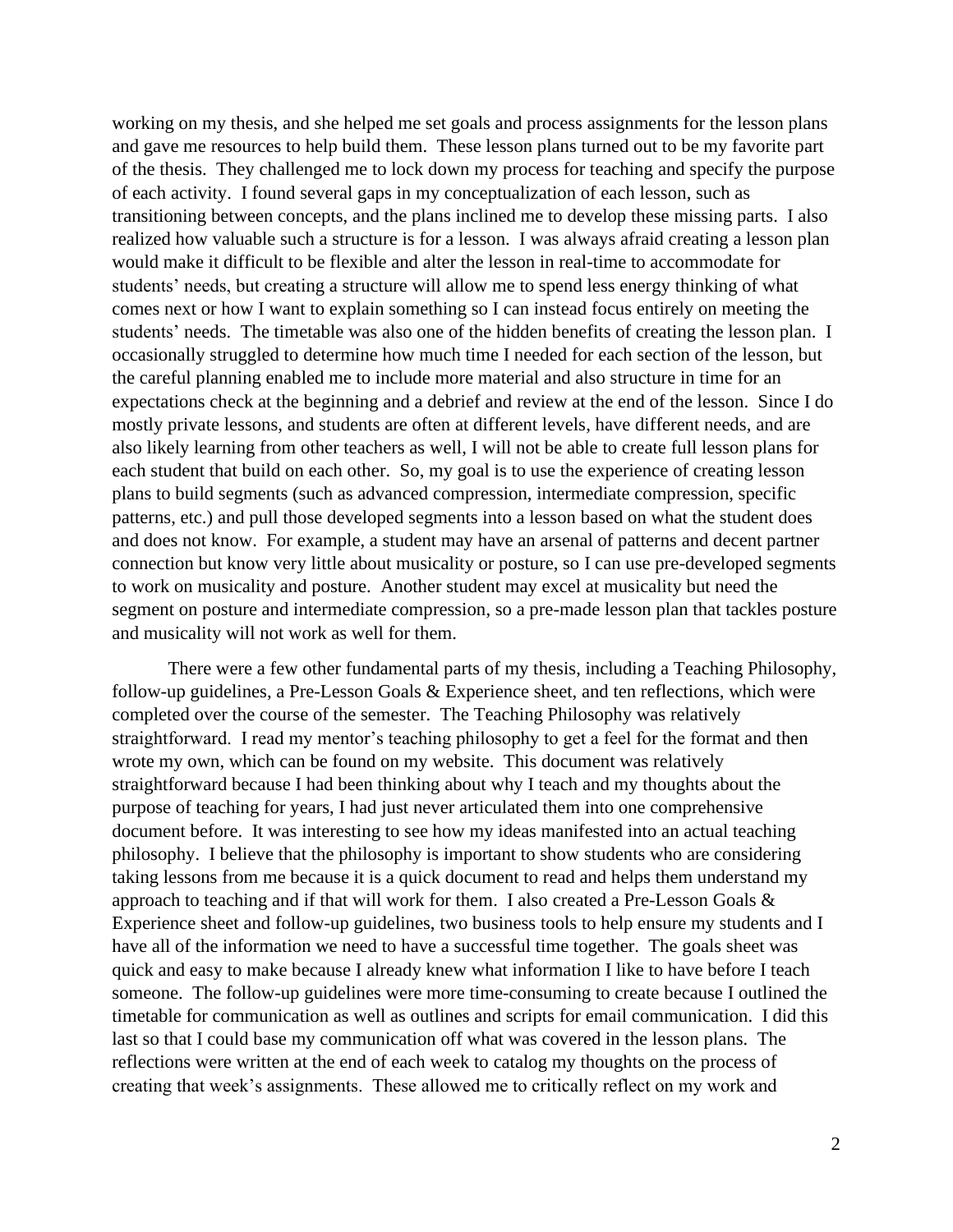discover what insight was gained. Sometimes they felt like one more arduous task after a week of writing, but I usually discovered something new about my work when I wrote them.

Finally, the project culminated on my website where I created a blog, added a link for my teaching philosophy, and designed a separate page for my thesis under Sample Work. This was an arduous process, even though my website was already built and has been live for years. The addition of my thesis required design work and careful attention to detail to ensure that the information was accessible and appropriate. On the thesis page, I had to decided if I should include such things as the assignment calendar and how big of an excerpt from the lesson plans. The format of the thesis was different from the design of the blog, both of which were in the style of my website but pointedly unique. I wanted the blog to be a little more fun and interesting than my website, which is sleek but personable, whereas my thesis was simpler and more professional. I also ran into a few issues with the website build, especially with the blog. I was familiar with how to use Wix.com since I had previously designed the rest of my website but altering both the design of the blog homepage and the individual posts was difficult to navigate. In fact, I eventually resigned to keeping the text font of the blogs with the default because I could not figure out how to change it. Still, I think both pages show a marked increase in design skill.

Altogether, this project combines my studies in my major with the West Coast Swing dance community in order to benefit dancers, whether from the blog posts or through interacting with me as a dance instructor.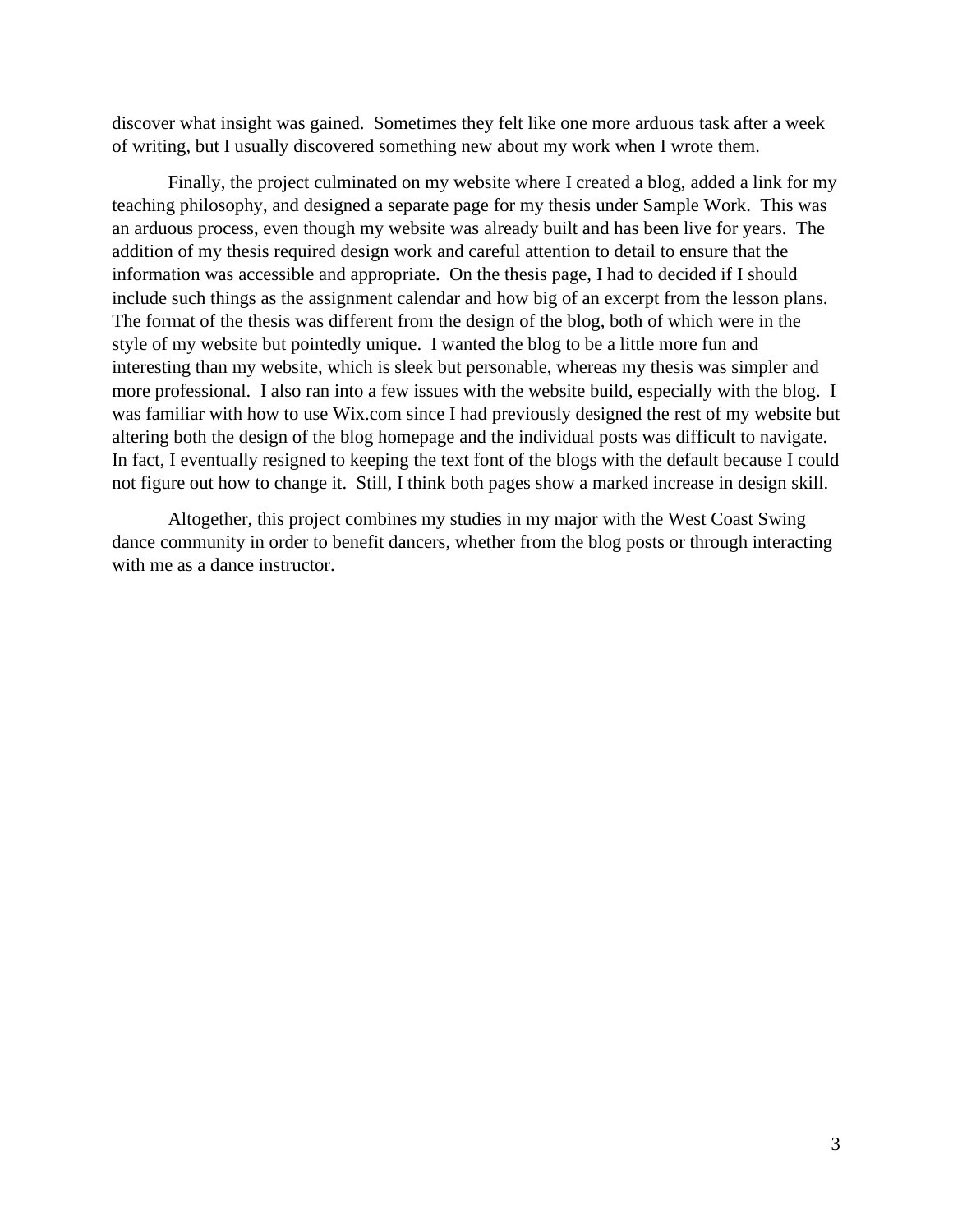#### **Blog Posts**

"How to Give Genuine, Useful Dance Feedback"

Imagine you are at a spotlight practice. Sitting with a group of your peers, your name is called, and you wipe your sweaty palms on your pants as you eagerly take the floor. They ask you what, if anything, you want them to specifically look for. Perhaps you have something, perhaps not. You dance to your song, proud of some moments, but perhaps not feeling your best. Finally, the song is over. Your friends clap. You hug your partner and turn to your peers expectantly. "First off, that was great!" One person says. "Your musicality on this one part was really cool," another chimes in. You ask what they thought about your anchor. "It seemed fine. I didn't notice anything weird," someone answers. "You do tend to roll into your anchor a lot," someone else observes. "It looks cool as a style choice, but make sure you're using it as a stylistic choice, not a bad habit." No one else raises their hand, and you have to sit down because the practice session is only a couple hours long and there are a lot of people to get through.

Feel unsatisfied reading that? But why? You received compliments, someone answered your question, and you got a critique to help you improve. Everything was respectful, and you did not feel insulted. So why are you left feeling like you didn't get much out of the experience?

Before you say that it's because your friends are not professional dance instructors, that's not the reason. Of course, peers vary from teachers, both in authority and expertise. However, everyone has something valuable to give you. The problem comes from not knowing how to give feedback.

There are varying results regarding how effective peer feedback is, and a lot of the literature focuses on a traditional classroom, especially in writing courses. Nilson (2010) found three main problems with student peer feedback: "the intrusion of students' emotions into the evaluative process, their ignorance of professional expectations and standards for various types of work, and their laziness in studying the work and/or in writing up the feedback" (35). However, Van Steendam, Rijlaarsdam, Sercu, and Van den Bergh (2010) found that "through discussions with peers, students are encouraged to reflect on their own learning process" (319) and found it was important students be taught "how to detect global flaws and secondly how to remedy these flaws" (323-324) because students rarely look at a work holistically (323). So, being aware of the problems associated with peer feedback while building the tools to give effective feedback can be beneficial to the growth of both for the feedback receiver and giver.

In highly competitive environments, communities with people who feel disconnected or isolated from others, and places with anxious or self-conscious people, among others, feedback sessions are pretty much non-starters. Even if everyone knows how to give feedback, which is unlikely because it is a rarely taught skill, people are tentative to say anything that might possibly be a little hurtful or insulting. So, the question remains: how do we give constructive, useful, caring feedback?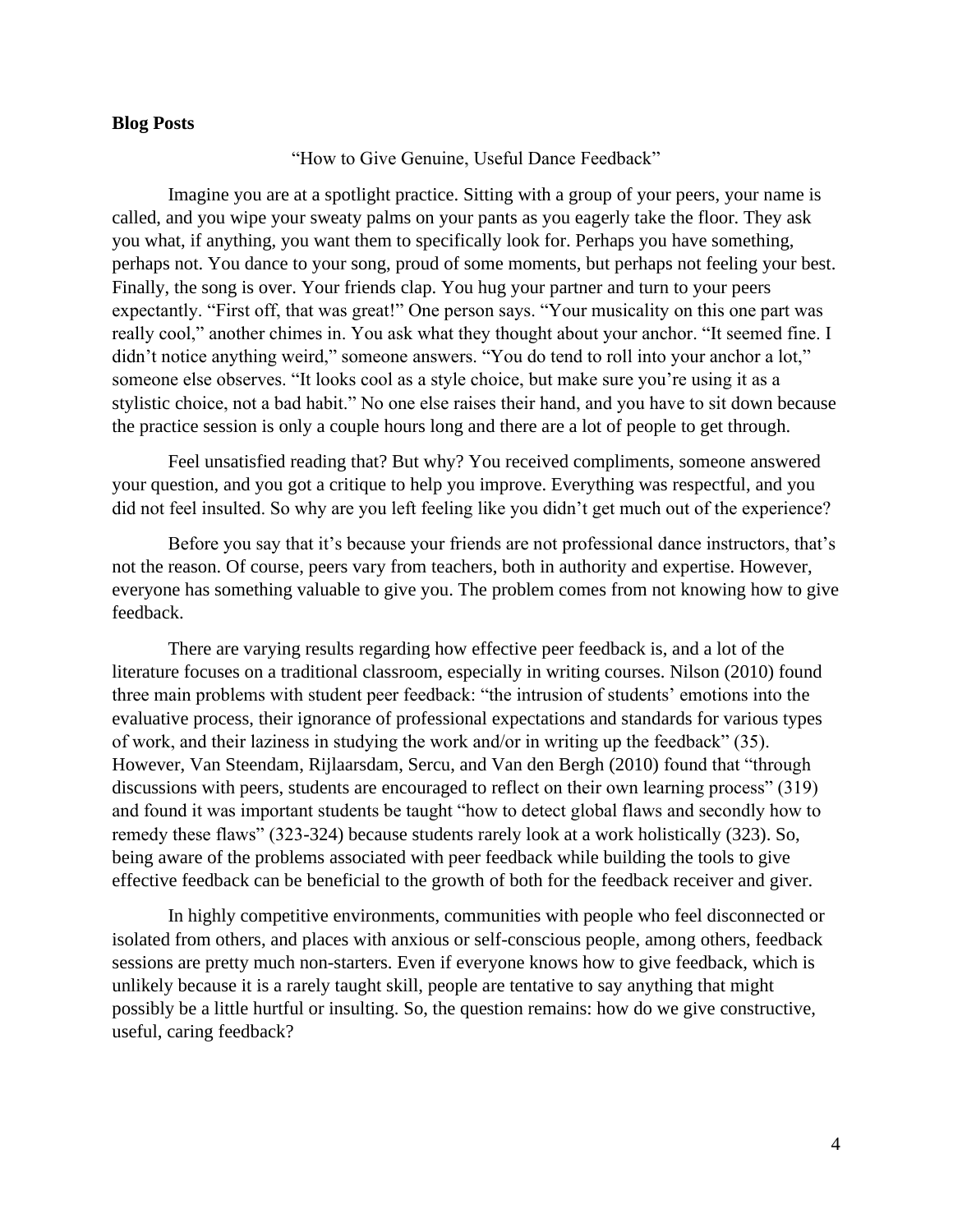#### *What Is Helpful Feedback?*

According to Wiggins (2012), feedback is "information about how we are doing in our efforts to reach a goal" (10). Dance feedback can be verbal, visual, or kinesthetic (Gibbons, 2004). Visual can be as simple as a smile, a full demonstration, watching a video of your dancing, or even written analysis (Gibbons, 2004). Kinesthetic feedback "enables the student to feel a correction" (Gibbons, 2004, p. 39). This can be touching the dancer's body, so they know what part to move or placing their body in a specific way. Make sure you tell them what you are going to touch and get their permission before doing so. This also helps build both of your anatomical vocabularies.

There are two types of verbal feedback: corrective and confirming. Corrective feedback "explains to the learners how they can attain the objective" (Stolovitch & Keeps, 2011, p. 84) and should be positive and encouraging. Confirming feedback "informs the learners that they have attained the objective" (Stolovitch & Keeps, 2011, p. 84). Both should be specific. Instead of saying, "You did a great job!" or "Your anchor was strong!" for confirming feedback, you could say, "Your anchor was strong because you got to the front of your heel every time and sank into your stretch through your hip. The movement looked deep and elongated even though the music was fast. You didn't miss the 1, so the anchor really connected you to your partner." Alternatively, for corrective feedback, you would specify what needed to improve. For example, you could say, "You were off time on the 1, which is why some of those moves did not work well. Try staying closer to your partner on 4 so you have more time to sink into your anchor and less space to travel to get to your 1."

Good feedback is not advice or evaluation, it tells the receiver what they did and did not do (Gibbons, 2004, p. 39). Wiggins (2012) says that "helpful feedback is goal-referenced; tangible and transparent; actionable; user-friendly (specific and personalized); timely; ongoing and consistent" (11). Below is a table of these characteristics and their definitions.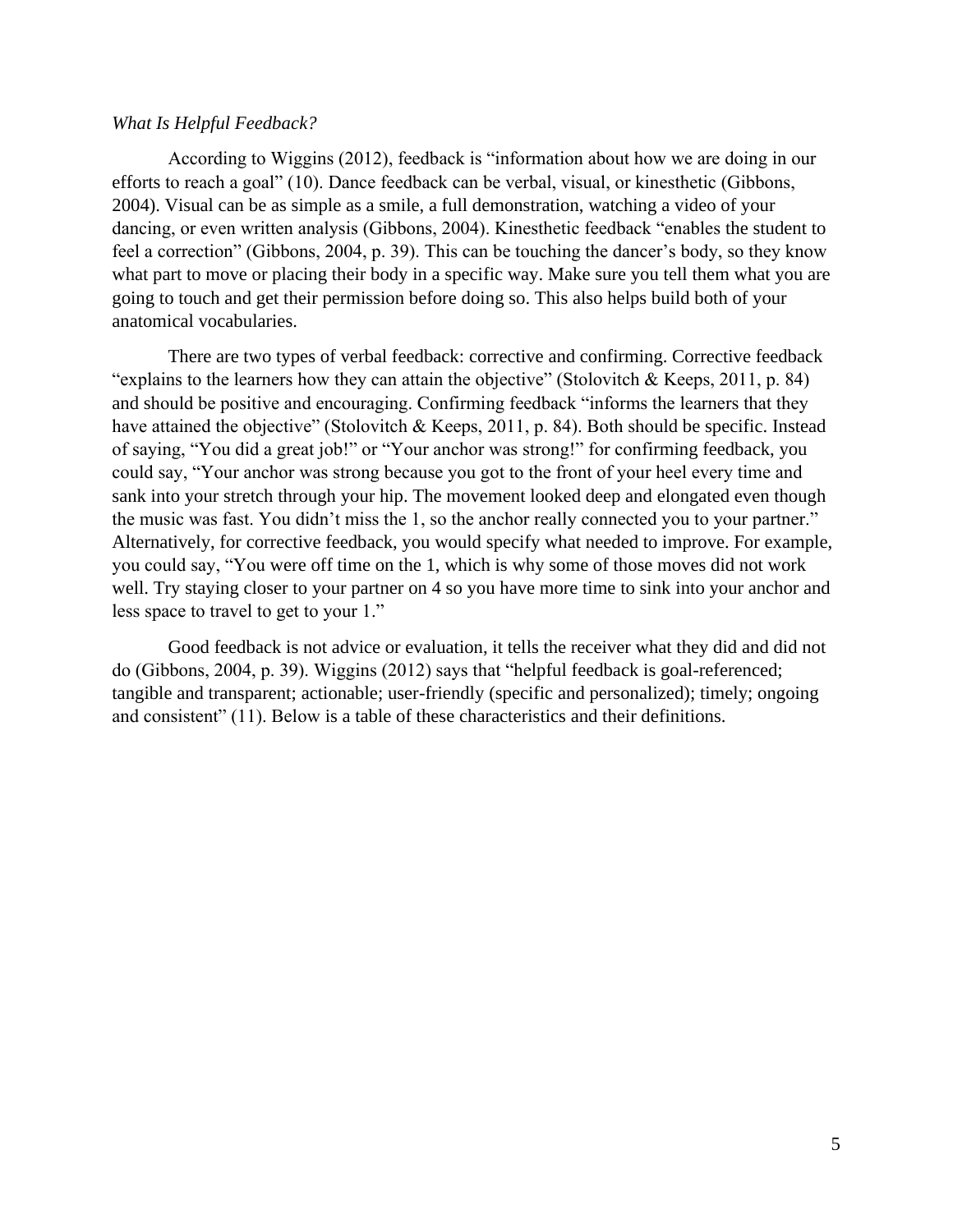| Characteristic                            | <b>Definition</b>                                |
|-------------------------------------------|--------------------------------------------------|
| Goal-referenced                           | "Effective feedback requires that a person has   |
|                                           | a goal, takes action to achieve the goals, and   |
|                                           | receives goal-related information about his or   |
|                                           | her actions Information becomes feedback         |
|                                           | if, and only if, I am trying to cause something, |
|                                           | and the information tells me whether I am on     |
|                                           | track or need to change course" (12).            |
| Tangible and Transparent                  | Tangible results relating to goal and feedback   |
|                                           | in a way that is understandable to learner (i.e. |
|                                           | not opaque) $(12)$ .                             |
| Actionable                                | "Concrete, specific and useful,"                 |
|                                           | Sufficiently descriptive,                        |
|                                           | "Neutral, goal-related facts" (13).              |
| User-friendly (specific and personalized) | Learner must understand it and not be            |
|                                           | overwhelmed by it.                               |
|                                           | "Too much feedback is also                       |
|                                           | counterproductive" (14).                         |
| Timely                                    | Generally, as soon as possible, given it is      |
|                                           | appropriate. For example, not giving             |
|                                           | feedback during a performance (15).              |
| Ongoing                                   | "Adjusting our performance depends on not        |
|                                           | only receiving feedback but also having          |
|                                           | opportunities to use it [and] to reshape the     |
|                                           | performance to better achieve the goal" (15).    |
| Consistent*                               | "Performers can only adjust their performance    |
|                                           | successfully if the information fed back to      |
|                                           | them is stable, accurate, and trustworthy"       |
|                                           | (15).                                            |

#### Helpful Feedback (Wiggins, pp. 11-15, 2012)

\*Consistent feedback is difficult because of the subjective nature of the dance and judges; so, when giving feedback, it is important for the receiver to be aware of and share their goals and the feedback their primary coach(es) have given them and be discerning of the feedback received from the group.

The goal of feedback for dancing is to help a dancer be better able to do something, which is known as procedural knowledge. Procedural knowledge encourages students "to be more active in their own learning" (Barr, 2009, p. 42). Stolovitch and Keeps (2004) explain that "most expertise develops [with procedural knowledge]. The majority of what we have learned to do has been acquired without words. By trial and error over time, we simply have built up the capability to do it" (Stolovitch & Keeps, 2004, p. 37). Procedural feedback "provides students with the desired 'how' of execution, the crucial means through which all dancers can incorporate movement beginning from where they actually are" (Barr, 2009, p. 42).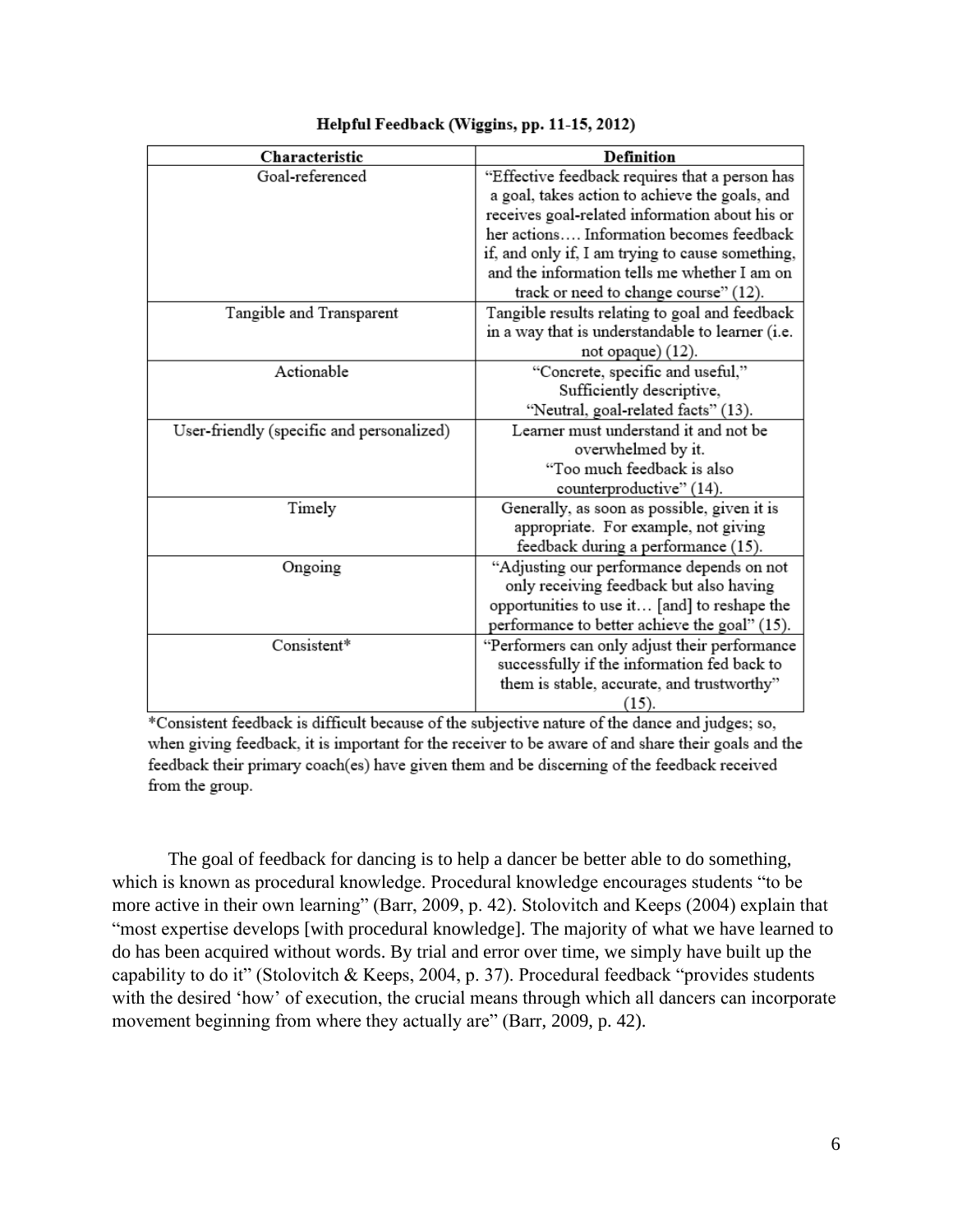#### *How to Give Feedback*

Gigante, Dell, and Sharkey (2011) explained that feedback should "provide reassurance about achieved competency, guide future learning, reinforce positive actions, identify and correct areas for improvement, and promote reflection" (205). It should specifically describe observed behavior, leaving the receiver to decide which behavior should be repeated or improved to reach their goal.

Gigante, et al. (2011, pp. 206-207) outlined a 5-Step Framework for effective feedback, which is included verbatim below (please see citation at the end of the post):

- i. Outline the expectations for the learner during orientation. Learners cannot succeed if they do not know what is expected of them.
- ii. Prepare the learner to receive feedback. Learners often state that they receive little feedback, whereas educators report consistently giving feedback. Bridge this gap with the phrase, "I am giving you feedback." Specifically using the word "feedback" helps the learner recognize the intent. To minimize discomfort or embarrassment and promote a dialogue, feedback should be given in a private setting.
- iii. Ask learners how they think they are performing. Encouraging learners to assess and correct their own performance routinely helps them to develop the skills of lifelong learning and leads to a shared view of what needs improvement.
- iv. Tell the learner how you think he or she is doing. Feedback should be based on specific, observed actions and changeable behaviors. Provide concrete examples of what the learner did well and what the learner could improve. The feedback needs to be appropriate to the curriculum and the developmental stage of the learner.
- v. Develop a plan for improvement. The learner should have the opportunity to comment on the feedback and make his or her own suggestions for improvement. The preceptor can then suggest additional ways to improve learner performance. The learner and preceptor can then develop an action plan for improvement together.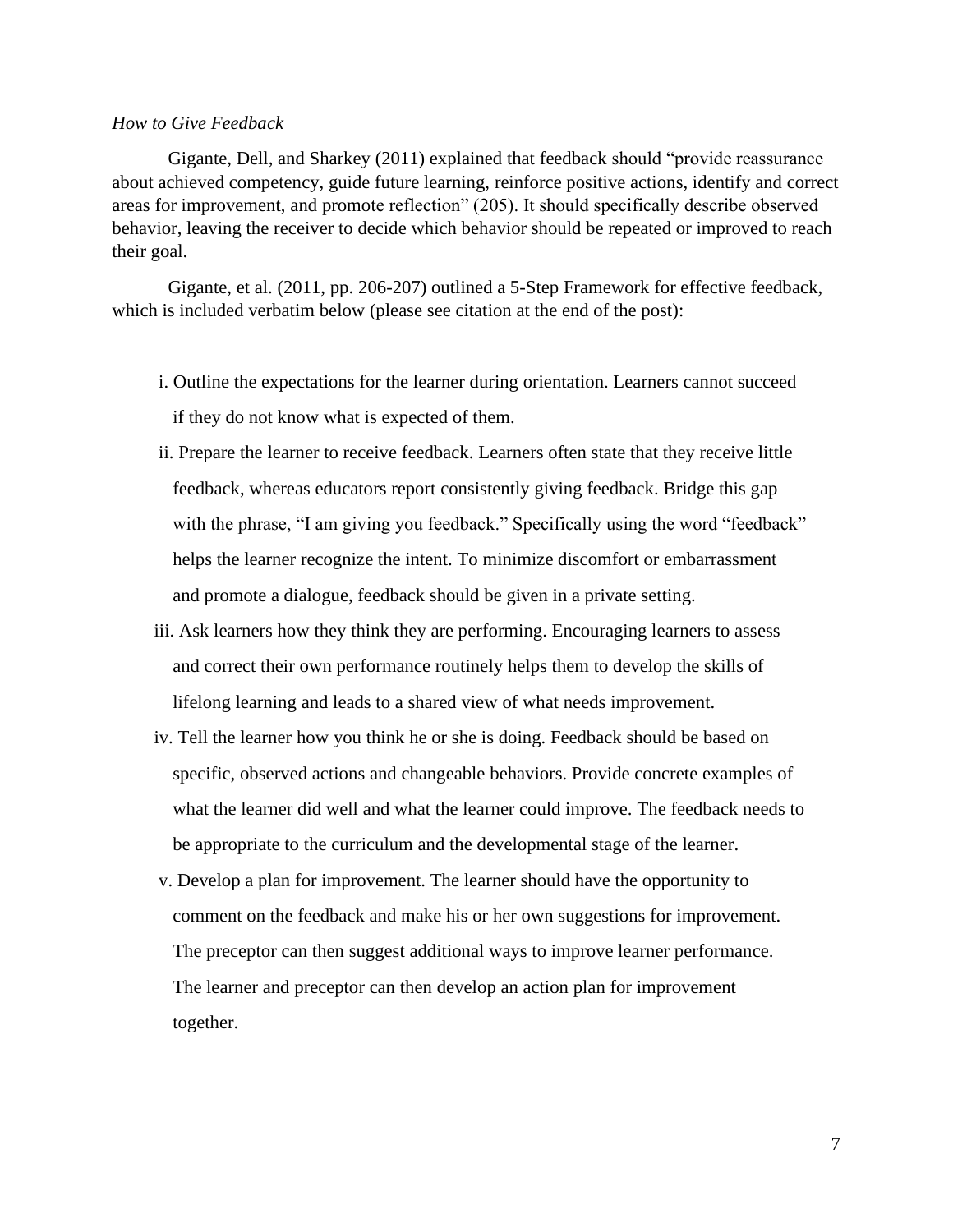#### *How to Help Your Community Develop Feedback Ability*

- 1. Dedicate a practice session to learning about and practicing giving feedback This will give your group the opportunity to brainstorm ideas. It helps everyone on the same page regarding effective feedback and how your group wants to give and receive feedback.
- 2. Collaboratively write a feedback guide

 If your group is especially close and hands-on, a group feedback guide might be both useful and a fun bonding activity.

3. Have a professional attend your practice session to help facilitate feedback and help you learn what to look for to give feedback on

 You might ask the pro to teach a workshop on evaluative criteria and giving feedback and then practice what you learn. Even having a pro attend your session so you can emulate them is incredibly helpful and informative.

4. Provide feedback on feedback

 During a regular practice session, have receivers tell the feedback-giver what is missing from their feedback, what is useful, etc. You may also find it useful for the entire group to provide feedback to the feedback-giver. It is important to agree beforehand which sessions will use this exercise.

#### *Final Thoughts*

The way we give feedback not only impacts a dancer's growth but also the culture and cohesiveness of the group. No matter the size or composition of your group, whether you are working with one practice partner or an ever-changing group of dancers, establishing effective feedback techniques will help everyone grow and feel cared for. These tips will help get you started, affirm effective techniques you already use, and explain why some strategies have not been working.

Please email me or leave a comment to let me know what you have tried! If something I suggested worked (or didn't) in your community, I want to know about it! Additionally, if you try another method to help you community develop your feedback ability that worked well, let me know, and I will add it to this post and credit you. Let's all help each other grow!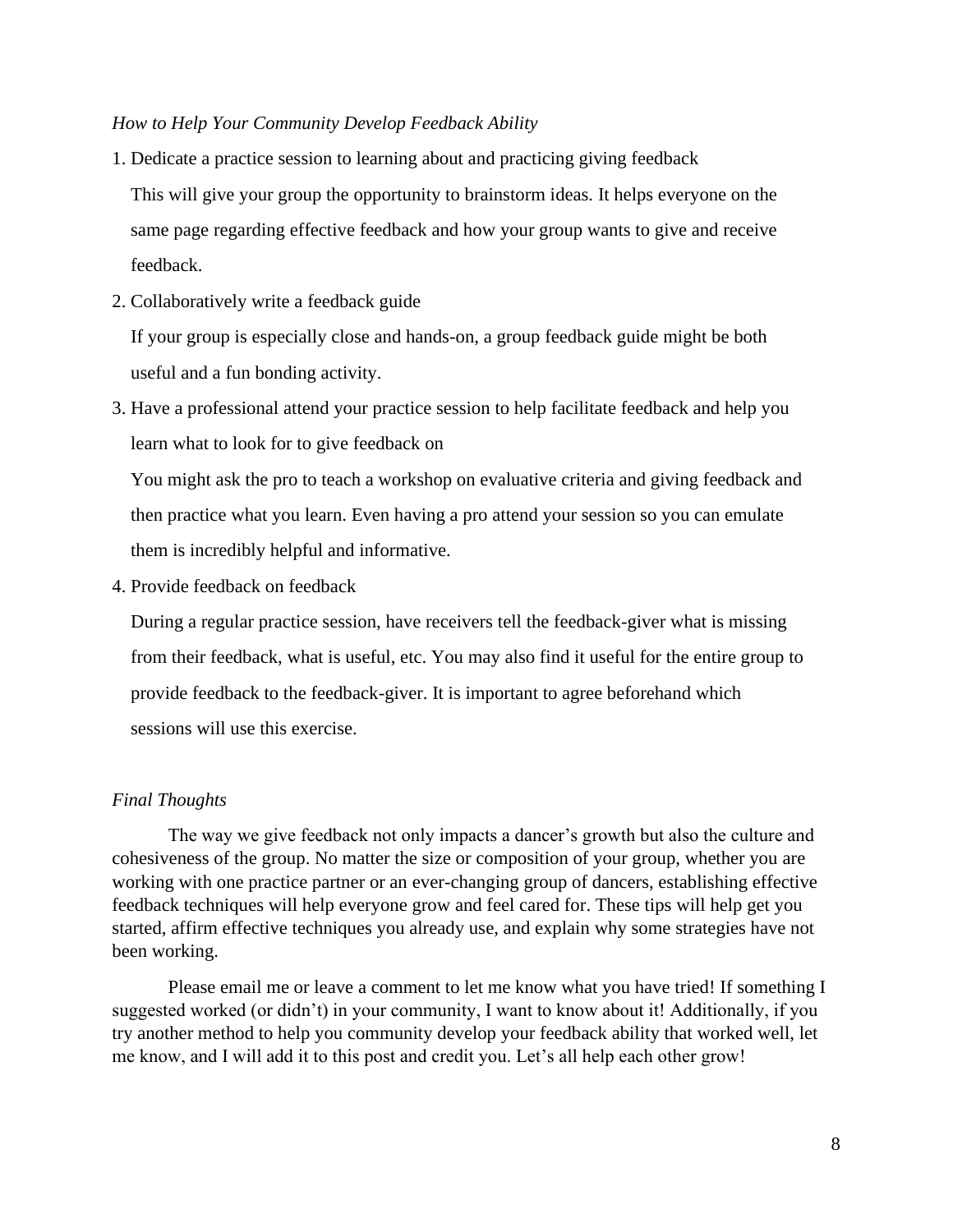#### "What You Need to Know to Build a Supportive Dance Culture"

Studying the West Coast Swing dance community through the lens of Organizational Communication became my research focus during my undergrad at Ball State. Culture, specifically, was the most fascinating, especially because of how vastly different each of my dance communities have been. I don't think insight into any community can be potent without an understanding of how culture works. But I also want to go beyond what culture is and delve into how to consciously build a positive growth- and community-oriented culture. What I have found is that a culture that focuses on those aspects have more conversations about consent, are more welcoming and inclusive, and dancer retention is higher.

Culture is "a pattern of shared basic assumptions invented, discovered, or developed by a given group as it learns to cope with its problems of external adaptation and internal integration that has worked well enough to be considered valid and, therefore, is to be taught to new members of the group as the correct way to perceive, think, and feel in relation to those problems" (Godwyn & Gittell, 2012, p. 313). Culture is, essentially, the lens through which we are taught to see and understand our organization or community. Clifford Geertz, an organizational culture scholar, "regarded shared interpretations as naturally emerging from all members of a group, rather than consciously engineered by leaders" (Griffin, Ledbetter, & Sparks, 2012, p. 251). We build our culture together.

Culture is unique to each individual organization (or community). Think about the different norms your local community has compared to the larger West Coast Swing world. How do you set up practice sessions differently than other communities? How do you celebrate each other? Those norms, however, are influenced by the larger West Coast Swing community. For example, if you are teaching a beginner workshop, you probably have everyone line up and likely rotate the followers, a format used throughout the whole community.

If you are curious about how to identify what culture your group or the larger West Coast community has, look at the metaphors and rituals enacted, which are two of the three "forms of communication" (Griffin, et al., 2012, p. 247) that is a part of the work scholars Clifford Geertz and Michael Pacanowsky did on culture and organizational culture. Metaphors are language that associate one thing with a more vivid, familiar thing. One ballroom scholar wrote down the responses students gave to answer why they continued to dance, and the language included words like "addiction" and "hooked" (Picart, 2006), which are words I have heard in the WCS community as well. Rituals are habits, behaviors, communication patterns, and so on that "articulate multiple aspects of cultural life, often marking rites of passage or life transitions" (Griffin, et al., 2012, p. 250). They may be regarded as almost sacred in the community, will be difficult to change, and will be more prominent in a group that values tradition but is still present in groups that value innovation and change.

So, what makes a supportive culture? The goal is to increase cohesion to create a positive climate by using supportive communication and reducing communication that creates a defensive climate. Communication includes all forms, including verbal and nonverbal. A positive climate is based on "individuals personally [committing] themselves to the group's wellbeing"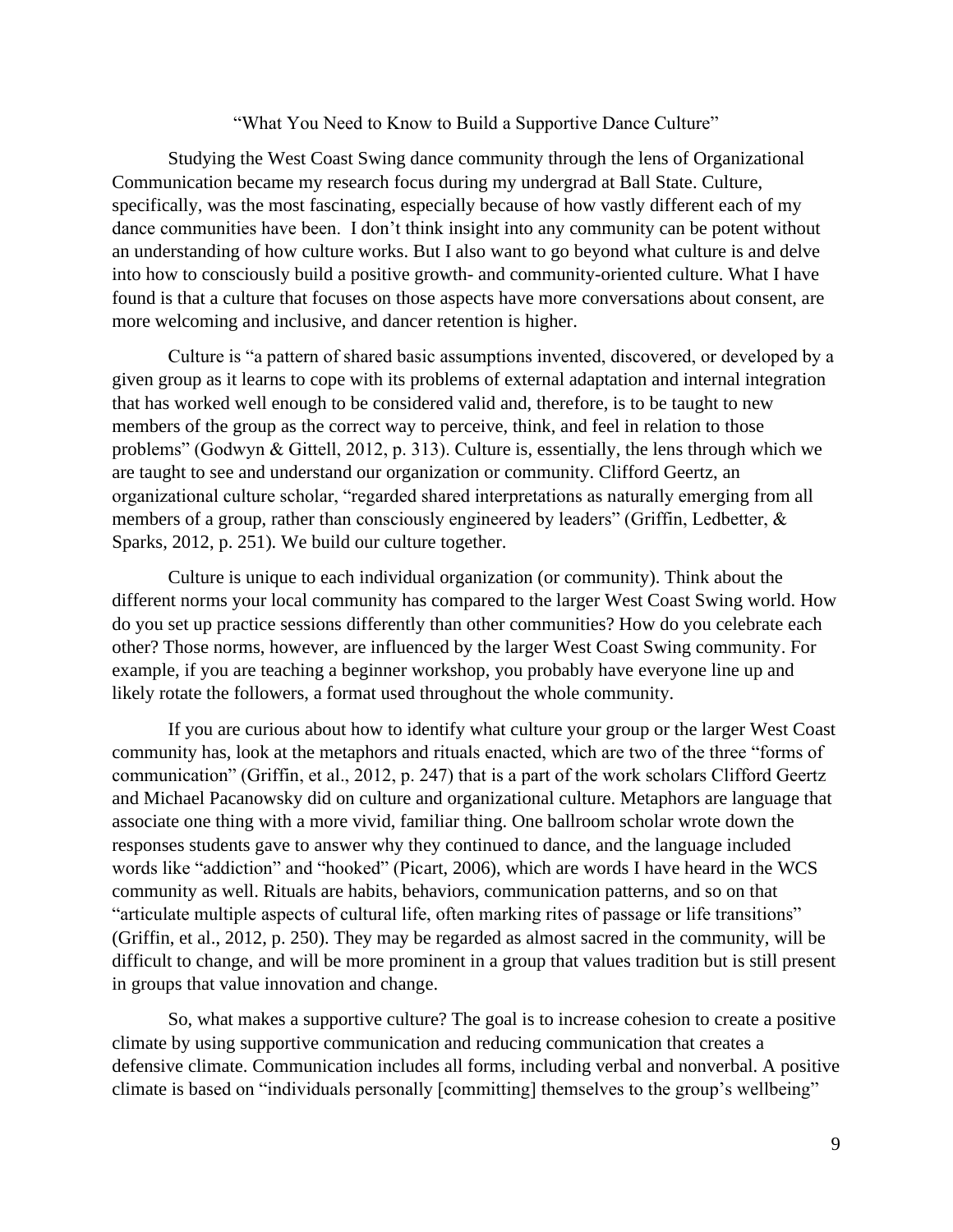(Beebe & Masterson, 1997, p. 127), which allows the group to influence the individuals and create cohesion. Members in highly cohesive groups "know that they will not be rejected for their views and are therefore more willing to express them" (Beebe & Masterson, 1997, p. 126). These lines of open communication, which are elaborated on below, will make members feel heard and help make and keep the group supportive.

Jack Gibb (1967) comprised the characteristics of supportive versus defensive climates that continues to be used as a framework for small group scholars. Supportive climates use description in their language over evaluation, problem orientation over control, spontaneity over strategy, empathy over neutrality, equality over superiority, and provisionalism over certainty. I have outlined these below:

Description: "Speech acts which the listener perceives as genuine requests for information or as material with neutral loadings is descriptive. Specifically, presentations of feelings, events, perceptions, or processes which do not ask or imply that the receiver change behavior or attitude are minimally defense producing" (144).

►Description does not place a value on the person or their behavior. This can be

applied to conflict management, conversations among the group or between individuals,

and even when giving feedback, both in terms of behavior and dancing: "You do this,

which might be causing this problem in your dancing" rather than "You do this here,

which is not effective and doesn't look good."

Problem orientation: "When the sender communicates a desire to collaborate in defining a mutual problem and in seeking its solution, he tends to create the same problem orientation in the listener; and, of greater importance, he implies that he has no predetermined solution, attitude, or method to impose" (145).

 ►Gibb further writes that "implicit in all attempts to alter another person is the assumption by the change agent that the person to be altered is inadequate" (144). The goal is, instead, to create a collaboration. If, for example, one member tends to give hurtful feedback, someone might approach the situation by observing that the feedback does not seem to be received well and ask the person to work together to figure out why and how to improve.

Spontaneity: "Behavior which appears to be spontaneous and free of deception is defense reductive. If the communicator is seen as having a clean id, as having uncomplicated motivations, as being straightforward and honest, and as behaving spontaneously in response to the situation, he is likely to arouse minimal defense" (146).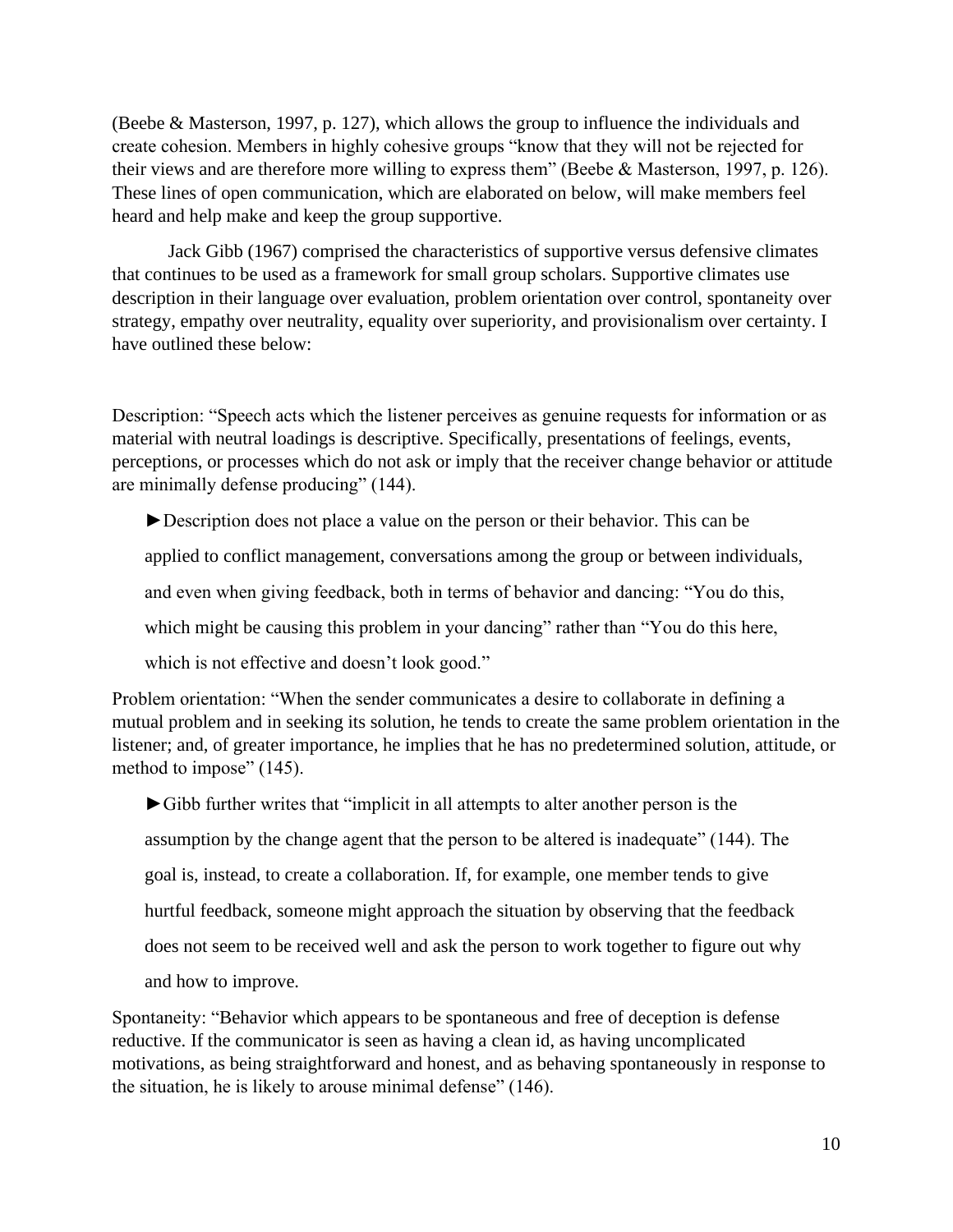►Of course, as Gibb explains, someone who tries to "make a stratagem appear spontaneous" (145) creates severe defensiveness. I'm sure we have all experienced someone who approaches us trying to appear relaxed but has clearly rehearsed what they are going to say, and we question what their actual meaning is. Spontaneity cannot be a tactic that is used but must be integrated into the behavior of the individuals.

Empathy: "Reassurance results when a message indicates that the speaker identifies himself with the listener's problems, shares his feelings, and accepts his emotional reactions at face value. Abortive efforts to deny the legitimacy of the receiver's emotions by assuring the receiver that he need not feel bad, that he should not feel rejected, or that he is overly anxious, though often intended as support giving, may impress the listener as lack of acceptance" (147).

 ►For example, we have all been disappointed at the results of a competition before (and, if you haven't, I'm jealous). A supportive comment would ask the other person how they feel and share your emotional experience at a similar result if necessary, followed by support or encouragement. A statement such as, "Don't take it personally" or "Judging is subjective" may make the person feel they should not have their feelings because of the reasons presented.

Equality: "Defenses are reduced when one perceives the sender as being willing to enter into participative planning with mutual trust and respect. Differences in talent, ability, worth, appearance, status, and power often exist, but the low defense communicator seems to attach little importance to these distinctions" (147-148) when equality is established.

 ►A great way to do this is to include everyone and genuinely seek other's feedback. For example, a community leader may ask for feedback on how to improve social dances. A teacher may encourage their student to set their own goals and reflect on their dancing before giving feedback themselves. A dancer may choose to be engaged and friendly in every dance, regardless of their partner's dance level\*

 \*Dancers should be aware of their own boundaries, however. If a dancer has hurt you physically during a dance, it is important to let them know, respectfully. If someone is a threat to you personally, it may be a good idea to discuss the situation with your community leader and/or the authorities.

Provisionalism: "One reduces the defensiveness of the listener when he communicates that he is willing to experiment with his own behavior, attitudes, and ideas.... Those who seem to know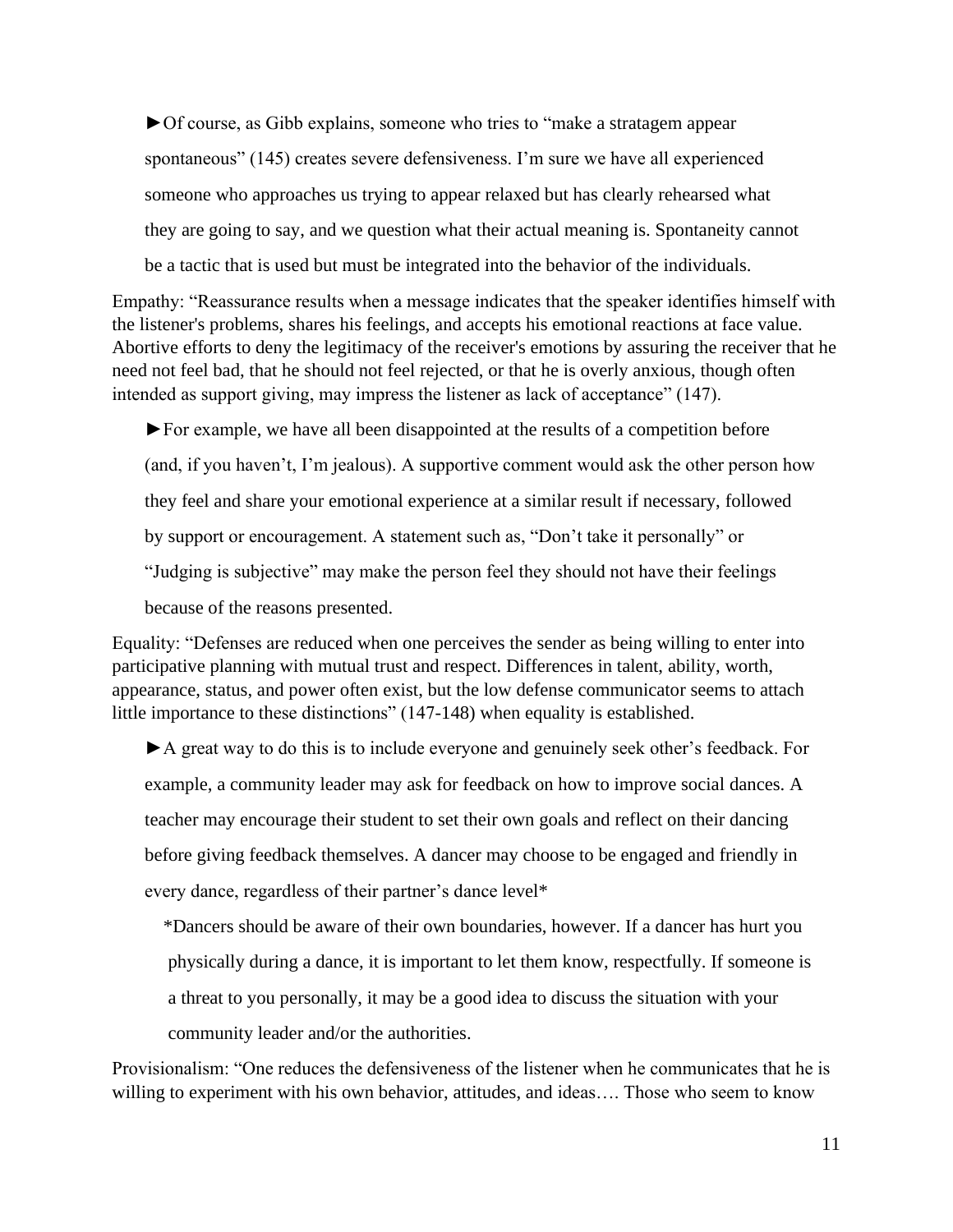the answers, to require no additional data, and to regard themselves as teachers rather than as coworkers tend to put others on guard" (148).

 ►To create provisionalism, we must set up an environment in which everyone receives and gives feedback, regardless of dance level/ability or length of time in the community. The most supportive community I had every been in asked me for my feedback to improve practice after I had only been to a few of them.

All of these modes of supportive communication are true regardless of the type of group, including competitive ones. Competition is in itself not a good or bad thing "but can be either positive or negative, depending on the goals that one pursues out of one's competition-based concerns" (Elliot, 2020, p. 8). Performance-approach goals, according to Elliot's research, "focus on striving to attain competence relative to others" (Elliot, 2020, p. 4) and results in a positive implication for competition. When we see others who inspire us or we want to improve our performance in relation to other's abilities, competition is positive.

The largest issue building a supportive culture faces is group size. While there is no research that determines the ultimate optimal group size, "there is a positive relationship between the level of people's participation and the degree of their individual satisfaction. Obviously, as the size of a group increases, the opportunity to interact with other members decreases" (Beebe & Masterson, 1997, p. 125). Beebe and Masterson (1997) continue that "people want groups small enough to encourage maximum participation yet large enough to generate the maximum number of ideas" (125-126). As with many cases involving people and their communication, much of what will be successful will ultimately depend on your specific group and what the individuals want and are willing to do. If you are in a large local community, one solution is to create smaller breakout groups that work together to build a supportive culture among the smaller group and welcome new members after the group culture has been established to better integrate the new members into the value system.

Culture is unique to each individual group and is a pattern of shared assumptions and values. Group culture is developed by the members and cannot be wholly created or changed by group leaders alone. A supportive climate can be made by group members using forms of supportive communication, keeping group size optimal, and promoting performance-approach competition goals. This will help the group members feel heard and welcomed, increasing safety and dancer retention.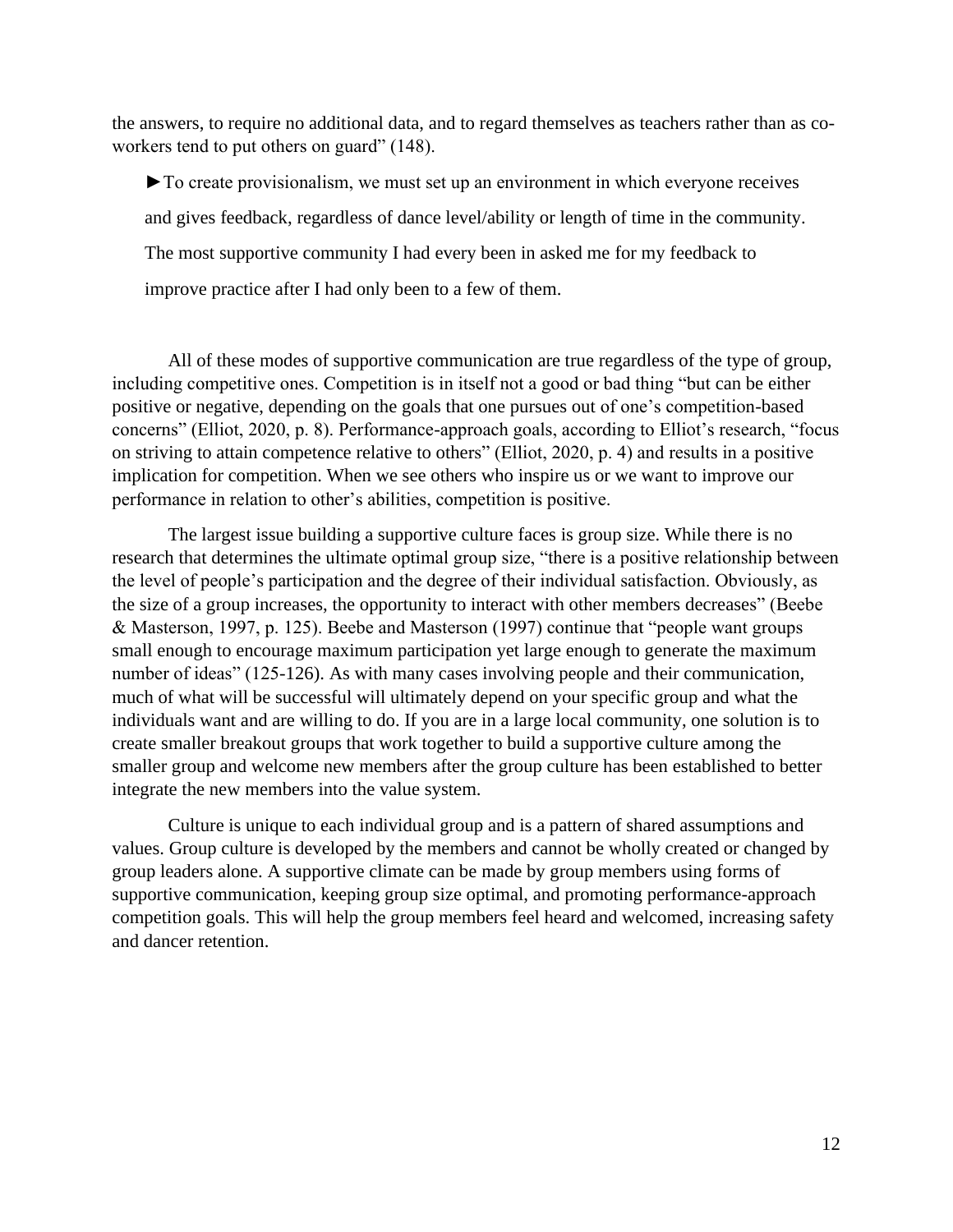#### "You're a Westie, But Do You Know Why?"

Take a second and write down what qualifies someone as a West Coast Swing dancer. What characteristics does a Westie have that makes them identifiable or different from everyone else?

I began to call myself a Westie after I started social dancing regularly and competing, even though I had been taking lessons for almost a year at that point. It was not until I integrated into my local community that I began to consider myself a West Coast dancer. When people would compliment and be impressed by my dancing, I felt an even stronger sense of belonging because I felt validated: if a community of real West Coast dancers thought I was good, I must be a Westie too.

When I moved to Muncie to go to Ball State, my community changed from the Chicago scene to the Muncie and Fort Wayne communities, and I struggled to figure out how I fit in with the different dynamics. The songs that were played every week were different than what I was used to. People supported each other in different ways. There was more of a focus on community feedback and building beginner level dancers in my Indiana communities; whereas, in Chicago, the focus was on building each other's dance ability and competing at events.

As I navigated these new dynamics, how I thought of myself as a West Coast Swing dancer changed. At first, my self-image began to deteriorate, and I started to see my competitiveness as an ugly thing. I would worry that I was coming off as egotistical and selfish in my dancing. Even though these thoughts never completely faded, I realized that my role as a more experienced dancer in a relatively young community was simply to make friends, have fun, and encourage others. My desire to compete lessened, even though my passion to improve did not. I no longer felt I was a member of the Chicago community, but I never felt completely at home in the Indiana communities before I graduated. My understanding of myself as a Westie continues to change to this day.

The construction of an identity does not just happen, but, rather, it forms based on others in the group. "A social group is a set of individuals who hold a common social identification or view themselves as members of the same social category" (Stets & Burke, 2000, p. 225). Those who are similar to you become the "in-group" and those different become the "out-group." First, you identify who counts as a West Coast Swing dancer, and then you begin to narrow your "ingroup" and "out-group" members even more into categories like "same level as me" and "type of West Coast dancer I am" and "people in my dance community."

One identity scholar explains that communication between people determines what characteristics make someone a member of the community. For example, a lot of people I know would say that just because you have danced West Coast, it doesn't mean you are a Westie. That belief has been developed over time based on a myriad of experiences such as dancing with someone new who says they are "just trying it out" or labeling the West Coast taught at ballroom studios as "not real West Coast."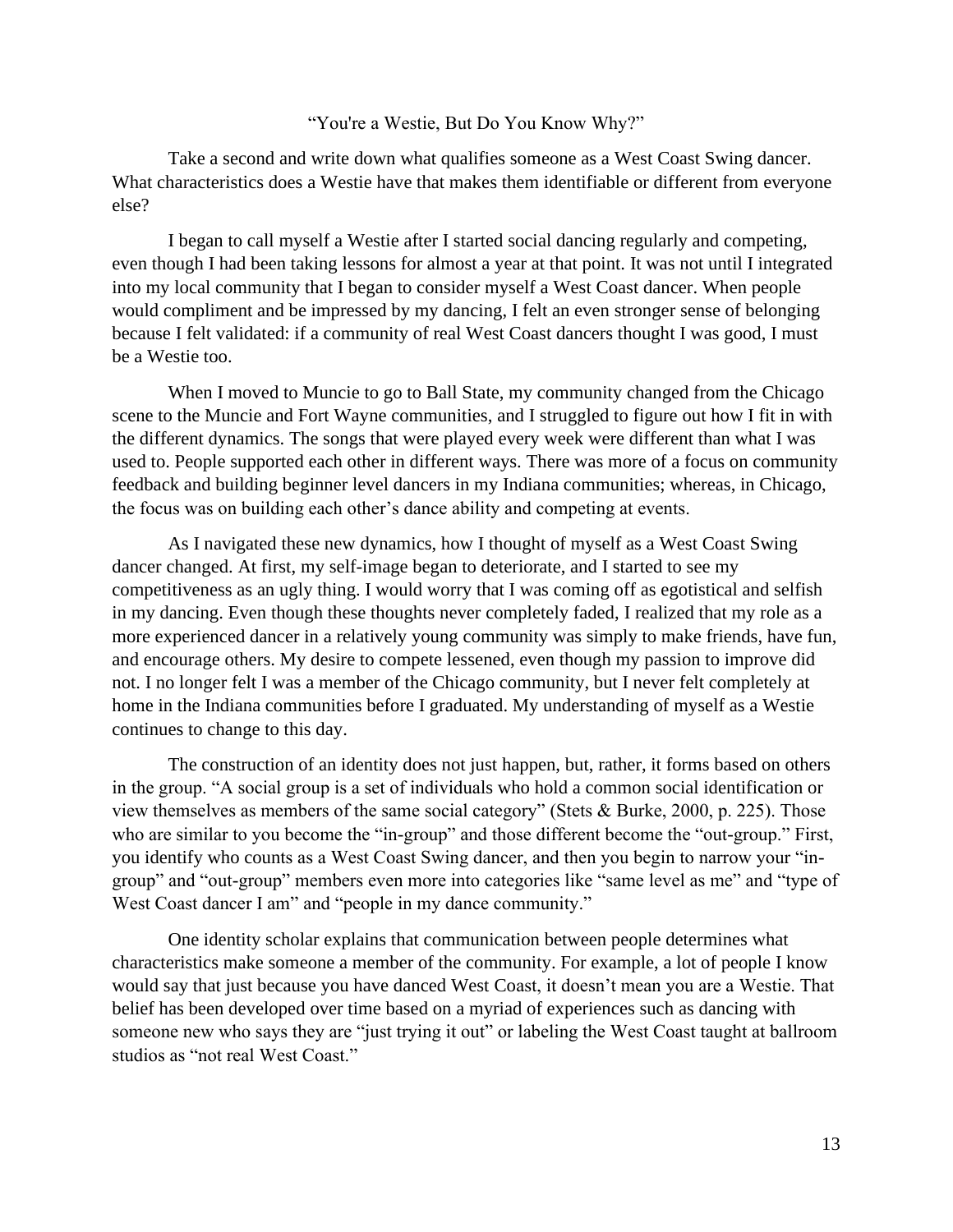Serrano (2015) further explains that your conceptualization of yourself "is symbolically referring to the relationship with the other and vice versa" (Serrano, 2015, p. 553). This means that how you see your identity shapes how you see other people's identity, and how you see other people's identity further shapes how you understand yours. So, when I started social dancing and interacting with a larger community that validated me as a West Coast Swing dancer in Chicago, I began to identify them as my in-group and base my own identity on their behaviors.

As we continue to categorize ourself as a member of our in-group and identify the outgroup, one result is depersonalization, which means that "people come to see themselves and other [people in their group] less as individuals and more as interchangeable exemplars of the group prototype," (Hornsey, 2008, p. 208-209). We start to accentuate the similarities between us and other people in our group in all of our "attitudes, beliefs and values, affective reactions, behavioral norms, styles of speech, and other properties" (Stets & Burk, 2000, p. 225), and we accentuate the differences between our group and the outgroup. This is why our behavior becomes more similar to those we perceive to be our type of "West Coast Swing dancer" and how we identify which dancers are not "your" West Coast Swing dancers.

Additionally, our relationship with pros, higher level dancers, and community leaders influence our identity (AP dictionary of psychology, n.d.). When we engage in upward social comparison (comparing ourselves to those we perceive are better than us), we may experience the assimilation effect, which is an improved self-concept because the object of comparison (e.g., the pro) provides inspiration or we have a close relationship with them. However, we may also experience the contrast effect, which has a negative impact on our self-concept because we feel we are inferior or are distant from our object of comparison.

Our conception of own identity is also challenged as we move between our local communities (social dances, studios, etc.) into the larger West Coast Swing community (e.g. dance events) or when we move and change communities altogether (like I did when I went to college). One article found that this collective identity becomes more complicated with these "interorganizational collaborations" (Socializing collective identity, 2018). As interaction with our original community or a newer community is reduced or increased, our sense of belonging and, ultimately, our identity shifts as well. For me, after a while I did not feel like I had a community and somewhat lost my understanding of myself as a West Coast Swing dancer. However, over time, I began to assimilate into my Indiana dance communities, and dancing in Chicago began to feel foreign.

But our identity as West Coast Swing dancers is also bound by our history and our activity. One ballroom scholar writes, "Examining ballroom dance, particularly as a social and competitive event, necessitates that we theorize the complex relationships binding the public display of bodily movement and the articulation of social categories of identity and gendered bodies" (Picart, 2006, p. 38). However, in recent years, we have made a huge push to de-gender West Coast Swing, and the relationship between follower and leader are much more communicative and fluid than many other partner dances. Picart (2006) continues that the follower "is never an unthinking puppet: her responsiveness – which requires that she combine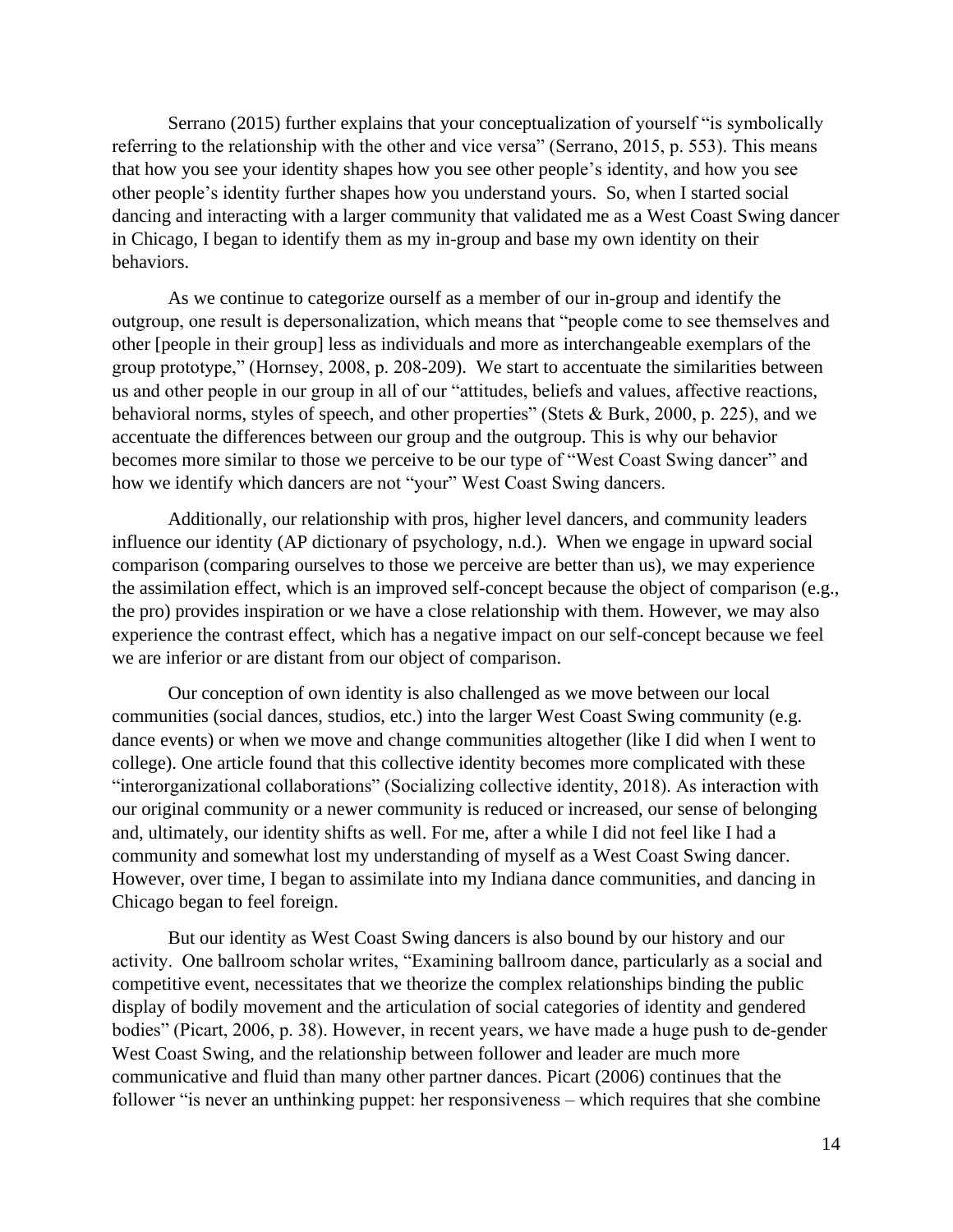decisiveness (particularly in her forward steps) with nonanticipation, an almost oxymoronic combination of aggressiveness with infinite pliability – is crucial to generating the dynamic that constitutes their identity as a dance couple" (Picart, 2006, p. 35).

What I think is most interesting about this is how we conceptualize our role in the dance partnership and how it becomes part of our identity as a West Coast Swing dancer. Think about how different your approach to dancing is when you dance with a friend versus a stranger. My role as a follower is bound not just to my own ideas about what being a follower means (which I determined based on my interactions and discussions with other people in the community) but changes in every dance I have. With some of my friends, my role as a follower is to challenge the partnership. When I dance with a pro, I usually feel my role is to react well to what is being led. When I dance with someone new at an event, my role is to determine what level of collaboration this partnership will have (which we do by communicating through our bodies – how cool!).

This also means that our idea of what it means to be a follower/leader/switch is greatly influenced by our environment. If I only ever danced with controlling leads who were never interested in giving me space to play or influence the flow of the dance, I would see following as a very passive role. As with most things in life, having diverse experiences and dancing with many people helps us constantly challenge our own beliefs and build a more inclusive, wellrounded understanding of our role and the roles of others.

So, what do you think about your identity now that you have more background on how identity is constructed? What experiences have influenced the way you view yourself as a West Coast Swing dancer? Leave your stories in the comment section!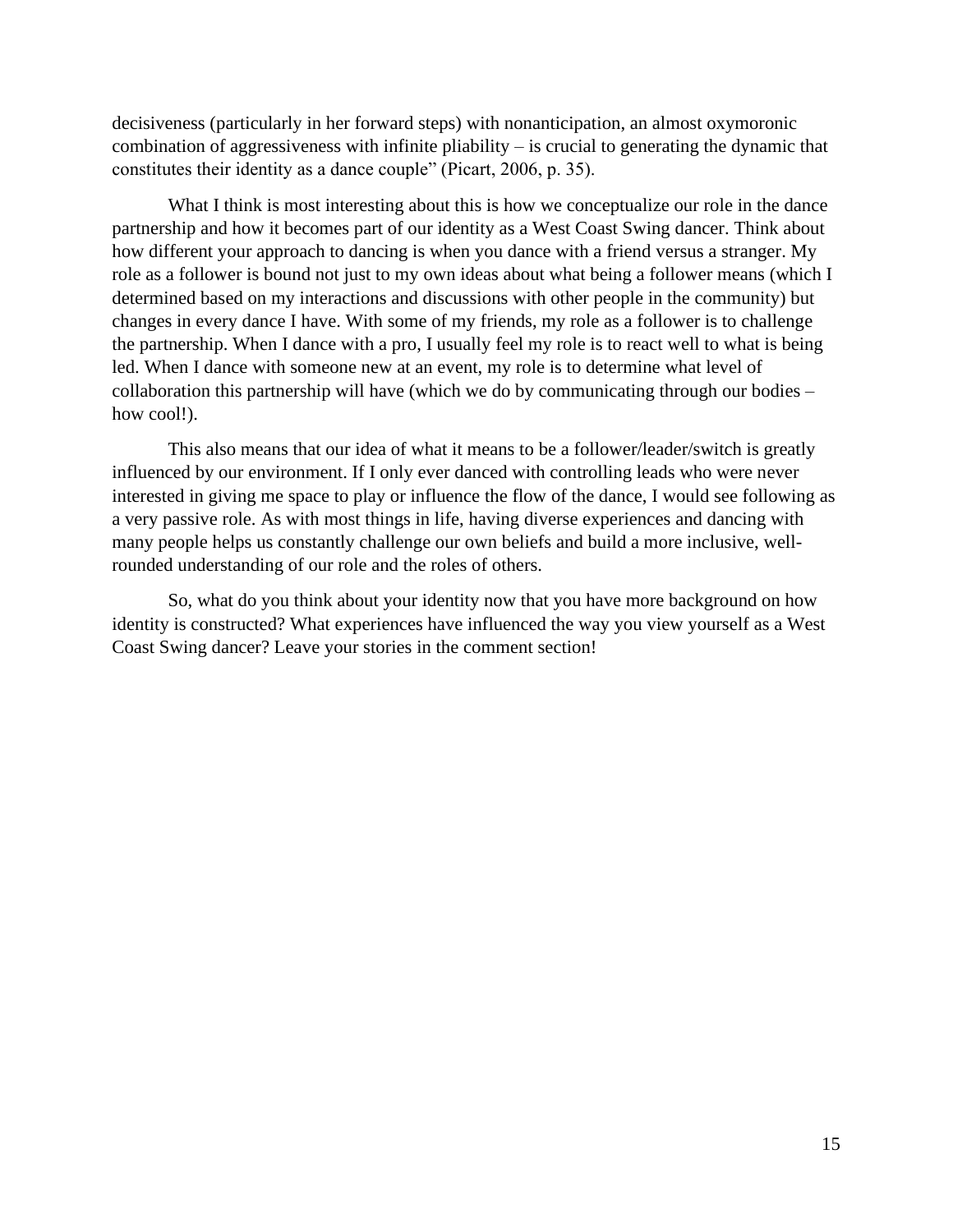#### "WCS Aesthetic: The Good, The Bad, The Surprising"

Isn't it wild how much the look West Coast Swing changes over time? When I began competing in 2015, the style of West Coast Swing was lyrical. The songs were emotional, the movement was elegant, and the costumes elongated the legs of the dancers. Hip Hop gained popularity in West Coast around 2017, and dancers began sporting jogger harem pants. At the U.S. Open 2019, close to half the routines were danced to blues music.

Perhaps West Coast Swing changes because a pro does something new and cool, and everyone else wants to do it too. But does that account for such a widespread change in the whole community?

There is a concept called aesthetic labor that "involves acquiring or maintaining a particular bodily performance" (Wissinger, 2009, p. 281) and can be a certain look, attitude, demeanor, or behavior that is appropriate and appealing for the circumstances.

Think about it: what style of shoes do you wear? How do you dress for competition? Does that vary based on what level you are and which pros you want to emulate? What rules do you follow when you compete to make sure you stand out for your level? All of these are examples of work that we do to show we belong in the community.

Pros drive what is considered "aesthetic" in West Coast. Like any influencers, they are expected to be cutting edge and "model a lifestyle appropriate to the image they are trying to sell, which also has the effect of glamorizing and popularizing the products, locations, and clients the [pro] is associated with" (Wissinger, 2009, p. 285). This is why some dance shoe companies give pros shoes for free: so that dancers will see the pros wearing a style and get it themselves.

Pros have this power because of social capital, which is an investment people make in each other to reap some benefit (Lin, 1999). Someone or something with social capital is seen as being valuable as "resources that [a person] can use to achieve their interests" (Dasgupta & Serageldin, 2000, p. 16). We primarily invest in pros for mentorship and learning: to show us what West Coast Swing is and how to do it. This gives them the power to influence what the behavior and style is for the rest of the community.

The best part of this is that pros can spearhead discussions about boundaries, technique for safe dancing, and consent. Yet, despite the power and influence this seems to give a pro, they are still confined by the expectations placed on them. They have to look the part of a pro to maintain that social capital. They do, after all, need dancers to teach and perform for.

Part of maintaining their image may be to have an unpaid social life in which they spend "their free time making connections and building an image" (Wissinger, 2009, p. 288). Oftentimes, most pros are not paid to social dance but are expected to be on the floor, dance with the line of people waiting for them, and be engaging the whole time.

If maintaining a certain aesthetic persona sounds emotionally draining, that's because it's a form of emotional labor. "Emotional labor is the term used to typify the way roles and tasks exert overt and covert control over emotional displays" (Putnam & Mumby, 1993, p. 37).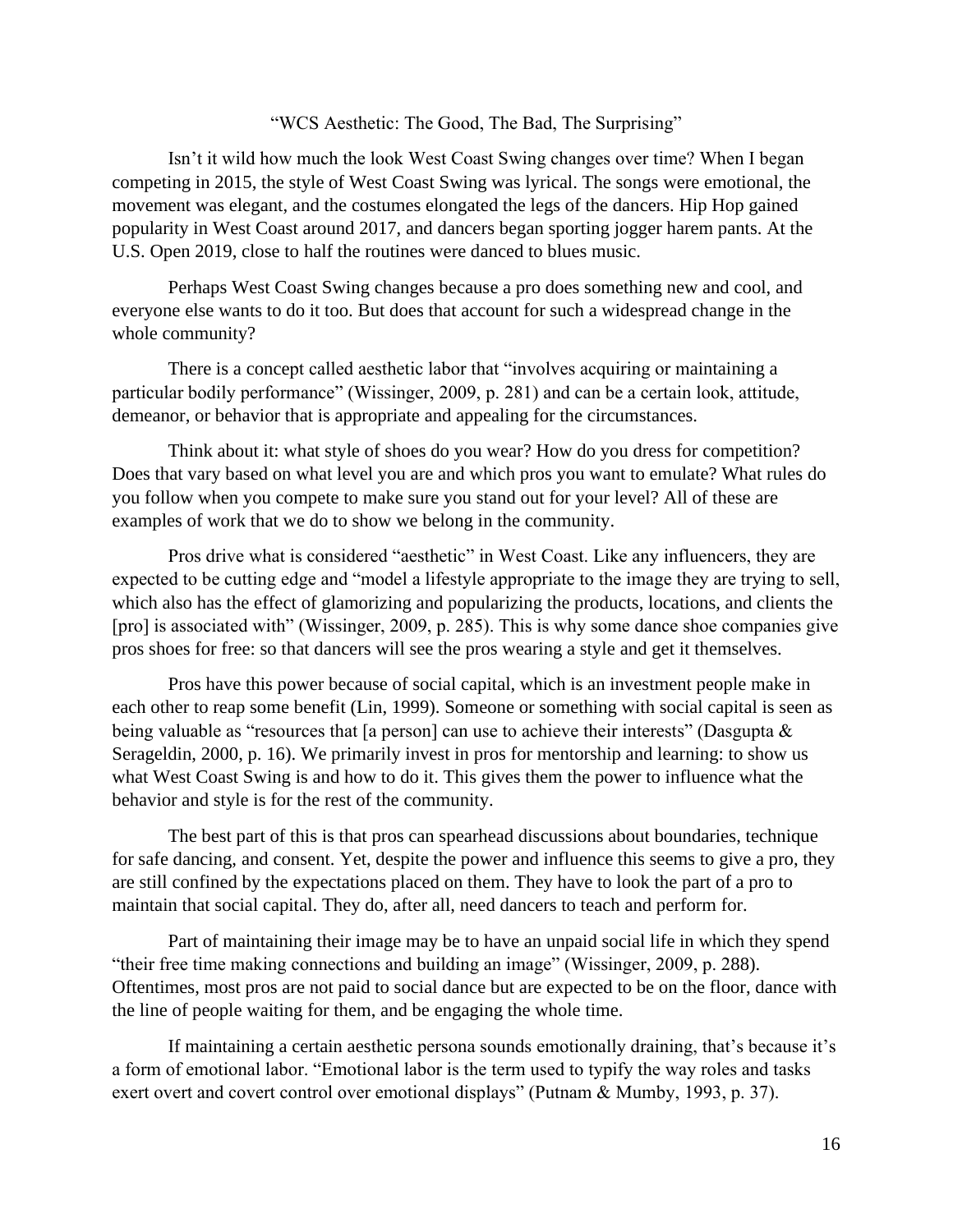Essentially, we behave in a certain way "within the constraints of interaction, communication, and local social norms" (Tracey, 2000, p. 94) because that is what is expected of us. Think about the upbeat, energetic, welcoming attitude the pros exhibit. We expect them to maintain this demeanor at all hours of a dance event, from their first 10am workshop all the way into late night dancing and socialization. We are expected to do the same, just not in as high-profile of a way. Has there ever been a time when you wanted to go out dancing, but you did not have the energy to be overly friendly to strangers, so you stayed home? (You can admit it; most of us are introverts here.)

Despite what we might feel in a particular situation, we are expected to behave in socially appropriate ways (e.g. we might be upset we did not get called for finals, but we are expected not to cry in the ballroom, even if we feel the urge to). In other words, we regulate our response by deep acting or surface acting. This involves "modifying feelings by 'thinking good thoughts' or reappraising the event (deep acting) or modifying expression by faking or enhancing facial and bodily signs of emotion (surface acting)" (Grandey, 2000, p. 99). In deep acting, we might tell ourselves that competitions are political, and so we did not make it because the judges only chose the people they know and like (deep acting). We also may simply fake a smile to pretend we are not bothered (surface acting). What other ways have you regulated your emotional response at a West Coast gathering? Leave your thoughts in the comments!

Of course, there are tons of communities and subcultures within the West Coast Swing world that do not follow the region's "mainstream" West Coast Swing aesthetic. You are going to be most influenced by what you see the most; so, if you have a tight-knit local community that does not go to dance events often, you likely will have your own aesthetic and social norms that influence your behavior and attitudes.

The goal in understanding aesthetic labor, emotional labor, and social capital is to be aware of how these systems function in our community and work to ensure they serve as a marker of identity, not a system of control. As such, celebrate differences with dancers and look for ways that dancers shine in their style, whether it is the "mainstream" style or not because, as we've established, style varies. Consider the expectations you and other dancers in your community have for each other and spearhead conversations about what works and what doesn't and how to improve the areas you would like. For example, if you feel like a lot of dancers feel obligated to dance whenever asked, even if they are tired or came to dance to be around friends, have conversations about how to reframe expectations around asking and accepting a dance. Just remember that every group of people is unique, so how you have these conversations will vary from community to community and will likely take some trial and error.

And give the pros some space occasionally. They're people too.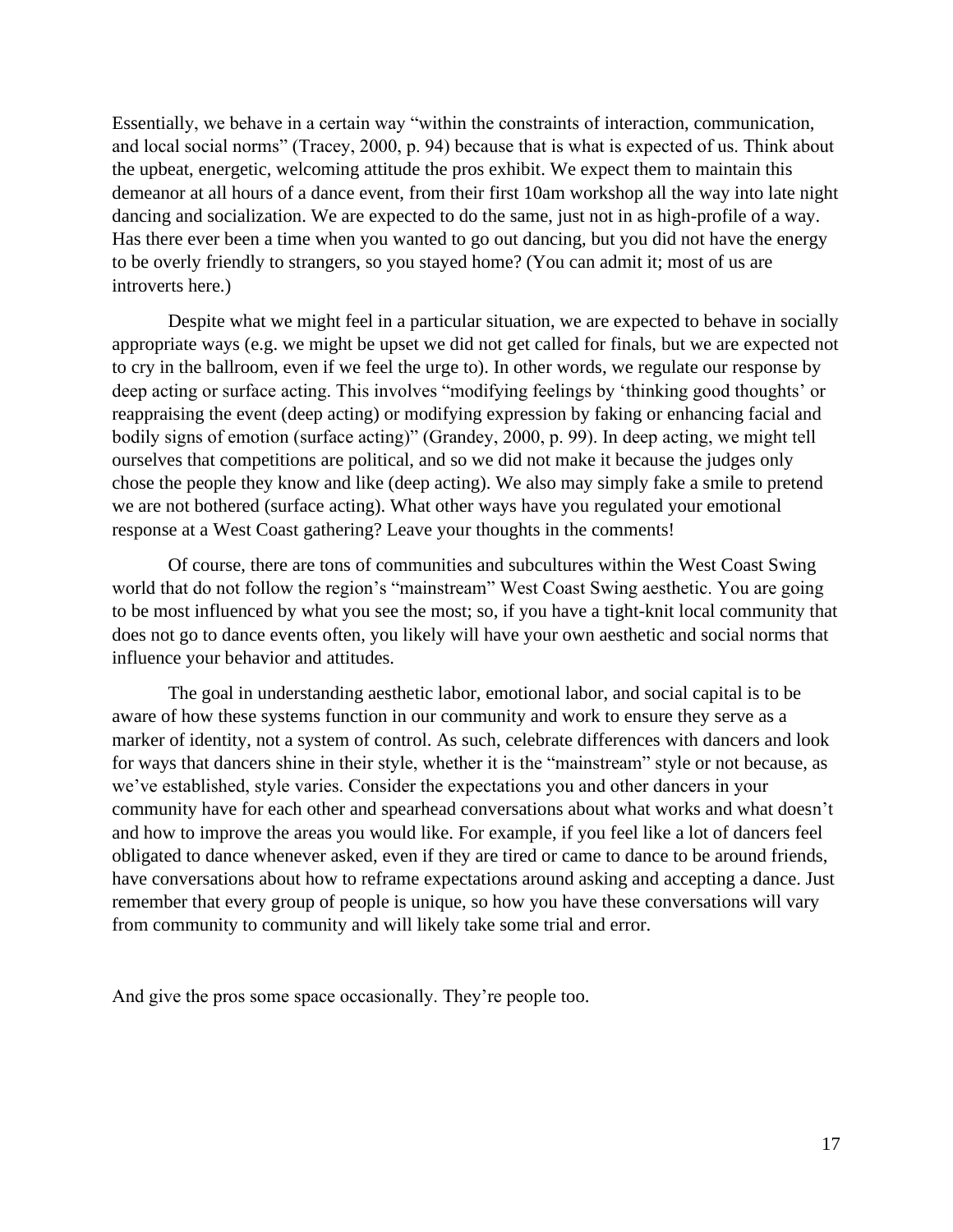#### **Teaching Philosophy**

#### The Collaboration of Learning

#### Teaching Philosophy

First and foremost, I believe that each person contains within them the object of their desire; that each student is already a dancer; that they already possess their potential to achieve their goals. I believe that my role is to help carve out that potential and the object of desire based on the individual student's needs. I believe that the teacher can be useful as a guide, a source of knowledge, practice, and feedback, and, most importantly, encouragement and support. The teacher is, however, only one component of the student's learning, and my goal is to remain a resource and encourage my students to utilize other sources of learning, outside practice, competition, peer feedback, and self-guided practice, to the fullest potential the student is able to use them, so that they reach their full potential, beyond what I alone can help them with.

Hence, I believe that learning is a collaborative process wherein my role is to not only meet the student's needs but to also help them discover and take ownership of their learning. The environment needs to be setup so that the expectations for our student-teacher relationship are clear to both parties and communication flows freely. This is done by layering in conversations and planning expectations checks throughout our lessons. Feedback is also essential to this goal, and I encourage my students, with help, to provide their thoughts on what they did well and what did not feel right and why before I provide feedback. At the beginning, especially for new dancers and dancers new to private lessons, collaboration will need to be more directed so that they have time to develop an understanding of themselves as a dancer and learn how to communicate their needs. In order to facilitate this, I send out a pre-lesson goals and experience sheet to give me an idea of where they are in both their understanding of themselves as a dancer and how they communicate their needs so that I may best serve them.

I believe in a student-centered approach, which is essential to private lessons because of varying abilities, needs, and reasons for dancing. West Coast Swing and other partner dances can be modified for physical abilities and boundaries. Students will also benefit from a specialized cognitive approach. My goal is to understand what metaphors and analogies through which the student sees the world, which is often based on their education and occupation, so that I may best connect dancing to their life and their understanding so that they build confidence in their ability to learn dance and take ownership of that learning. Dance is, after all, a form of expression and communication, and students should be encouraged to include their entire self in their dancing.

For students to dance with their entire being, students must be reached holistically. My goal is to be a home base for my students to experience dance in an encouraging, challenging, and rejuvenating way. Even if students have a goal of becoming a top-level dancer, most dancers also see dance as serving personal purposes, such as relaxation, a way of connecting to themselves, forming deep relationships with others, spirituality, etc. However, dance, especially partner dancing, also goes beyond the individual, and a holistic approach must include topics beyond the student. Conversations about consent, boundaries, etiquette, identity, and community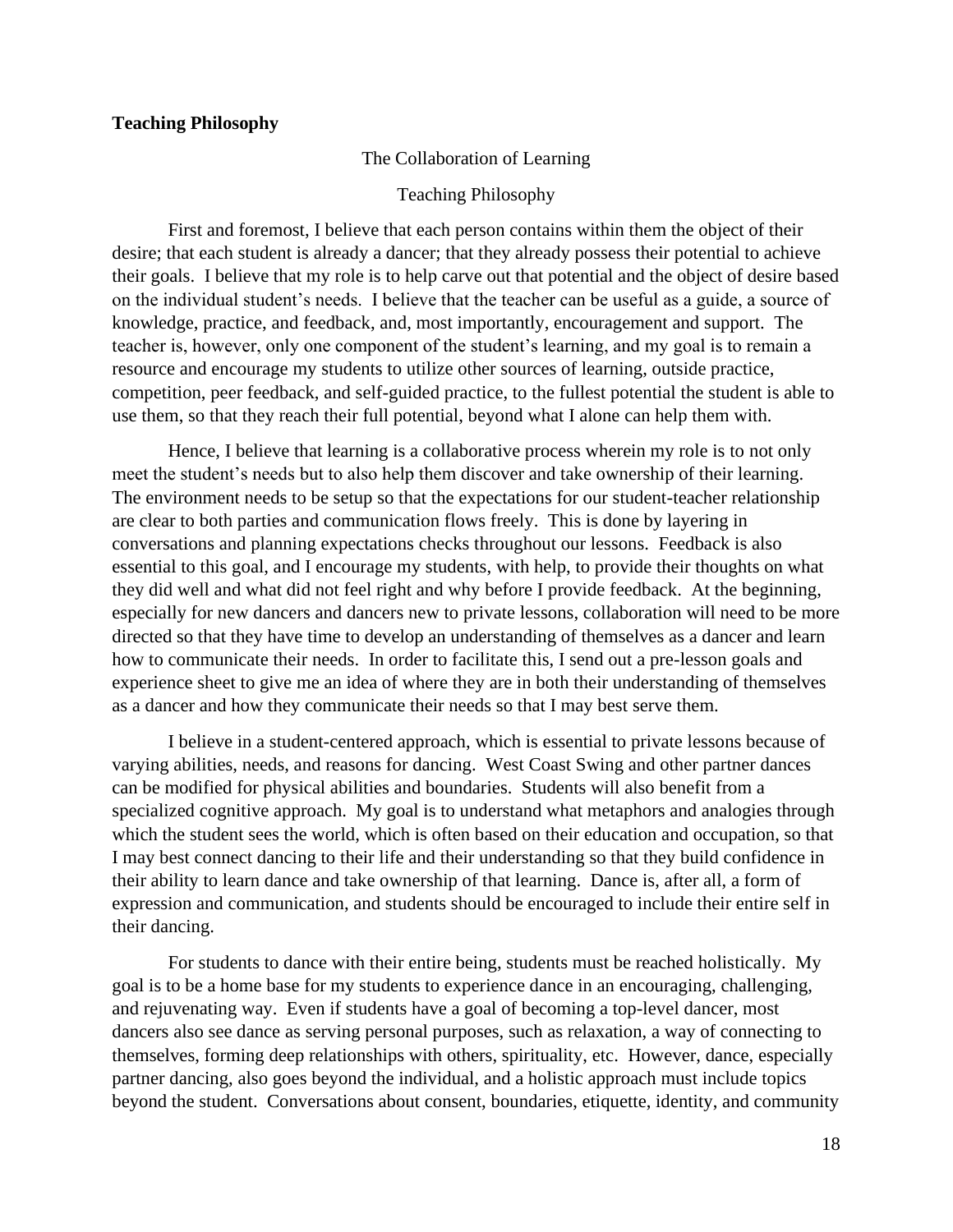are essential to developing a dancer. A dancer's education should situate themselves within the dance, its historical roots, and the larger community. My job is to facilitate these explorations with the student.

In summary, I believe that each student has the potential to achieve their goals and that a teacher's role is to serve as a guide to reach that potential. In order to do so, I believe learning is a collaborative process between teacher and student; wherein, the teacher does not dictate the learning, nor is the student a passive dumping ground for information. It is the teacher's responsibility, however, to facilitate collaboration as the terms of the teacher-student partnership. For a teacher to guide the student to reach their full potential, I believe in a holistic teaching approach, which includes guiding the student to discover how they best learn, meeting students' individual needs, and facilitating discussions about dance beyond the student's own experiences so that students take ownership of all of these aspects of their dance education.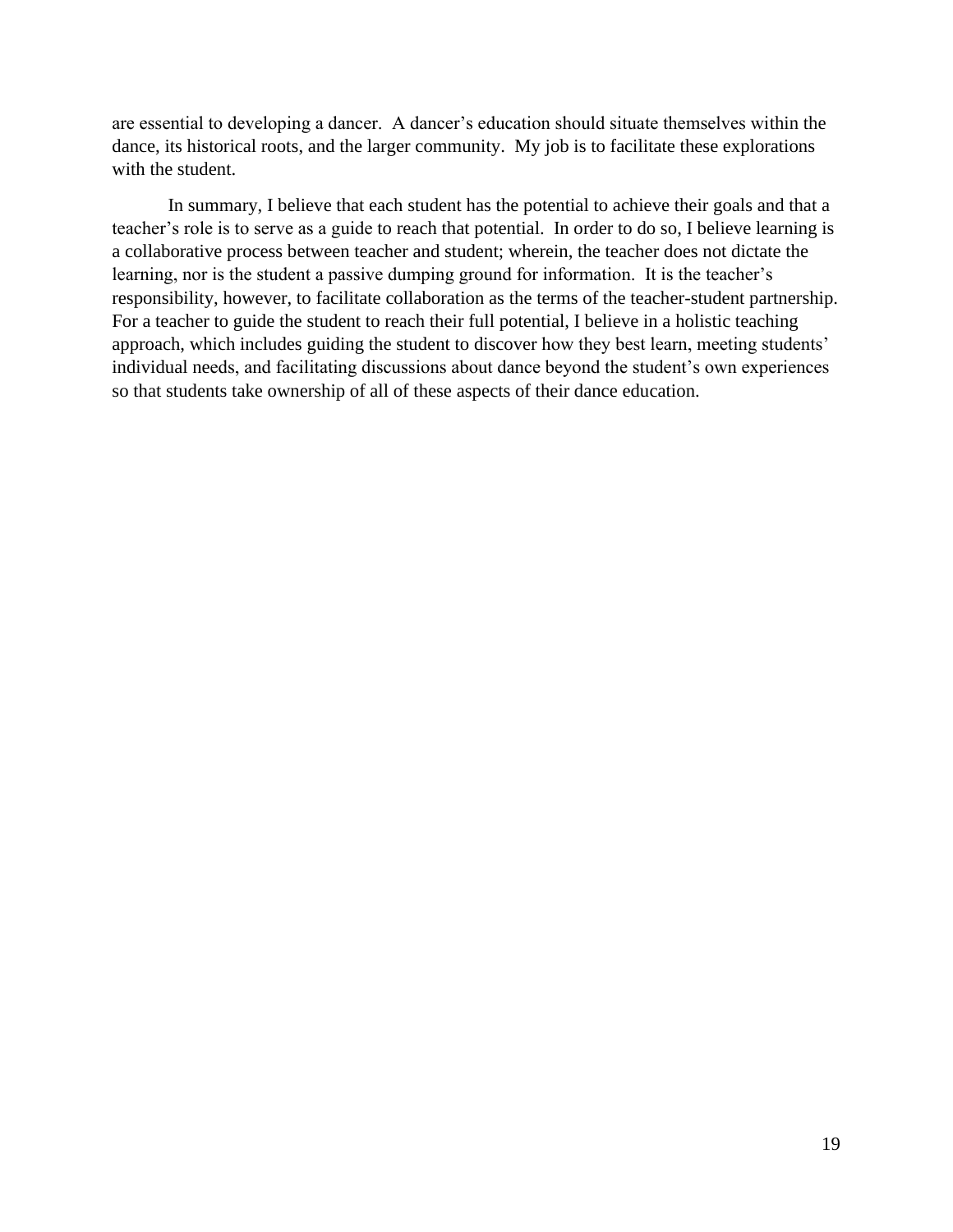#### **Pre-Lesson Goals & Experience Sheet**

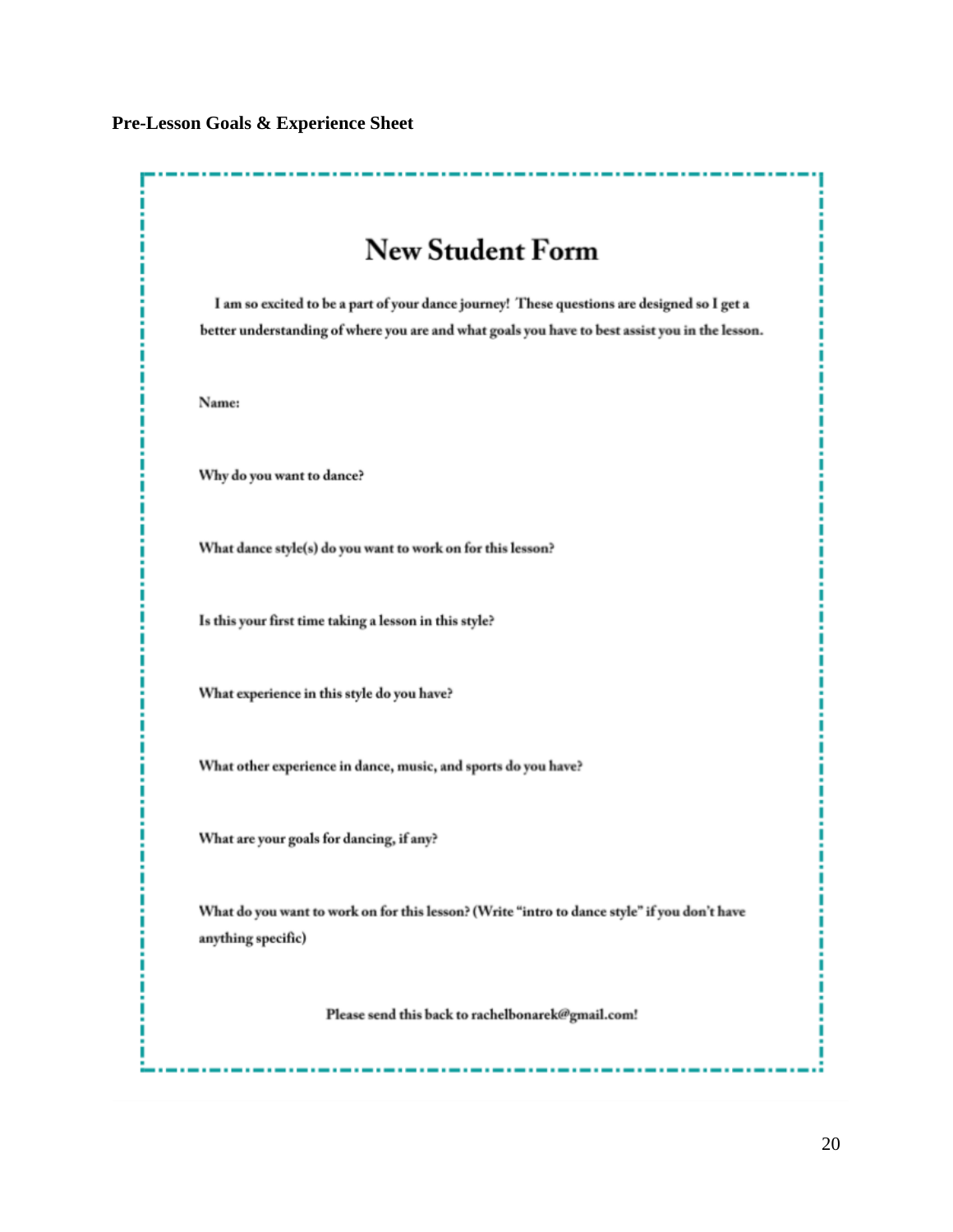## **Lesson Plans**

*Lesson Plan: West Coast Swing Beginner Lesson 1*

Objectives: Students will be able to

- Identify the " $2's$ " in music
- Transfer weight from one foot to the other
- Use the appropriate hand hold
- Dance in a "slot"
- Perform the Left Side Pass footwork with guidance
- Perform the Right Side Pass footwork with guidance

Materials Needed: Instructor

• Pre-Lesson Goals & Experience sheet

• Music (e.g. phone, sound system, speaker(s), etc.) Materials Needed: Student

• Notepad (optional)

*Welcome: "Hello, [name(s)]! I am Rachel, your instructor. Thank you so much for booking this lesson, I am so excited to be working with you."*

*Transition: "Before we begin, I want to look over your Pre-Lesson Goals & Experience sheet you filled out for me to make sure we are on the same page and can have a successful time together."*

Start Time: 0 minutes

- A. Expectations Check
	- a. Rationale: Builds rapport, establishes goals
	- b. Necessary Materials: Pre-Lesson Goals & Experience sheet
	- c. Activity: Instructor introduces herself and asks student(s) to talk about/expand on their goal(s) and expectations. Instructor and student formulate a solid goal and expectations for dancing together and write these on the back of the sheet.
	- d. Activity take-aways: "By establishing these goals and expectations, we can both refer back to them and make sure we are on the same page."

*Transition: "Great! So, we are going to start by learning the basics of how music works and how we dance to it."*

Start Time: 5 minutes

- A. Timing: Counting & Weight Change
	- a. Rationale: The ability to remain on time with proper weight distribution is necessary for the dance partnership to function smoothly and enables the dancer to move freely, not hinder their or their partner's movement, and sets the groundwork for more creative movement within a pattern.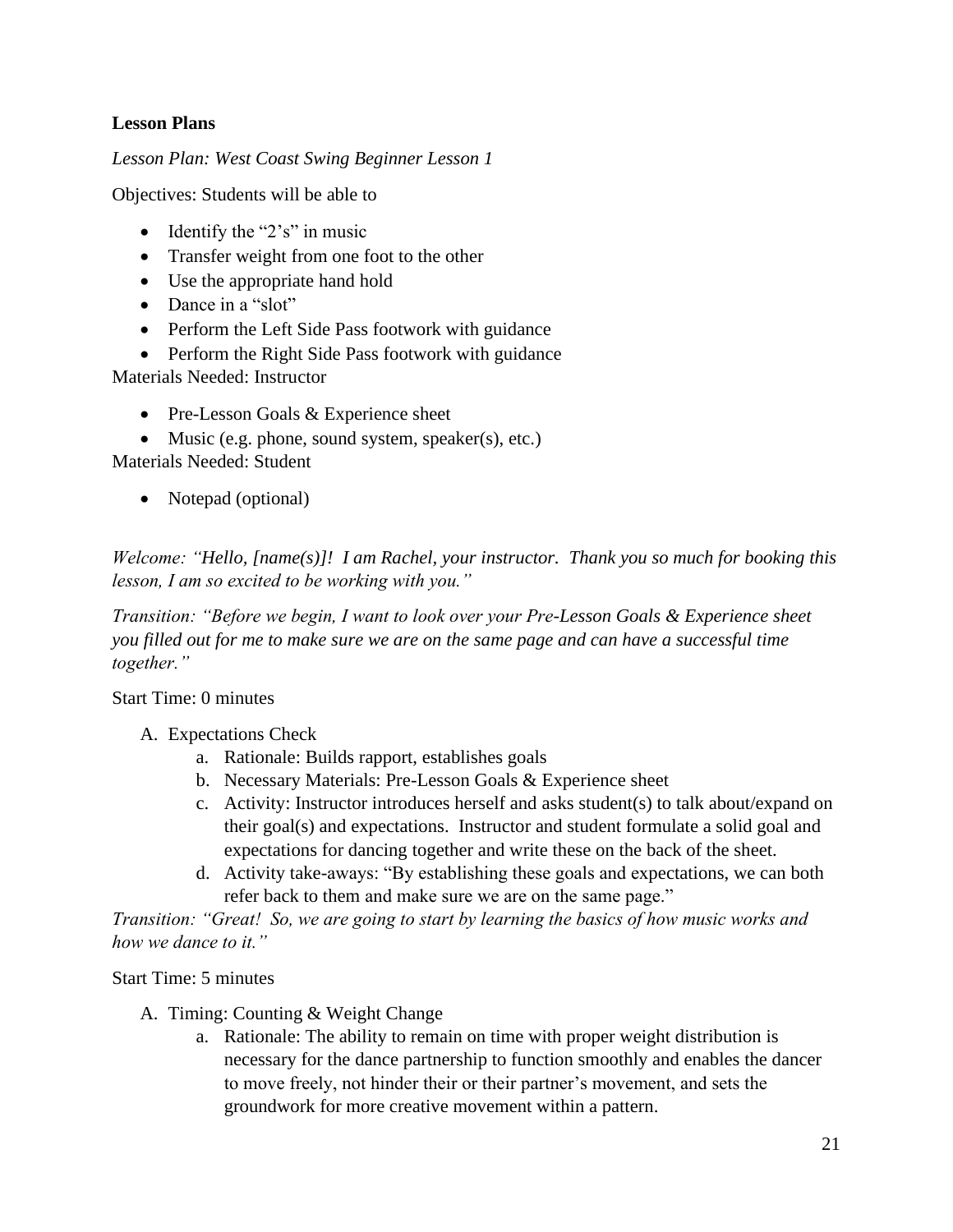- b. Necessary Materials: Music (1-minute segment of "Slow Dancing in a Burning Room" – John Mayer)
- c. Activity: Instructor plays a slow song and identifies the 2s in the music. She encourages clapping then stepping in place to the beat then moving throughout the space to the beat (progression based on student ability). Instructor ensures that students are not shuffling their feet and making full weight transfers.
- d. Activity take-aways: "It is important to know what count we are on in the music and how to transfer our weight when dancing. This helps us look like we are dancing to the music, which is called having musicality. It also makes us better dance partners: timing makes sure we take steps at the same time, and our weight changes help clarify where we are moving."

*Transition: "Now we are going to do that timing with a partner."*

### Start Time: 15 minutes

- A. Partnership: Slot & Handhold
	- a. Rationale: Partnership agreements, such as slot and handholds, are necessary to dance West Coast and translate movement between partners.
	- b. Necessary Materials: N/A
	- c. Activity: Instructor explains what a slot is and shows proper handhold.
	- d. Activity take-aways: "The handhold connects us physically with our partner, and a correct handhold will be comfortable and safe for both partners and allow us to freely dance. The slot is another agreement we have with our partner for how we are going to move in the dance and is one of the things that makes West Coast Swing look like West Coast Swing."

*Transition: "Now that you can walk to the music while holding hands with a partner, I am going to separate you so that we can learn the footwork for the Right-Side Pass."*

## Start Time: 20 minutes

- A. Right-Side Pass
	- a. Rationale: The Right-Side Pass (RSP) is one of the fundamental patterns and has many variations. This move shows students the fundamentals of a West Coast Swing pattern (i.e. passing partners, leverage, leading and following, etc.) so that technical concepts may be understood and applied later. It also keeps students from associating West Coast as a dance "stuck" in the slot.
	- b. Necessary Materials: Music
	- c. Activity: Student(s) are taught and then practice the Right-Side Pass footwork in three sections  $(1, 2; 3 \& 4; 5 \& 6)$ .
		- i. If single: the student is paired up with the instructor, and the instructor leads/backleads the hand pathway.
		- ii. If couple: the students are told the hand pathway, and the instructor practices with each before pairing them up together and having them practice as a partnership.

Activity cont.: Student(s) practice the pattern to music.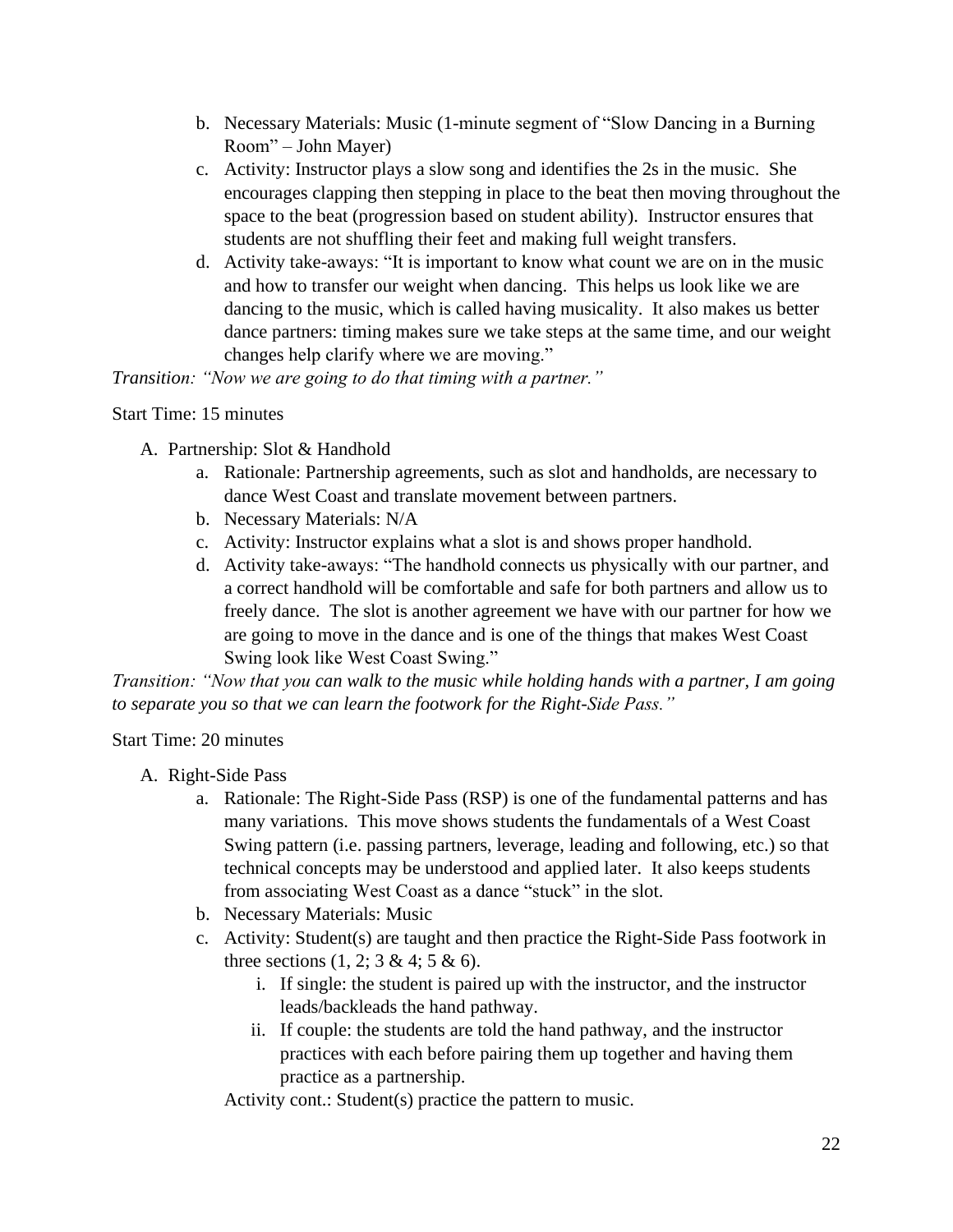d. Activity take-away: "Now you can dance one of the fundamental West Coast Swing patterns! There are numerous variations you can do off this move, one of which you will learn in Lesson 4."

*Transition: "Awesome job! I want to add one more pattern to your toolbox today. The Left-Side Pass is similar to the Right-Side Pass, except the follower passes on the left side of the leader."*

Start Time: 30 minutes

- A. Left-Side Pass
	- a. Rationale: The Left-Side Pass (LSP) is one of the fundamental patterns and has many variations. It provides all of the same benefits as RSP, but it additionally uses most of the same footwork as the RSP, so student begin to build connections between moves and understand the "look" and structure of West Coast.
	- b. Necessary Materials: Music
	- c. Activity: Student(s) are taught and then practice the Left-Side Pass footwork in three sections  $(1, 2; 3 \& 4; 5 \& 6)$ .
		- i. If single: the student is paired up with the instructor, and the instructor leads/backleads the hand pathway.
		- ii. If couple: the students are told the hand pathway, and the instructor practices with each before pairing them up together and having them practice as a partnership.

Activity cont.: Student(s) practice the pattern to music.

d. Activity take-away: "This is another of the fundamental West Coast Swing moves. The footwork and movement are similar to Right-Side Pass, so you can start to see how the dance is structured."

*Transition: "Alright, now we are going to put those two moves together to music."*

Start Time: 40 minutes

- A. Practice
	- a. Rationale: Students need to practice combining patterns together to music so that they build confidence in their ability to dance and begin to learn how to transition between patterns.
	- b. Necessary Materials: Music (Full: "Slow Dancing in a Burning Room" John Mayer)
	- c. Activity: The instructor explains that students will dance RSP then LSP for a song, and then the activity is executed.
	- d. Activity take-aways: "Practicing what you have learned to gives you the opportunity to see what works and what doesn't and helps you learn how to think on your feet the way you would need to during a social dance."

*Transition: "Great job! That concludes our lesson. I would like to spend a few minutes discussing what you learned and how it aligns with the goals we set at the beginning of the lesson. Did you bring a notepad?"*

Start Time: 45 minutes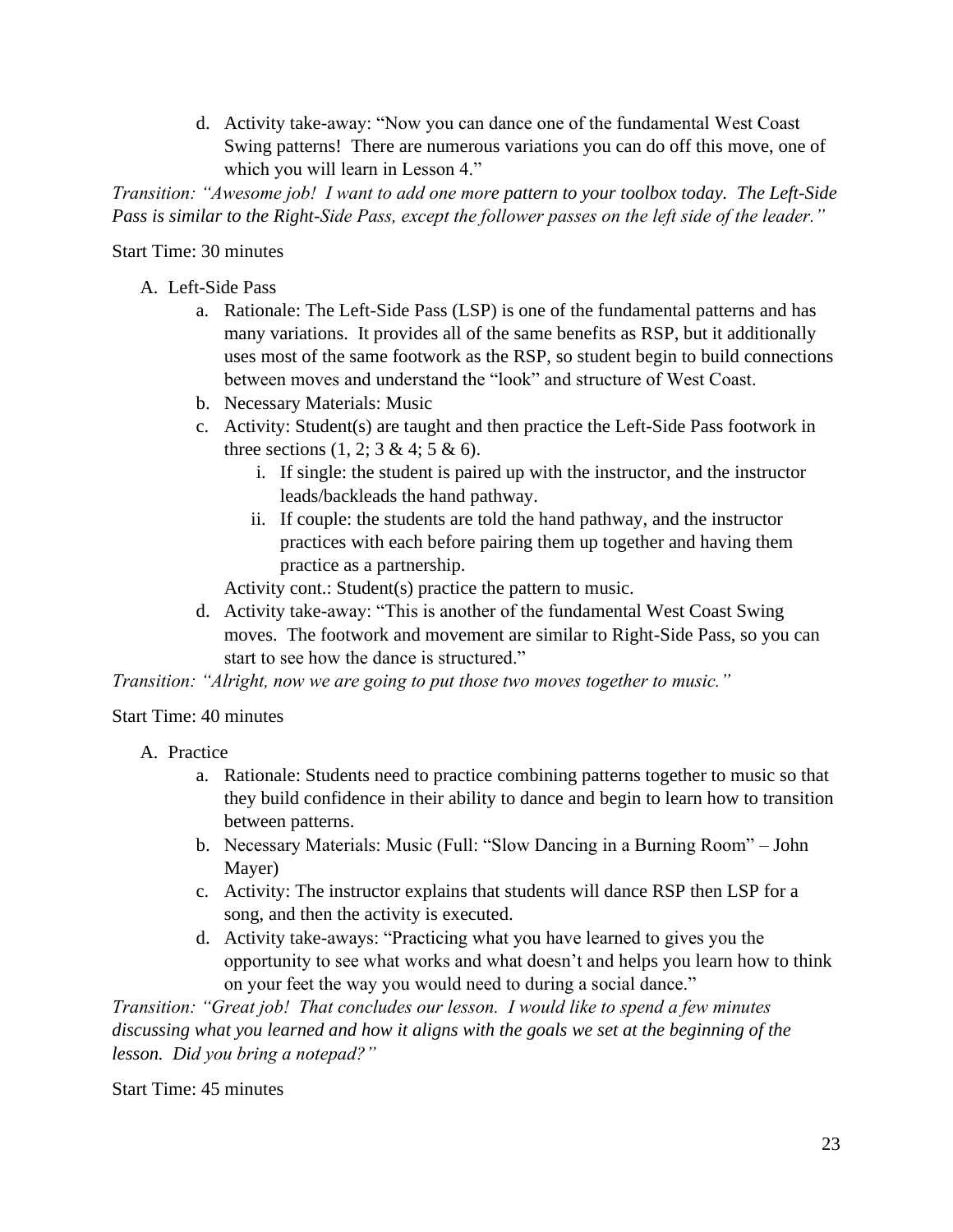- A. Debrief & Scheduling
	- a. Rationale: Students need the opportunity to use reflect on and summarize their learning. This enhances long-term memory storage and retrieval ability, builds confidence, and shows the student(s) how much they have learned in a short time.
	- b. Necessary Materials: Notepad (optional)
	- c. Activity: Instructor encourages students to write down what notes during this section. Instructor reviews what was learned and how they aligned with previously set goals and expectations. Discussion is encouraged (Note: the next lesson should also be scheduled during this time). The student is asked not to practice what they learned before the next lesson to avoid practicing incorrectly.
	- d. Activity take-aways: "I will always give you an opportunity to take notes and reflect on the lesson because it will cement your understanding and help you remember what you have learned long-term."

End Time: 50 minutes

## *Lesson Plan: West Coast Swing Beginner Lesson 2*

Objectives: Students will be able to

- Perform the Left Side Pass footwork with guidance
- Perform the Right Side Pass footwork with guidance
- Perform the Sugarpush/Basic footwork with guidance
- Perform LSP, RSP, and Sugar in a sequence
- Use exercises to build proper posture
- Define what compression is
- Identify where compression happens in a pattern

Materials Needed: Instructor

- Pre-Lesson Goals & Experience sheet
- Music (e.g. phone, sound system, speaker(s), etc.)
- A wall (as needed)

Materials Needed: Student

- Notepad (optional)
- Phone/Recording Device (optional)

*Transition from Welcome: "Just like last time, I would like to start with a review of the goals and expectations we set last lesson to make sure we are on the same page. Then, we will move into a review and warm-up dance."* 

Start Time: 0

- A. Expectations Check
	- a. Rationale: Ensures expectations and goals are at the forefront of the lesson.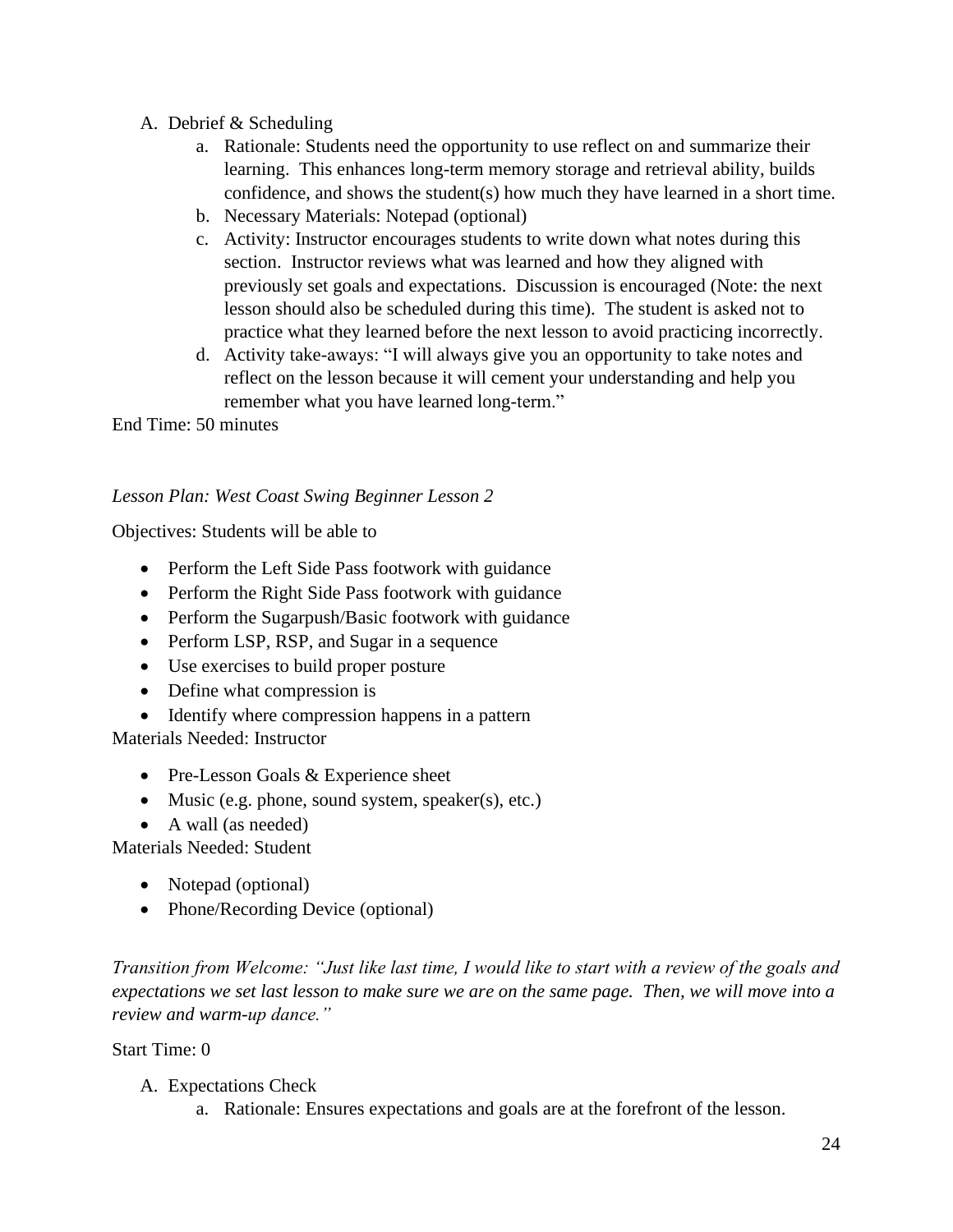- b. Necessary Materials: Pre-Lesson Goals & Experience Sheet
- c. Activity: Instructor welcomes student(s) back and reviews goals and expectations and previews the lesson, connecting it to goals and expectations
- *d.* Activity take-away: "Reviewing the goals and expectations we have set in relation to what we are working on makes sure you know why you are learning what you are and gives us a chance to reconnect before we start the lesson."

*Transition: "To start our warm-up, let's review the Right Side Pass and the Left Side Pass."*

### Start Time: 5 minutes

- A. Warm-Up
	- a. Rationale: Students are given the opportunity to remember what they have learned.
	- b. Necessary Materials: Music (Full Song: "Slow Dancing in a Burning Room" John Mayer)
	- c. Activity: The instructor reviews the footwork with the students and then plays a song: RSP, RSP, LSP, LSP, Repeat
	- d. Activity take-aways: "This review let's you explore and remember what you learned so we can build new material on top of it. Right now, I am giving you a specific sequence so that you can focus on what you are doing and don't have to think about and choose the next move."

*Transition: "West Coast Swing connection is based on having proper body alignment, which starts with posture. So, now that we have an idea of what West Coast Swing is, how it looks, and how to do it, we are going to work on posture exercises."*

### Start Time: 15 minutes

- A. Posture
	- a. Rationale: Proper posture enables dancers to use core connection, which is necessary to execute more advanced variations and creativity in a partnership and feel and respond to connection.
	- b. Necessary Materials: Wall (as necessary)
	- c. Activity: The instructor discusses posture position, and students practice uses various exercises as necessary
		- i. Feeling the instructor's shoulder blades for placement
		- ii. Brick-on-a-String: The student is encouraged to imagine a string that runs through their spine and shoots up over a rafter in a ceiling and is attached to a "brick" the student holds. As the student slowly lowers the "brick," the "string" lengthens their spine.
		- iii. Wall: The student stands against a wall and works to have all four corners of their back against the wall (the teacher can touch the areas with permission). Alternatively, the student can place the back of their hands flat against the wall near their head and push their hands up, keeping their elbows on the wall as well. This opens the back and promotes posture.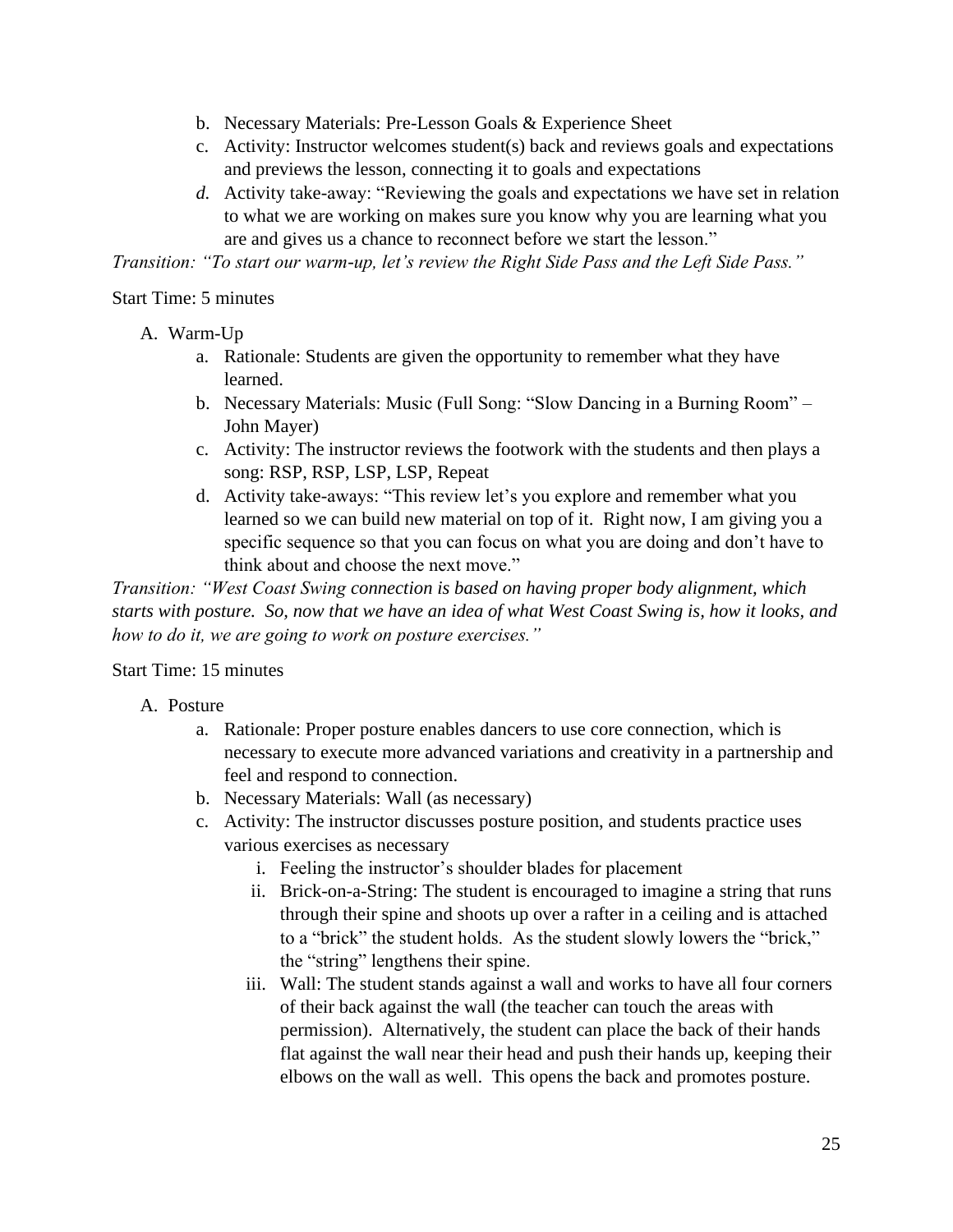d. Activity take-aways: "These are exercises you can practice at home to improve posture. Posture will help build your core strength so you can have better connection with your partner."

*Transition: "Now, I want us to practice posture partnered up."*

### Start Time: 20 minutes

- A. Compression
	- a. Rationale: Compression is one of the two basic forms of connection within a partnership. Compression absorbs energy and allows the dancers to execute direction changes and know where each other is in space.
	- b. Necessary Materials: Wall (as necessary)
	- c. Activity: The instructor should transition into compression as an exercise of posture and explain what it is and how it is used during the exercise. Each student compresses with the instructor in the compressed position of the Sugarpush.
	- d. Activity take-aways: "Compression is one of the two basic forms of connection we use in West Coast. Notice how you need to have good posture and proper body alignment to be able to feel it well."

*Transition: "We are going to practice compression in the Sugarpush, which is also called the Basic."*

### Start Time: 30 minutes

- A. Sugarpush/Basic
	- a. Rationale: The Sugarpush is one of the fundamental West Coast Swing moves that has several variations on top of it. Because of its structure, it encourages proper body and partner alignment and reinforces the slot.
	- b. Necessary Materials: Music (Full Song: "All of Me" John Legend)
	- c. Activity: Student(s) are taught and then practice the Sugarpush footwork in three sections (1, 2; 3 & 4; 5 & 6). Instructor should highlight the compression section. Instructor begins to use the cadence "An-chor Step" for the "5  $\&$  6" and explains that the anchor will be taught next lesson. Practice should be done to music.
		- i. If single: the student is paired up with the instructor, and the instructor leads/backleads the hand pathway.
		- ii. If couple: the students are told the hand pathway, and the instructor practices with each before pairing them up together and having them practice as a partnership.
	- d. Activity take-aways: "This move shows the slot more than any other, and there are plenty of variations you can do off of this move. The Sugarpush is often used as a practice pattern for connection, so this will be coming back."

*Transition: "Now, I would like to give you the opportunity to practice posture and compression with the three patterns you have learned."*

### Start Time: 40 minutes

B. Practice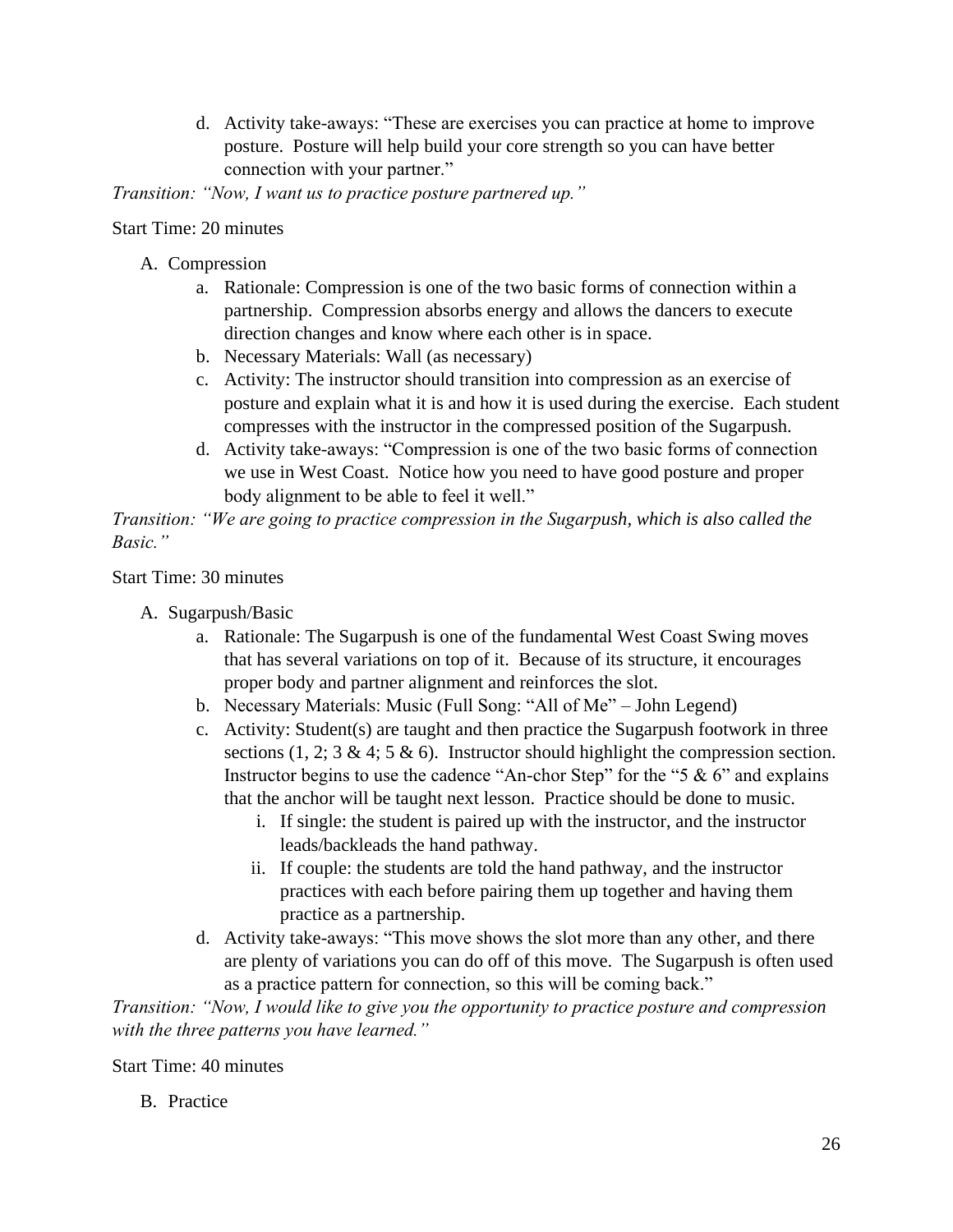- a. Rationale: Students need to practice combining patterns together to music so that they build confidence in their ability to dance and begin to learn how to transition between patterns.
- b. Necessary Materials: Music (Full Song: "Classic" MKTO)
- c. Activity: The instructor explains that students will dance RSP, LSP, Sugar, Repeat for a song, and then the activity is executed.
- d. Activity take-aways: "This song is a little faster to purposely give you less time to think about compression so that your body can start practicing doing it without deeply thinking about it."

*Transition: "Good work! This concludes our lesson for today, but, just like last time, I want to take a few minutes to review what we have learned and schedule our next lesson."*

Start Time: 45 minutes

- B. Debrief & Scheduling
	- a. Rationale: Students need the opportunity to use reflect on and summarize their learning. This enhances long-term memory storage and retrieval ability, builds confidence, and shows the student(s) how much they have learned in a short time.
	- b. Necessary Materials: Notepad (optional), Phone/Recording Device (optional)
	- c. Activity: Instructor encourages students to write down what notes during this section. Instructor reviews what was learned and how they aligned with previously set goals and expectations. The instructor offers to demonstrate the posture exercises for the student to record and practice. Discussion is encouraged (Note: the next lesson should also be scheduled during this time). The student is asked to wait one more lesson to start practicing at home.
	- d. Activity take-aways: "It's important we have this time for you to reflect on your learning, ask questions, and take notes. This will help you transfer your learning into long-term memory.

End Time: 50 minutes

## *Lesson Plan: West Coast Swing Beginner Lesson 3*

Objectives: Students will be able to

- Perform the Left Side Pass, Right Side Pass, and Sugarpush/Basic in two different sequences
- Perform the Tuck Turn with guidance
- Use the core to create basic compression
- Use the core to create leverage
- Reach the basic anchor position

Materials Needed: Instructor

- Pre-Lesson Goals & Experience sheet
- Music (e.g. phone, sound system, speaker(s), etc.)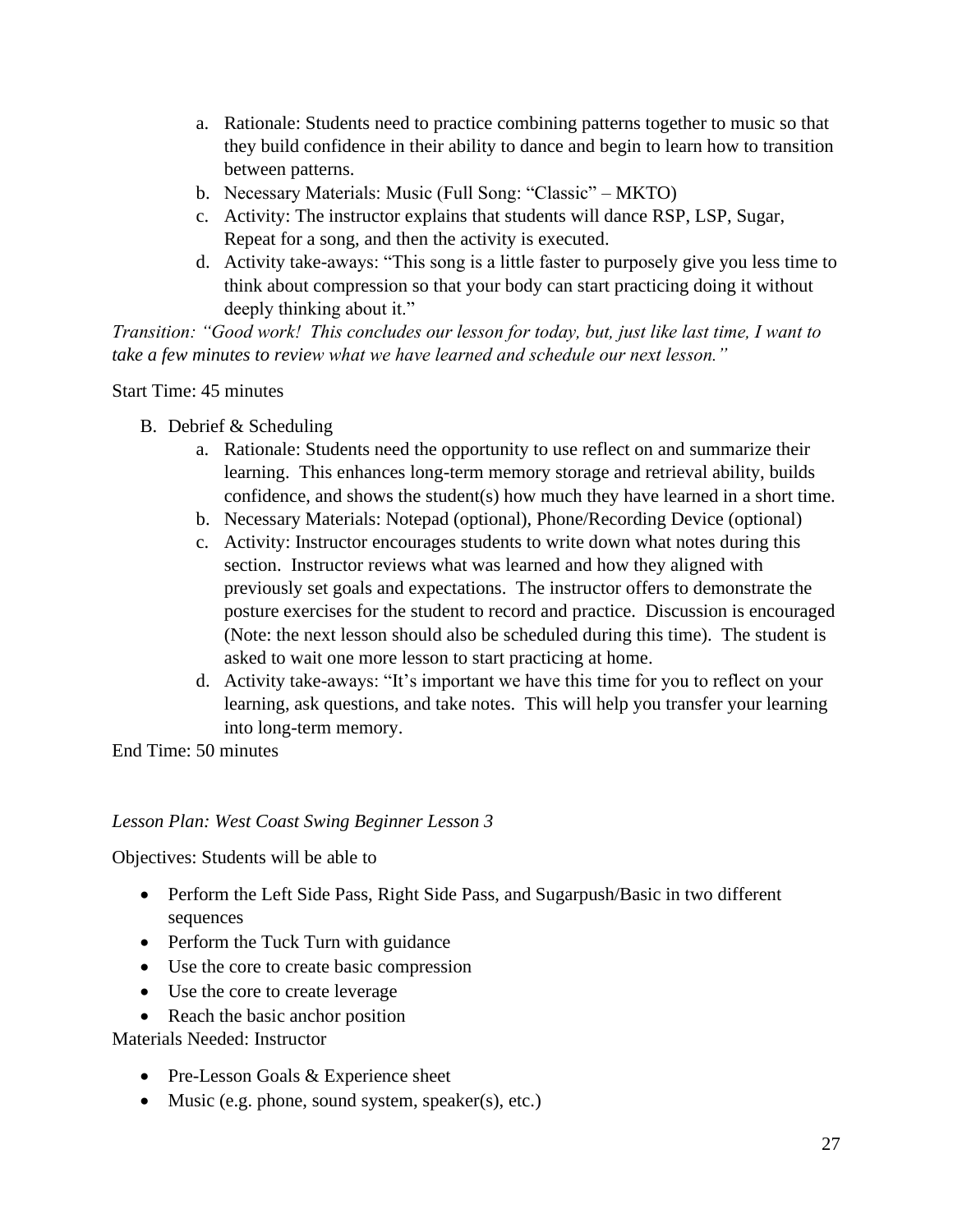Materials Needed: Student

- Notepad (optional)
- Phone/recording device (optional)

## Start Time: 0

- B. Check-In
	- a. Rationale: Builds rapport
	- b. Necessary Materials: Pre-Lesson Goals & Experience Sheet
	- c. Activity: Instructor inquires about the student's week and tells the student they will be introduced to some fundamental technique and learning a new move this lesson. The instructor inquires about the student's understanding of core and body movement based on their answer to Q5 of the Sheet.
	- d. Activity take-aways: "I like to start the lesson with a brief talk because a lot can happen in life that distracts us from learning, so, giving you a quick buffer to get into the mindset of the lesson should help you focus. I asked about your understanding of core because we will be building on compression from last week and learn a new type of connection this week."

*Transition: "Before we get into more technique, I want to review what you have learned."*

Start Time: 5 minutes

- A. Warm-Up
	- a. Rationale: Students are given the opportunity to remember and use what they have learned.
	- b. Necessary Materials: Music (Full Song: "Classic" MKTO)
	- c. Activity: The instructor asks the student if they have any questions about the Sugarpush, RSP, or LSP and answers appropriately. The student then dance a whole song without the instructor giving them a sequence with the only stipulation that they cannot dance the same pattern three times in a row.
	- d. Activity take-aways: "This is the first time I have not given you a set pattern. This will help you start to build your ability to think on the spot."

*Transition: "Now that we have had our warmup dance, I want to ask you about your understanding of compression."*

Start Time: 10 minutes

- A. Compression Review
	- a. Rationale: Compression is one of the two basic forms of connection within a partnership. Compression absorbs energy and allows the dancers to execute direction changes and know where each other is in space. This activity reviews this essential technique and further solidifies it in the student's body.
	- b. Necessary Materials: N/A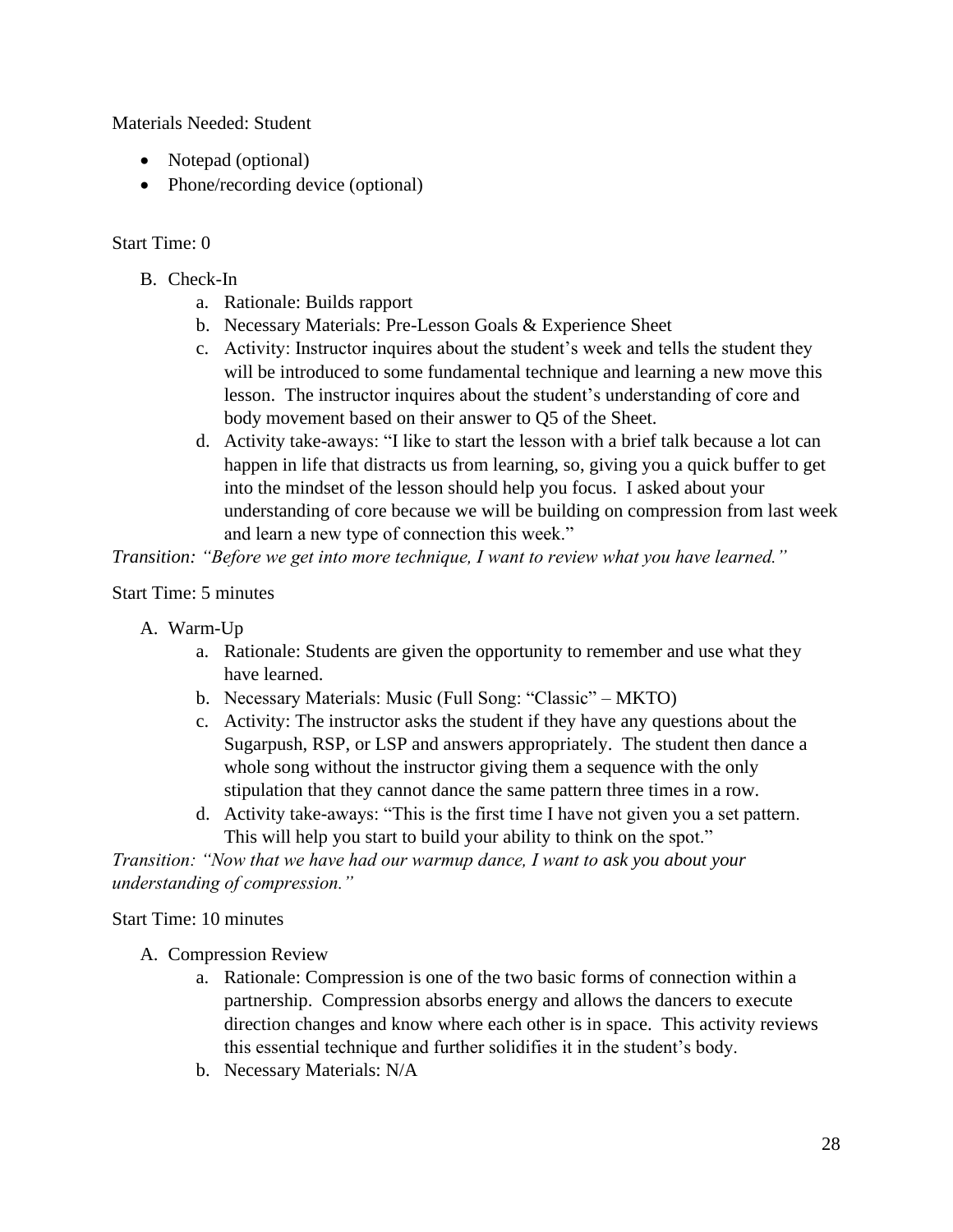- c. Activity: The instructor asks the student to explain what compression is and helps as needed. They practice compression in the Sugarpush. The instructor asks the student to think about doing the same thing with their feet and the floor (compression) and explains the heel and ball of the foot.
- *d.* Activity take-aways: "Being able to articulate what you are doing and visualize where you are sending your energy will build your critical thinking skills pertaining to your body movement."

*Transition: "As we've established, compression is a type of connection where our energy is going toward our partner. Leverage is the opposite, where our energy is sent away from our partner."*

# Start Time: 15 minutes

- A. Anchor/Leverage
	- a. Rationale: Leverage is one of the two basic forms of connection within a partnership. Leverage sends the energy away from the partner and prepares the partnership to drive energy into the next move. The anchor is leverage to a further extreme that provides the deepest level of connection.
	- b. Necessary Materials: N/A
	- c. Activity: The instructor, during the above compression exercise in the Sugarpush, asks the student to keep their core farther back at the end of the move to create tension. They continue to move in and out of the Sugarpush, occasionally varying with Left- and Right-Side Passes. The instructor explains leverage and the anchor throughout the practice, giving additional tips and information as needed to help the student better use the technique, such as what part of the foot the weight is on.
	- d. Activity take-aways: "You have now learned the second fundamental connection type in West Coast Swing. You will continue to refine these throughout your entire dance education. Leverage sends the energy away from the partner and prepares the partnership to drive energy into the next move. The anchor places the partnership in the move extreme leveraged connection to reset and prepare for the next move."

*Transition: "Because learning connection can be mentally draining, I want to give you the opportunity to implement these into a practice dance."*

## Start Time: 25 minutes

- A. Practice Song
	- a. Rationale: A practice song gives the students a mental break to practice integrating what they have learned without focusing too deeply on the technique itself.
	- b. Necessary Materials: Music (Full Song: "Body Say" Demi Lovato)
	- c. Activity: The instructor plays a song and dances with the student with rare feedback, if any.
	- *d.* Activity take-aways: "Practicing what you have learned, especially as it relates to connection and technique, is important because it moves the new knowledge from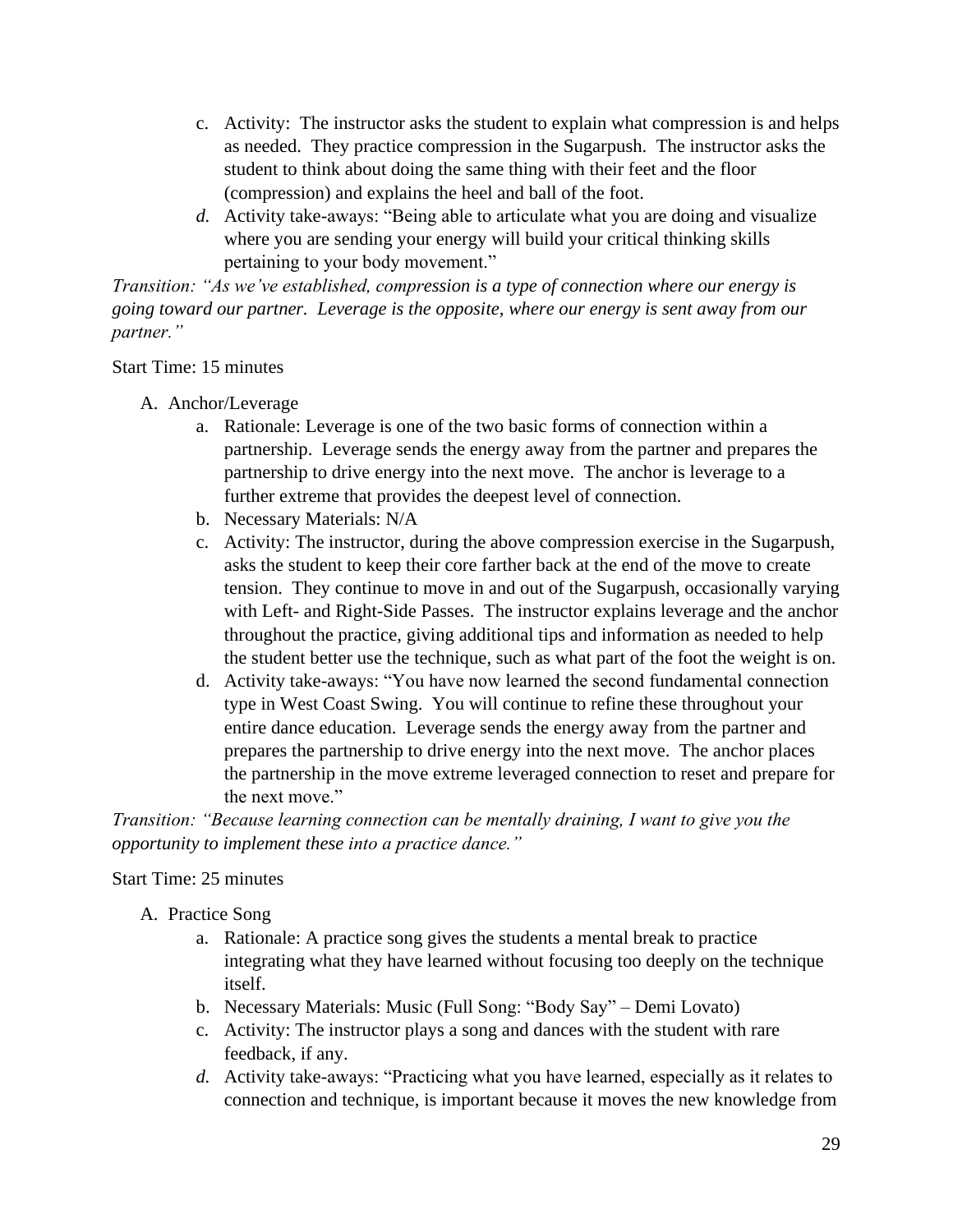a cognitive understanding, or something you can do when you really think about it, into your muscle memory."

*Transition: "Now that we've talked about a lot of technique, I want to shift into a cool variation off the Sugarpush."*

## Start Time: 30 minutes

- A. Tuck Turn
	- a. Rationale: The tuck turn is a variation based off the Sugarpush that utilizes compression but brings the connection point up in space. This adds a new body position as well as pattern to the student's repertoire.
	- b. Necessary Materials: N/A
	- c. Activity: Student is taught and then practice the Tuck Turn footwork in three sections  $(1, 2; 3 \& 4; 5 \& 6)$  with the instructor highlighting the compression, leverage, and anchor. The student should practice several times with and then with music.
	- d. Activity take-away: "This is the first variation you've learned so far, and I hope it shows you how West Coast Swing builds on top of some basic patterns. This move gives you a new body position, which is bringing the arm up for compression, and also uses all three of the fundamental techniques you have learned: compression, leverage, and anchor."

*Transition: "We are going to do another practice song so you can practice this new move and try out your compression, leverage, and anchor now that you have had a brief break. I won't be giving any feedback; we're just going to dance."*

## Start Time: 40 minutes

- A. Practice Song
	- a. Rationale: This second practice song provides all of the benefits above while giving the student complete freedom to try out all of what they have learned.
	- b. Necessary Materials: Music (Full Song: "I Forgot That You Existed" Taylor Swift)
	- c. Activity: The instructor tells the student that they will dance a whole song and that the instructor will not give any feedback so that the student can try out everything they have learned without limiting themselves or waiting for corrective feedback.
	- d. Activity take-aways: "This type of practice let's you try out whatever you would like without limiting yourself by waiting for feedback. This helps both of us see what you can do with your dancing."

*Transition: "That was a lot for today! If you brought your camera, I would like to have you record a few videos that show what you have learned so far so that you can use them as a reference and start practicing at home. Then, we will talk about what you learned, just like we have at the end of the last two lessons."*

Start Time: 45 minutes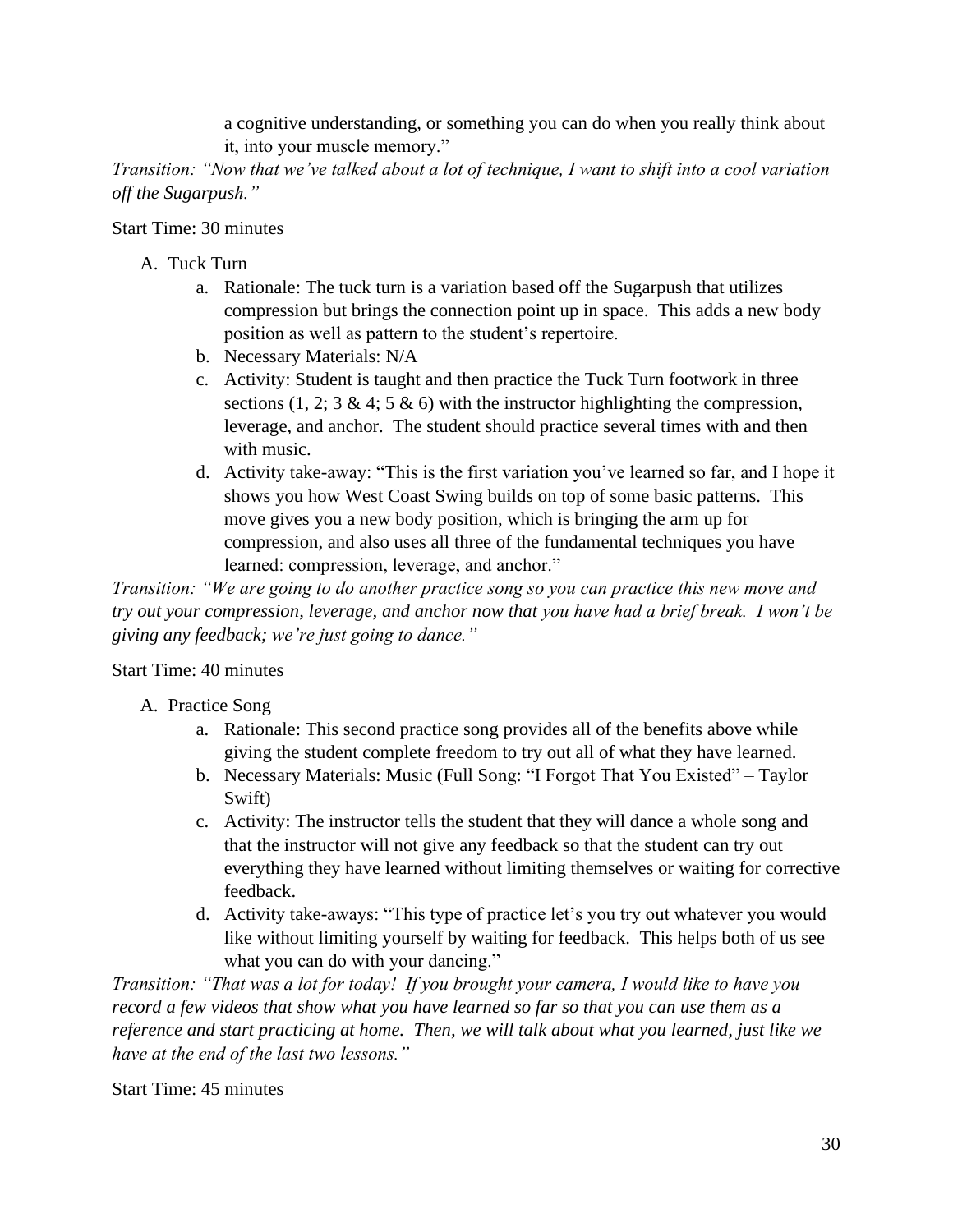- C. Debrief & Scheduling
	- a. Rationale: Students need the opportunity to use reflect on and summarize their learning. This enhances long-term memory storage and retrieval ability, builds confidence, and shows the student(s) how much they have learned in a short time.
	- b. Necessary Materials: Notepad/phone/camera (optional)
	- c. Activity: Instructor encourages students to film during this section. Instructor reviews what was learned and how they aligned with previously set goals and expectations. Discussion is encouraged (Note: the next lesson should also be scheduled during this time). The student and teacher talk through the student's strengths and weaknesses to make a plan for what to practice before the next lesson, though the student is encouraged to practice all technique and steps in various sequences on their own. The instructor gives the students music suggestions. The student is asked to bring their recording device to the next lesson.
	- d. Activity take-aways: "As always, these reflections give you the opportunity to reflect on your learning and ask any questions you have. It also gives us time to set you up to practice before our next lesson."

End Time: 50 minutes

# *Lesson Plan: West Coast Swing Beginner Lesson 4*

Objectives: Students will be able to

- Perform LSP, RSP, Sugar, and Tuck in multiple sequences
- Perform multiple patterns in handshake hold
- Transition between regular and handshake hold without pausing footwork
- Feel basic compression using the core by working to implement proper posture
- Feel basic leverage in the basic leveraged body position

## Concepts

- Warm-up w/ steps review as necessary
- Alternative hand holds
- Compression
- Leverage

## Materials Needed: Instructor

- Pre-Lesson Goals & Experience sheet
- Music (e.g. phone, sound system, speaker(s), etc.)
- Notecard with students goals and space to write
- Pen

## Materials Needed: Student

• Notepad (optional)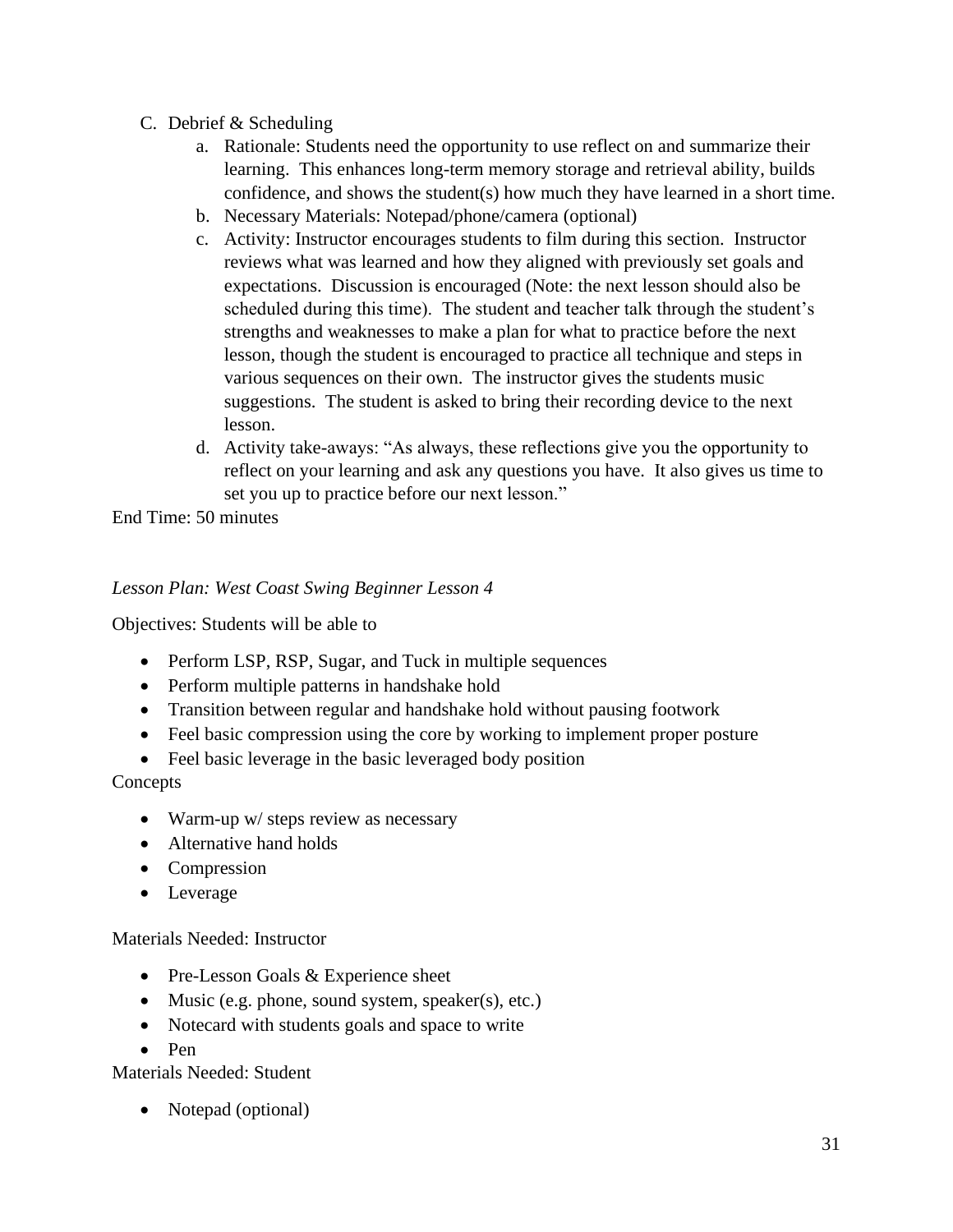• Phone/recording device (optional)

*Transition from Welcome: "We are going to start with a warm-up song today to give you the opportunity to both show what you have been working on and so we have a dance to reference so you can give me your thoughts on your strengths and weaknesses afterward. This lesson is going to be focused on building your analytical and critical thinking skills, but we will get to some new material as well today."*

### Start Time: 0 minutes

- A. Warm-Up
	- a. Rationale: Students are given the opportunity to remember and use what they have learned.
	- b. Necessary Materials: Music (Full Song: The student is asked for their preference; otherwise, "Mates of Soul (Remastered)" – Taylor John Williams
	- c. Activity: The instructor tells the student that they will dance a whole song and that the instructor will not give any feedback so that the student can try out everything they have learned without limiting themselves or waiting for corrective feedback. The instructor notifies the student that they will be asked about their strengths and what they can improve upon after the dance.
	- d. Activity take-aways: "Dancing a warm-up dance like a social dance lets you practice freely without the overwhelming feeling of being evaluated. Starting the lesson like this gives you the chance to practice so that you can get your mind ready to think about dance."

*Transition: "Now that we've had the chance to warm-up, I want you to analyze your dancing. To start, give me three things you did well and one thing you think is missing or needs work."*

## Start Time: 5 minutes

- A. Reflection
	- a. Rationale: The student needs to think critically about what they are doing well so that they can build their analytical skills for their dancing and be more aware of their progress.
	- b. Necessary Materials: N/A
	- c. Activity: The instructor asks the student to provide feedback on what they did and did not do well in the warm-up dance. The student is then prompted to discuss their practice the previous week and how it went. Additionally, follow-up questions will be asked as necessary.
	- d. Activity take-aways: "These discussions are meant to help you build a toolbox for analyzing and discussing your own dancing. My feedback is to help you refine those skills. I started by asking you to focus on the positive because we often fall into a habit of thinking critically about ourselves, but it is important to recognize our strengths and where we have improved. This increases our confidence, but it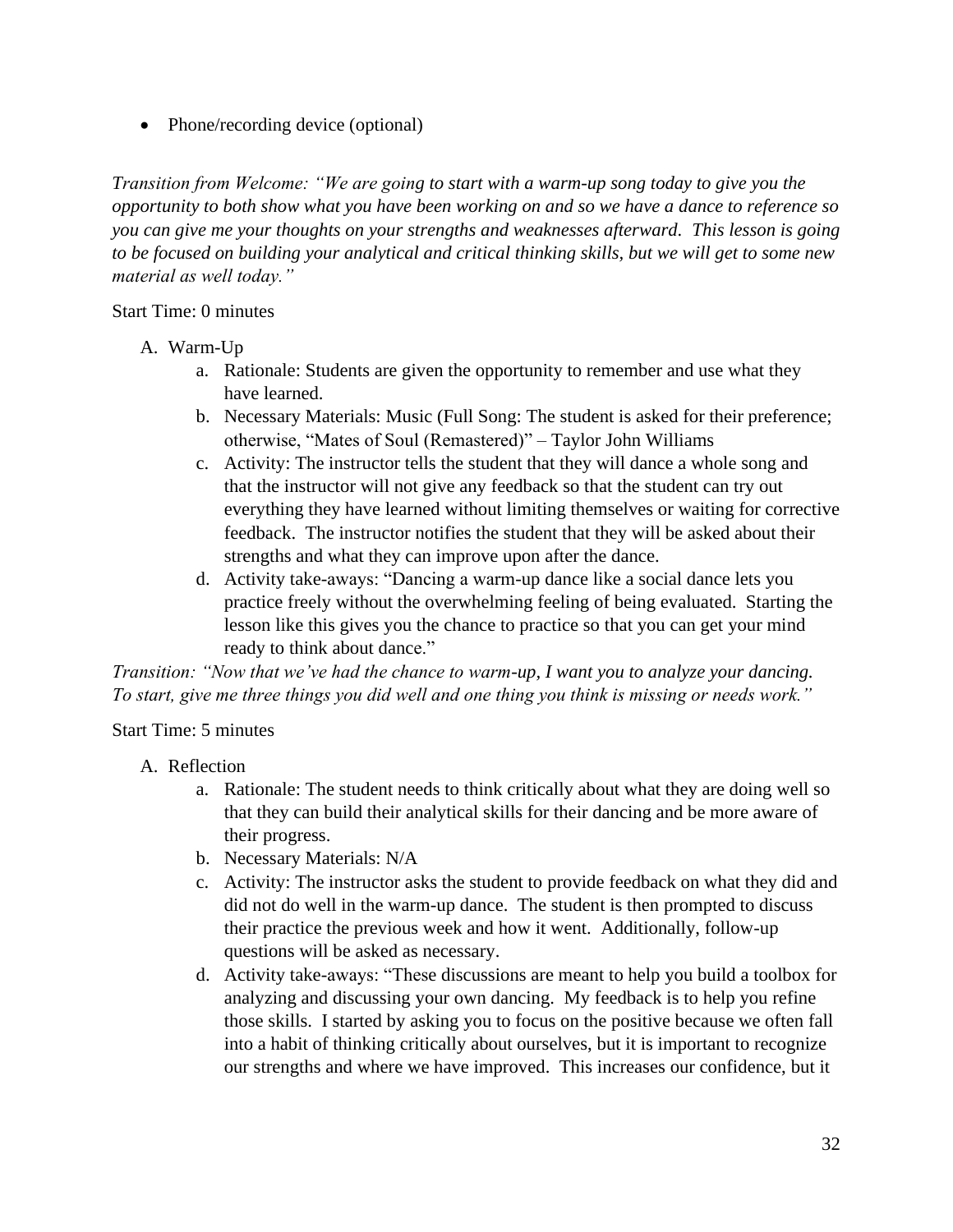also helps us see our dancing holistically. Knowing what we do well and why and why something is not working in our dancing helps us improve overall."

*Transition: "Now, I want to delve into a review of leverage, compression, and anchor."*

Start Time: 10 minutes

- A. Technique Review
	- a. Rationale: Technique is fundamental in executing patterns and communicating with one's dance partner. This review will help solidify what the student has learned.
	- b. Necessary Materials: N/A
	- c. Activity: The instructor should lead the student in a discussion of compression, leverage, and anchor, where the student explains what each is and what is important and can analyze their own technique while executing the sequence: Sugarpush, RSP, Tuck, LSP, Repeat.
	- d. Activity take-aways: "I want to make sure you can explain these concepts because then you have a firm grasp of what they are and what they are supposed to do so that you can identify when you are doing them well and where you can improve them in your dancing."

*Transition: "Now that we have gone through a thorough review and worked on building your analytical skills of your own dancing, let's learn something you can use to create variations in the patterns you already know."*

Start Time: 25 minutes

- A. Handshake Hold
	- a. Rationale: A different handhold will help the students build a toolbox for creating variations and keep them from associating a pattern with strict footwork, handholds, and positioning.
	- b. Necessary Materials: Music
	- c. Activity: The instructor shows handshake hold in Tuck Turn and RSP and double handshake hold in Sugarpush, RSP, and Tuck Turn and how to transition. Then the student tries the following sequences
		- i. LSP, Tuck (double handshake), RSP (single handshake), Sugarpush (reg)
		- ii. Sugarpush (reg), RSP (single handshake), Tuck (double handshake), LSP

iii. Tuck (reg), RSP (double handshake), LSP, Sugar (double handshake) Activity cont.: The student is asked what they think of the new hold and when/if they would use it in their dancing.

d. Activity take-aways: "The handshake hold is something that you can apply to a wide variety of patterns. As you learn more patterns and even make up some of your own, I encourage you to try out this hold. Sometimes it will work, and sometimes it will not, but now you have this new hand position in your toolbelt and the ability to transition between it and the regular handhold without pausing your footwork."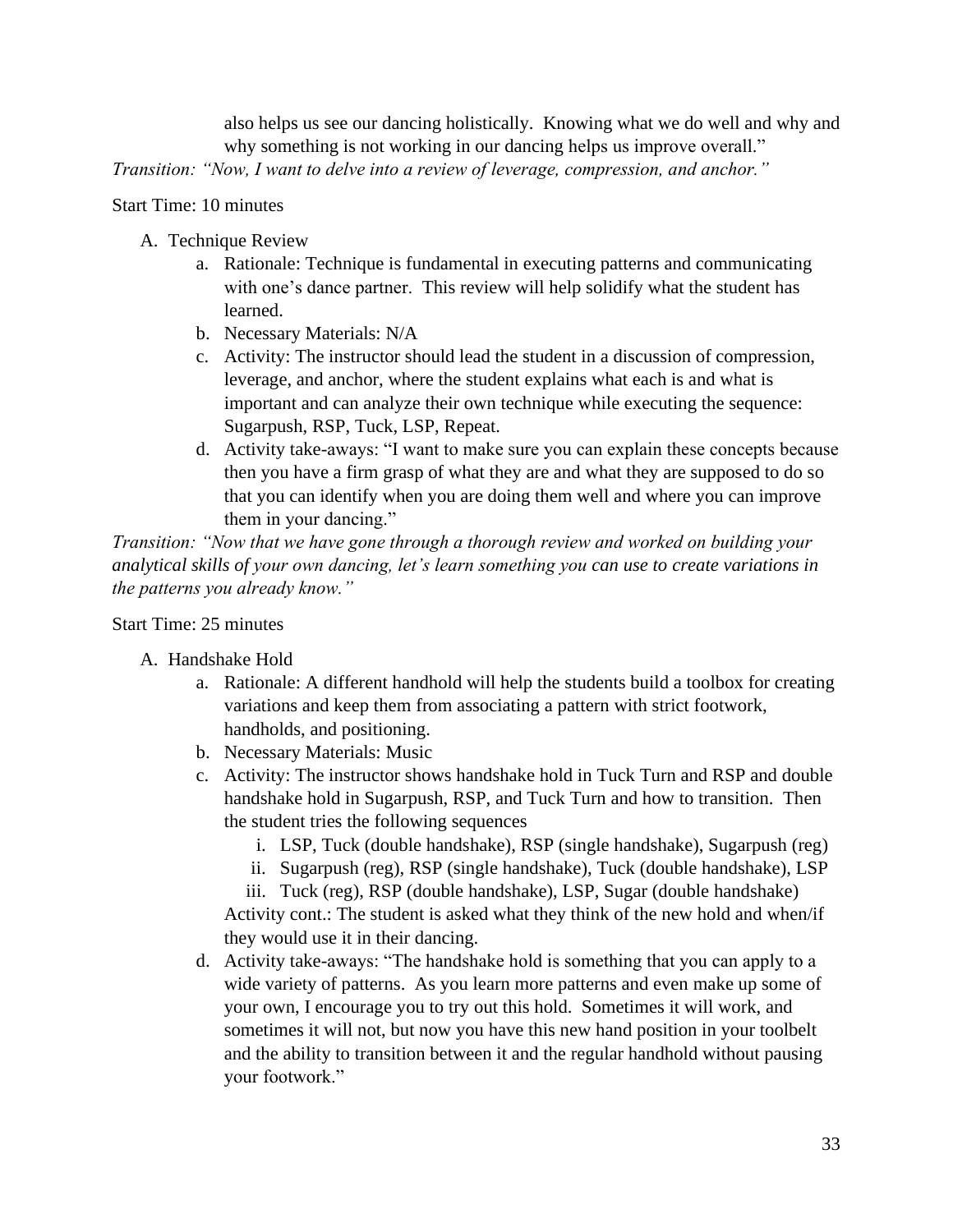*Transition: "We have gone through a lot this lesson, and because this is our last lesson in the Beginner Track, I wanted to take some time to solidify and build on what you have been learning. I want to give you the opportunity to dance a couple of practice songs to integrate everything you have learned into a social-style dance. You can take this time to think critically about your dancing while you are dancing to a song or spend it enjoying the dance. Both are valuable."* 

### Start Time: 35 minutes

- A. Practice Song x2
	- e. Rationale: The student needs to opportunity to combine all acquired elements in a song without immediate feedback to see what works well and what needs to be improved.
	- f. Necessary Materials: Music (Full Songs: The student is asked for their preferences. Otherwise: "Don't" – Ed Sheeran, "Heathens" – Twenty One Pilots)
	- g. Activity: The instructor tells the student that they will dance a whole song and that the instructor will not give any feedback so that the student can try out everything they have learned without limiting themselves or waiting for corrective feedback.
	- h. Activity take-aways: "These practice dances gave you the opportunity to experience a social dance the way you would out in the wild where you combine technique, transitioning between steps, and variations without pausing."

*Transition: "I'd like to now spend some extra time debriefing our last four lessons and reviewing your goals that we set at the first lesson."*

## Start Time: 42 minutes

- A. Debrief, Expectation Check & Scheduling
	- a. Rationale: Students need the opportunity to use reflect on and summarize their learning. This enhances long-term memory storage and retrieval ability, builds confidence, and shows the student(s) how much they have learned in a short time.
	- b. Necessary Materials: Pre-Lesson Goals & Experience Sheet, Notecard with goals, Notepad/phone (optional)
	- c. Activity: Instructor encourages students to film during this section. Instructor reviews what was learned and how they aligned with previously set goals and expectations. Discussion is encouraged. The instructor then conducts an expectations check. The student is given a notecard with their goals written on it with space to add new goals. The next lesson should also be scheduled during this time). The student is encouraged to practice all technique and steps in various sequences on their own.
	- d. Activity take-aways: "This should show you how much you have learned in a relatively short time. You also now have set goals to direct you in the next phase of your dance education.

End time: 50 minutes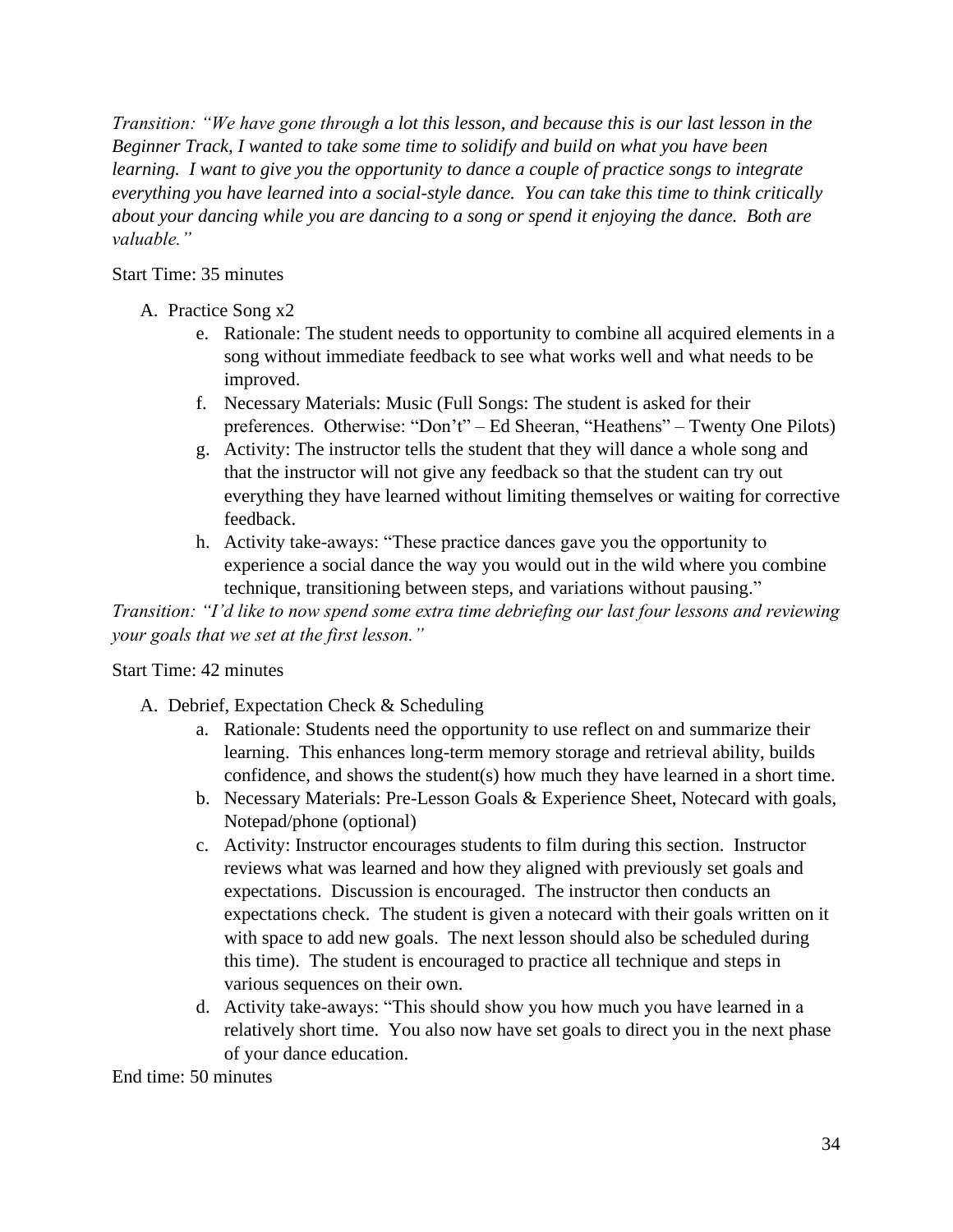# **Follow-Up Guidelines**

*Session One*

Before

• First email Dear [name],

Thank you so much for your interest in the 4-Part Beginner Track! I am very excited to get started with you. I have attached a Pre-Lesson Goals and Experience form for you to fill out. Please do so and get that back to me at least two days before our lesson.

The 4-Part Beginner Track is a series of lessons designed for someone with little to no experience in West Coast Swing. This is designed to help you gain the basics of the dance, including patterns, technique, and the ability to dance socially. While the content is carefully structured, the lesson will very much be centered on you and your needs, which is why the attached form is so important. If you have any questions about my approach to teaching, I have my teaching philosophy on my website, and you can email me any time with questions.

I have [insert dates/times] available for our first lesson. What works best for you?

I look forward to hearing from you!

Best wishes,

Rachel Bonarek

- Second email
	- o Confirms date/time
	- o Has the following:

I recommend 1-2 lessons a week and waiting no more than a week between lessons unless there is an illness. This helps to ensure you are getting the most out of our time together. We can either schedule all the lessons now or book our next meeting at the end of each lesson. Which would you prefer?

- o Answers any questions
- o Includes a list of materials they need to bring
- o Has the following: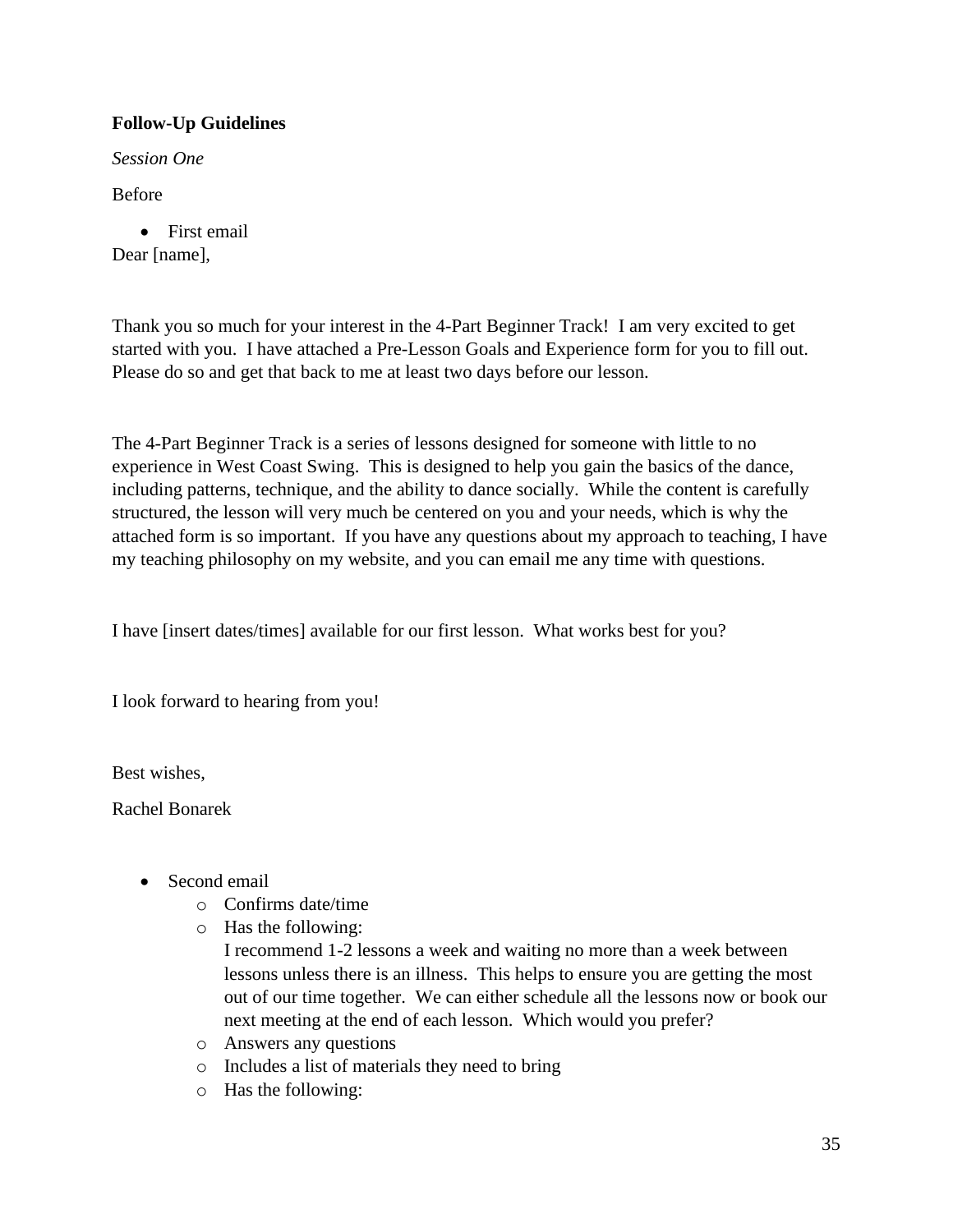Wear whatever is comfortable for you! I recommend wearing socks or shoes with suede or soft soles. Any shoes with soles made of rubber or deep indents will hamper your movement. We will start the lesson by reviewing the goals you sent to me in your Pre-Lesson Goals and Experience Sheet and talk about what we can expect from our time together. Then, we'll jump right in! You will be dancing actual West Coast Swing at the end of the first lesson.

- o Has the following: I do require payment for the full 4-Part Beginner Track before we begin. I accept PayPal, Venmo, and checks, and you will receive a paper receipt at the first lesson. What is your preferred method of payment?
- Send a text/email confirming the lesson date and time the day before with excitement. Include any materials they need to bring.

### After

- Send email as soon as possible (within 24 hours)
	- o Thank them and include some encouragement (e.g. "You did well" or something more specific)
	- o Confirm next lesson
	- o Include expectations sheet and any added goals and expectations
	- o Briefly cover what was learned during the lesson
	- o Remind them not to practice yet and why
	- o Thank them again, offer to answer any questions they have, and sign off

## *Session Two*

## Before

• Send a quick text/email confirming the lesson date and time the day before with excitement. Include any materials they need to bring.

After

- Send email as soon as possible (within 24 hours)
	- o Thank them and include a specific thing they did well
	- o Confirm next lesson
	- o Briefly cover what was learned during the lesson
	- o Thank them again, offer to answer any questions they have, and sign off

*Session Three*

Before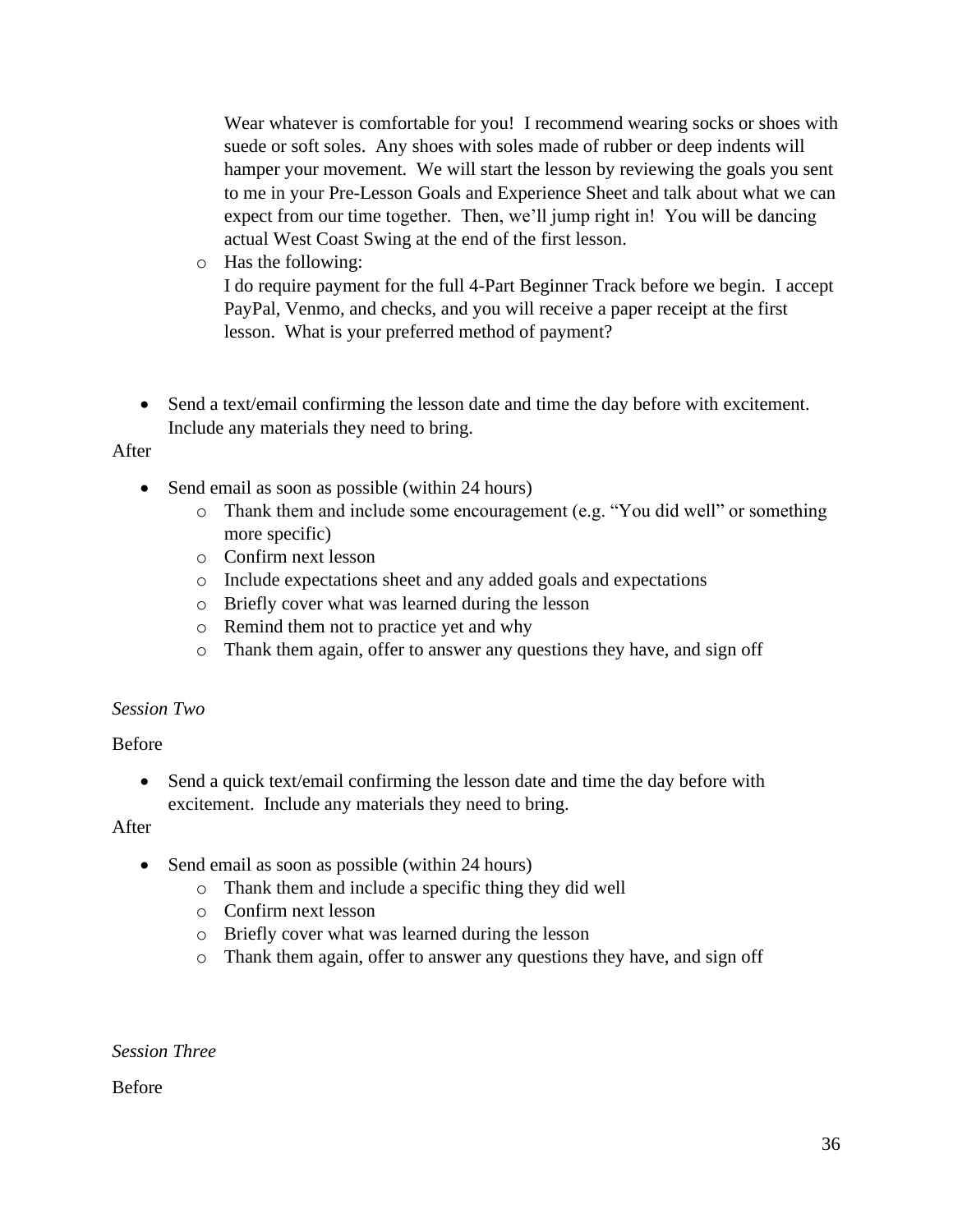• Send a text/email confirming the lesson date and time the day before with excitement. Include any materials they need to bring.

## After

- Send email as soon as possible (within 24 hours)
	- o Thank them and include a specific thing they did well
	- o Confirm next lesson
	- o Briefly cover what was learned during the lesson
	- o Ask them to practice and use their video as reference
	- o Thank them again, offer to answer any questions they have, and sign off

## *Session Four*

# Before

• Send a text/email confirming the lesson date and time the day before with excitement. Include any materials they need to bring. Remind them that this is the last of the 4-Part Beginner Session.

# After

- Send email as soon as possible (within 24 hours)
	- o Thank them and highlight several of their key accomplishments
	- o Confirm next lesson (if scheduled)\*
	- o Highlight the objectives they gained throughout the four sessions
	- o Thank them again and sign off

\*If they did not schedule another lesson, include this after the objectives:

• I look forward to the next time we are able to work together. My private lessons are normally structured a little differently. As you practice dance, you will be able to determine your strengths, weaknesses, and where you want to improve. When you schedule a private lesson with me, we discuss what you want to learn ahead of time, and I structure a lesson around the objectives you tell me or we create together. Please reach out to me at any time to schedule, and I hope to see you out dancing!

The student may give a specific time frame for following up. If they do so, follow it. If the student does not follow-up or schedules a lesson, three follow-up emails/texts are sent. The first one at one month from the lesson, the second at three months, and the third at six months.

- Pleasant greeting
- Ask how they have been and how their dancing is going
	- o Use rapport build throughout the lessons
	- o Respond accordingly
- Ask if they would like to see your openings for lessons that week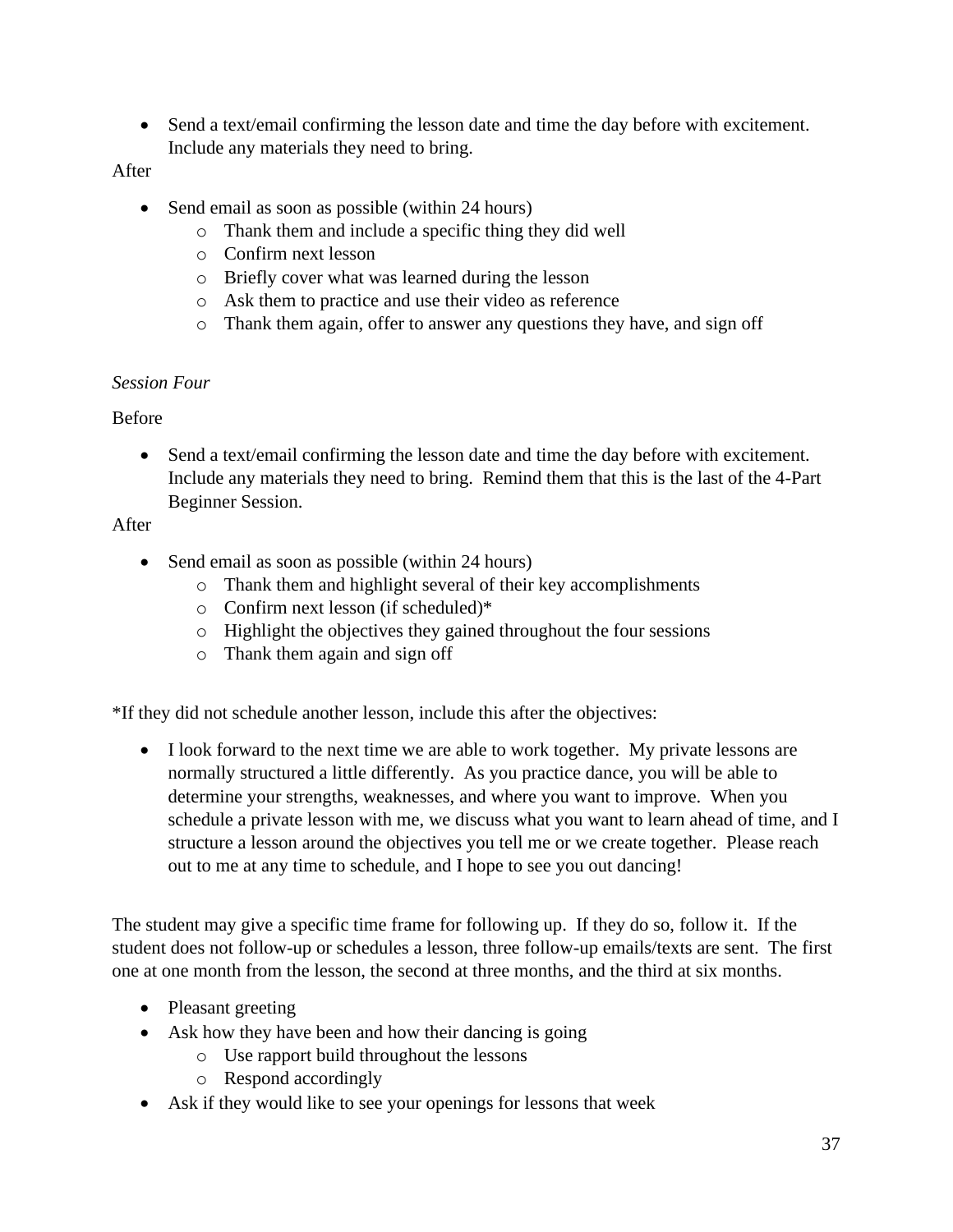#### **Reflections**

#### Reflection 1

This week, I finalized the topics for the four blog posts, which are aesthetic labor, Social Comparison Theory and identity construction, how to give feedback, and the culture of a social organization. I wrote a guiding purpose for each of them and outlined the content without research based on those purposes. I brainstormed what content a new West Coast Swing dancer should learn within their first four lessons and organized the it into the four lessons. The course calendar was also updated to include the additions of the lesson plan

This week was incredibly useful in establishing a direction and strong start for the project. I feel confident that each of the blog posts have a clear purpose that will be useful for actual dancer that goes beyond academic interest. The article on aesthetic and emotional labor will shed light on, not only these important topics, but also how systems of emotional control and social capital interact and influence the dancer's experience and behavior in order for them to make more informed behavioral decisions about their role in the community. The identity construction post will build on these concepts while remaining a separate entity so dancers are prompted to reflect on their own identity as a dancer and how discourses within the community not only influence their identity but how other dancers establish their identity and the communal identity; so that, again, dancers may make more informed behavioral choices and understand how they build and influence their social circle. The post on feedback moves from the theoretical, though useful, topics into the practical and applicative ones. This article is designed especially for communities and groups that want to work together to give feedback and help each other grow as dancers but may not necessarily be or want to be teachers. It uses research to provide tools for giving feedback in a way that helps build a supportive culture. Finally,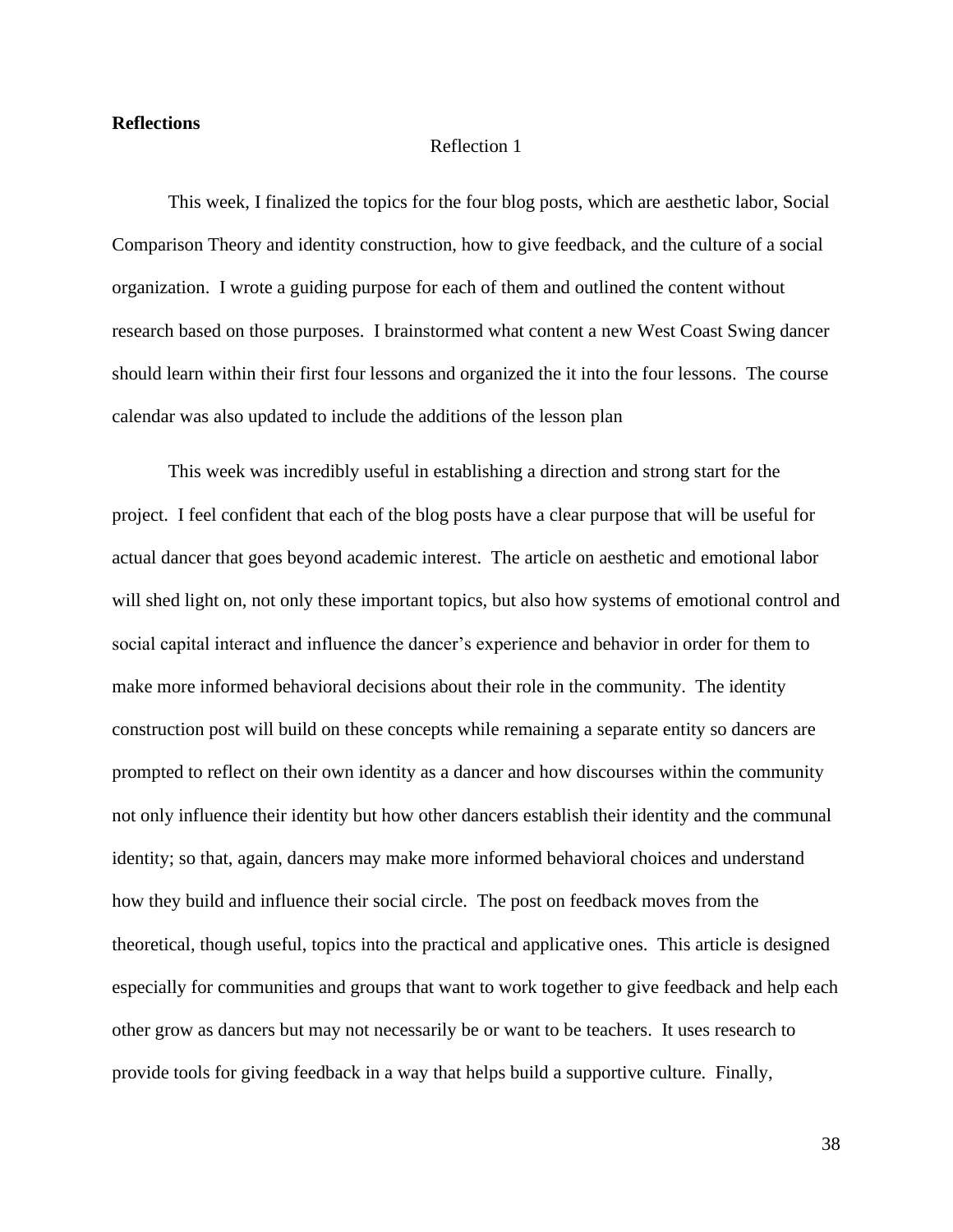"Culture of a Social Organization" is a post that uses an organizational communication framework to provide suggestions and resources on how cultures are formed and how to intentionally build a supportive one as a community member and as a leader. This article will likely pull personal experiences and be disclaimed as somewhat autoethnographical.

These four blog posts will be posted on my website at the end of the semester and shared in dance communities. My intention is to use these to improve communities and increase education. Through sharing the article, there will be increased traffic to my website, and so the posts double as a marketing tool for my teaching. Additionally, published research articles related to one of my industries will likely be attractive to potential professional jobs, if I ever choose to pursue one, and hopefully when I am looking for an agent as well to show that I am disciplined and considerate of the industries that I am in.

This week, I also outlined the content for the four lessons I will be planning this semester. This will be used as a starting point to build my instructional objectives and to refer back to throughout the planning process. Each of these will be planned for a 50-minute segment. Even though deciding on content was not particularly difficult or time consuming because of my background in teaching, it did prompt me to consider several things to keep in mind as I build my lesson plan.

In reflecting on my own dance training, I was thinking about how my first lesson was 30 minutes, and, at the ballroom studio I taught at, the first few lessons were all 30 minutes as well. The idea was that there is only so much content that a new dancer, especially one who has never taken a West Coast, ballroom, or any dance lesson before, might be able to handle. Keeping that in mind, I might tweak the content in each of the lessons throughout the planning process to ensure that I am keeping students first. Also, I want to make sure, as I plan these lessons, that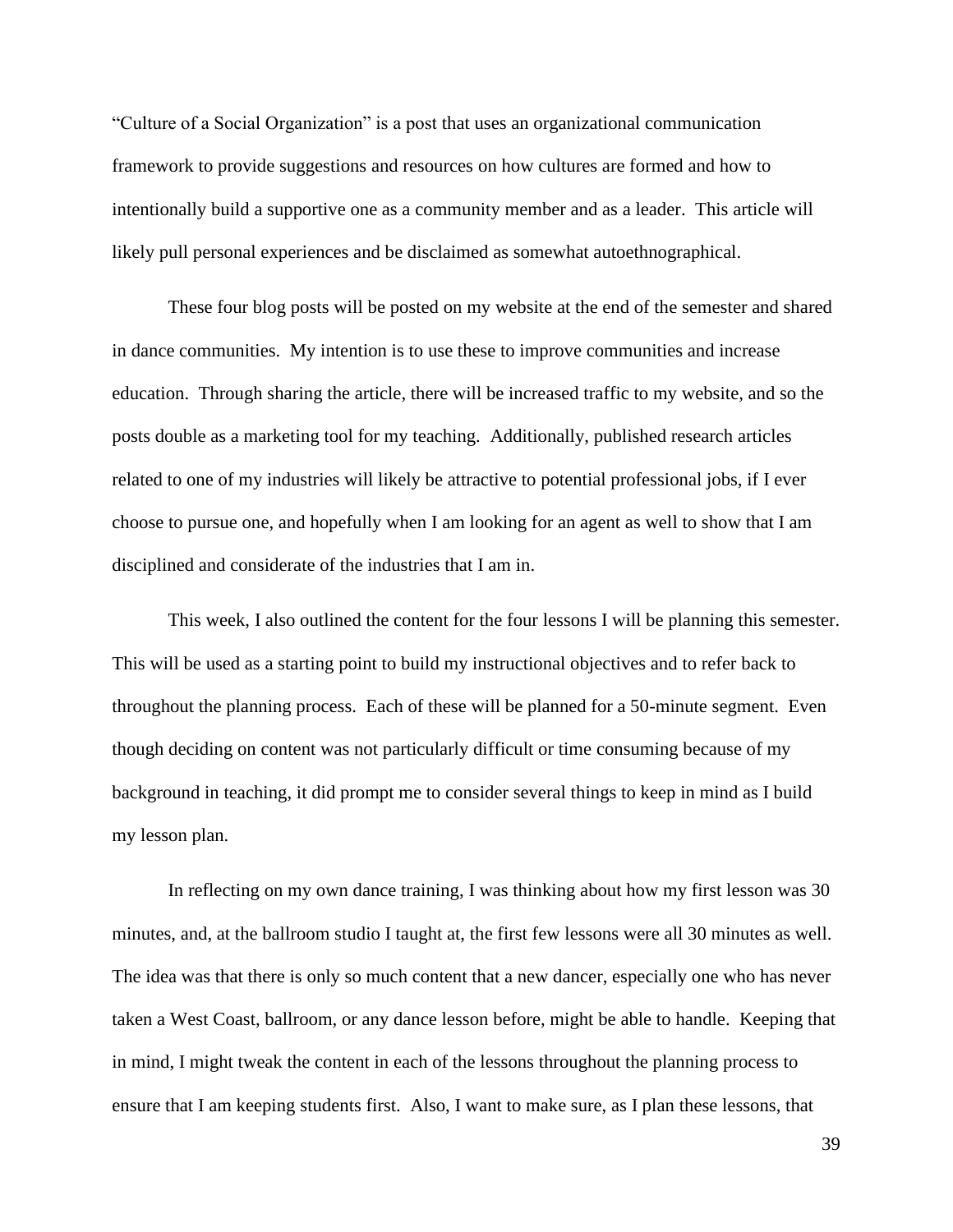they are malleable enough so that the speed in which a student learns can be adapted to (e.g. if a student is moving slower, a pattern is moved to the next lesson, but if a student understands the materially faster than the typical beginner, perhaps because they have a dance background, content can be moved up in a way that allows the student to be challenged while still also having enough time to fully grasp the more advanced concepts). I also need to keep in mind that each student has a unique background that should be utilized to enhance their understanding. As such, it is important to keep in mind how to alter verbiage to someone who has learned another dance, be in ballroom or not, played music, was in marching band, played a sport, is good at math and patterns, etc. Each of these backgrounds has a specific benefits and hindrances to learning a West Coast, and it is important for me, especially, to understand what those are.

Finally, it is also important that I build the lessons so that the learning process is collaborative. I have had students who come into a lesson without expecting to exert any effort besides what is specifically asked of them (i.e. they consider themselves secondary in the process). I have been working to build a more collaborative environment where I ask them what they want to learn and for reflection on what they did well and where they could improve within a given exercise. However, I recently had an experience where a student showed me a video at the beginning of the lesson and wanted to learn a step in the video, then paused the lesson to go and watch the video themselves. While a more structured approach to the lessons and clearer expectations will ensure that does not happen again, it is a useful experience to consider as I work to build a collaborative learning environment into my teaching.

40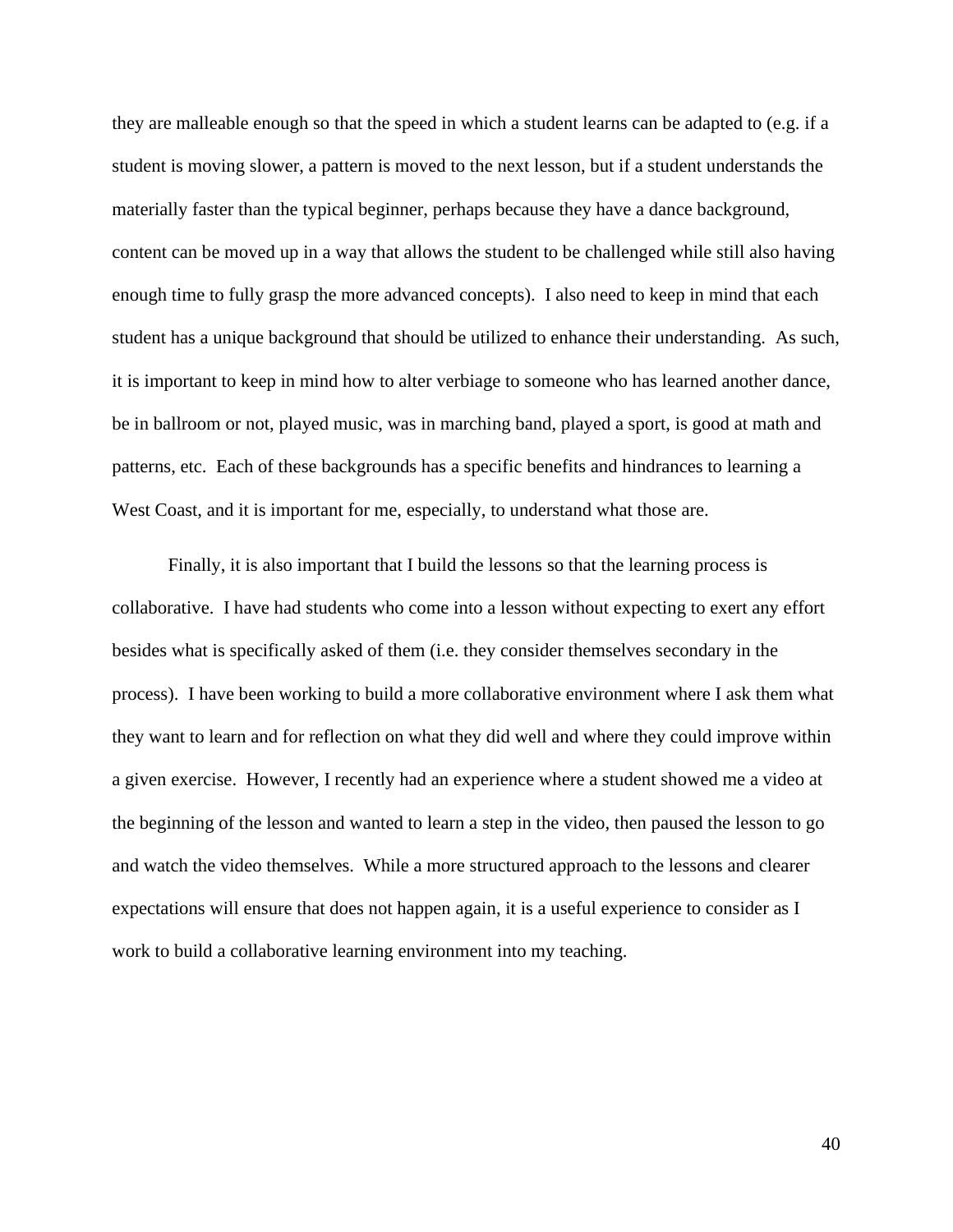#### Reflection 2

This week, I conducted research for the blog post on aesthetic labor and the one focusing on social capital and the Social Comparison Theory. I also finalized the Pre-Lesson Goals and Experience sheet.

The Pre-Lesson Goals and Experience sheet will be given to students when they first sign up to take a lesson with me. The first question "Why do you want to dance" gives me an idea of their goals and drive so that I can tailor the lessons around that goal and refer back to it when needed. The next three questions tell me what style of dance they want to learn and where I need to start the training based on what they already know. For example, a student who has taken a group lesson once a month over a year likely has significantly less technical training than a student who has taken five private lessons from multiple instructors in a month. The following question asks what other relevant experience the new student has. Different backgrounds with dance, music, and sports provide different understandings of movement and music from which I can pull comparisons to help teach West Coast Swing. Each style of dance and different sports bring both benefits and difficulties to learning West Coast Swing. For example, Ballet dancers often have a difficult time being led. East Coast Swing dancers often have trouble sinking completely into their anchor. I once taught a student who water skied, and he tended to lead with his shoulders because of the primary muscle groups used in water skiing. Asking the students if they have any specific goals is a more direct way to ask the "Why do you want to dance." It is asked again more directly at the end of the sheet because students might have a more specific answer after filling out the rest of the questions. It is also a more specific question compared to the broader question of why they want to dance in general. Finally, the last question asks what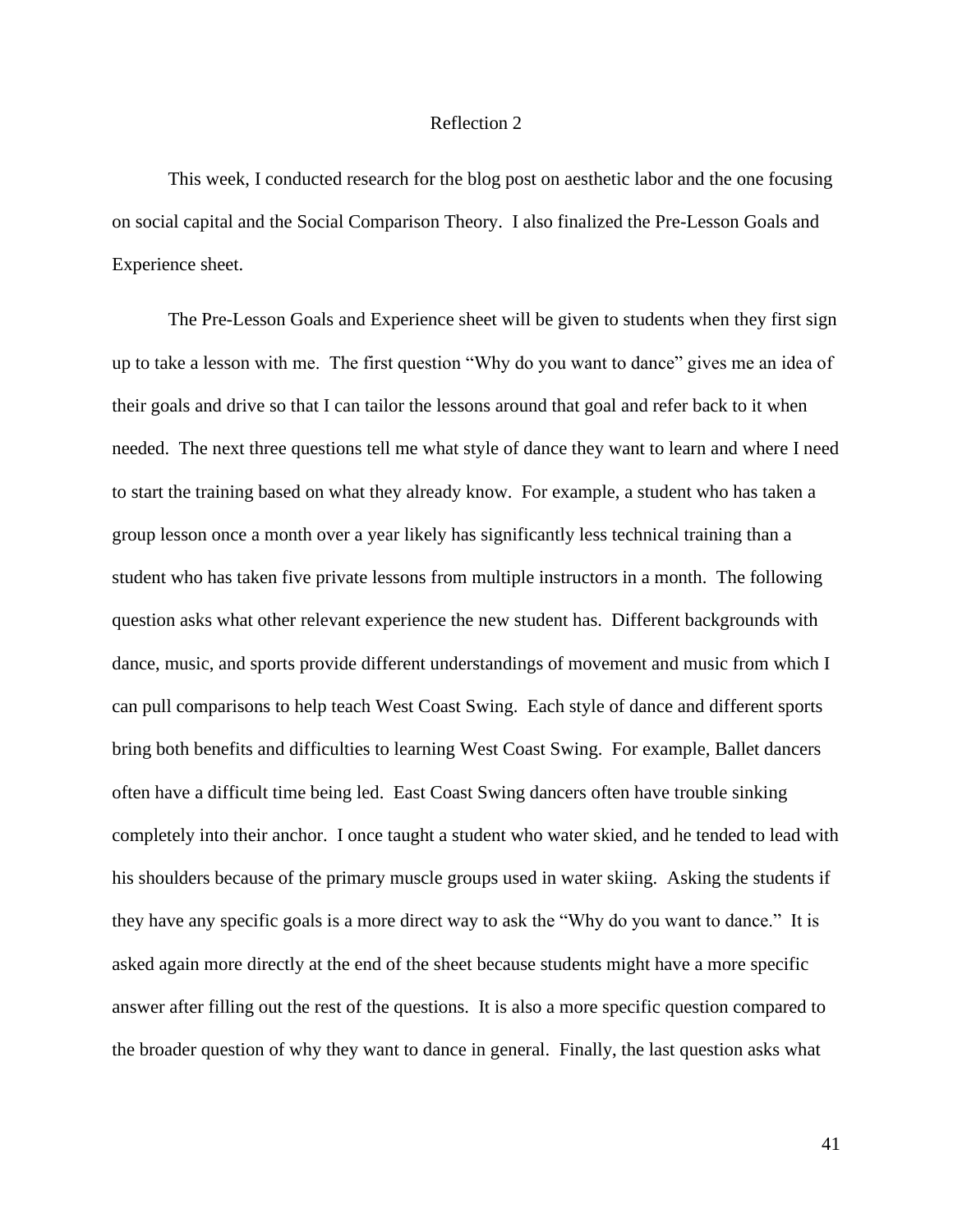the student wants to work on. This gets them in the collaborative mindset and encourages them to reflect on what they want to improve on specifically.

Creating this sheet was relatively straightforward because I have been teaching for so long and with multiple managers and mentors who all had different suggestions for how to get at the root of a student's needs and goals. All of these questions are intended to help me get a sense of their needs based on their own self-assessment, but I will likely gain most of my answers over time, especially if they are new to West Coast, new to partner dancing, or new to dancing entirely. I chose each of these questions based on my own experiences teaching and what I am learning in my communication classes. While other teachers may not need a sheet or would, perhaps, ask different questions, these questions are specifically designed for me as the teacher based on what I want to know about my students ahead of time to best serve and collaborate with them.

This week, I also added research to my blog post outlines, specifically focusing on the one about aesthetic labor and the one about identity construction. Researching always takes much more time than I expect, but I want to ensure that I provide quality and useful information to my readers. Unfortunately, several of these articles will be difficult for non-academics to access, but I hope that the connections I make to their experiences will be sufficient for most dancers, assuming I adequately explain the research. This research will serve to support the observations I make about and the suggestions I make for the dance community on these different topics. Because so many of the topics in my blog posts overlap, I found myself using one source for three different posts, but then later not using any of the quotes directly, though I saved them all in a separate document. As I continue to research the blog post on culture, I might find content to add into these posts, and I may find that certain points might serve better in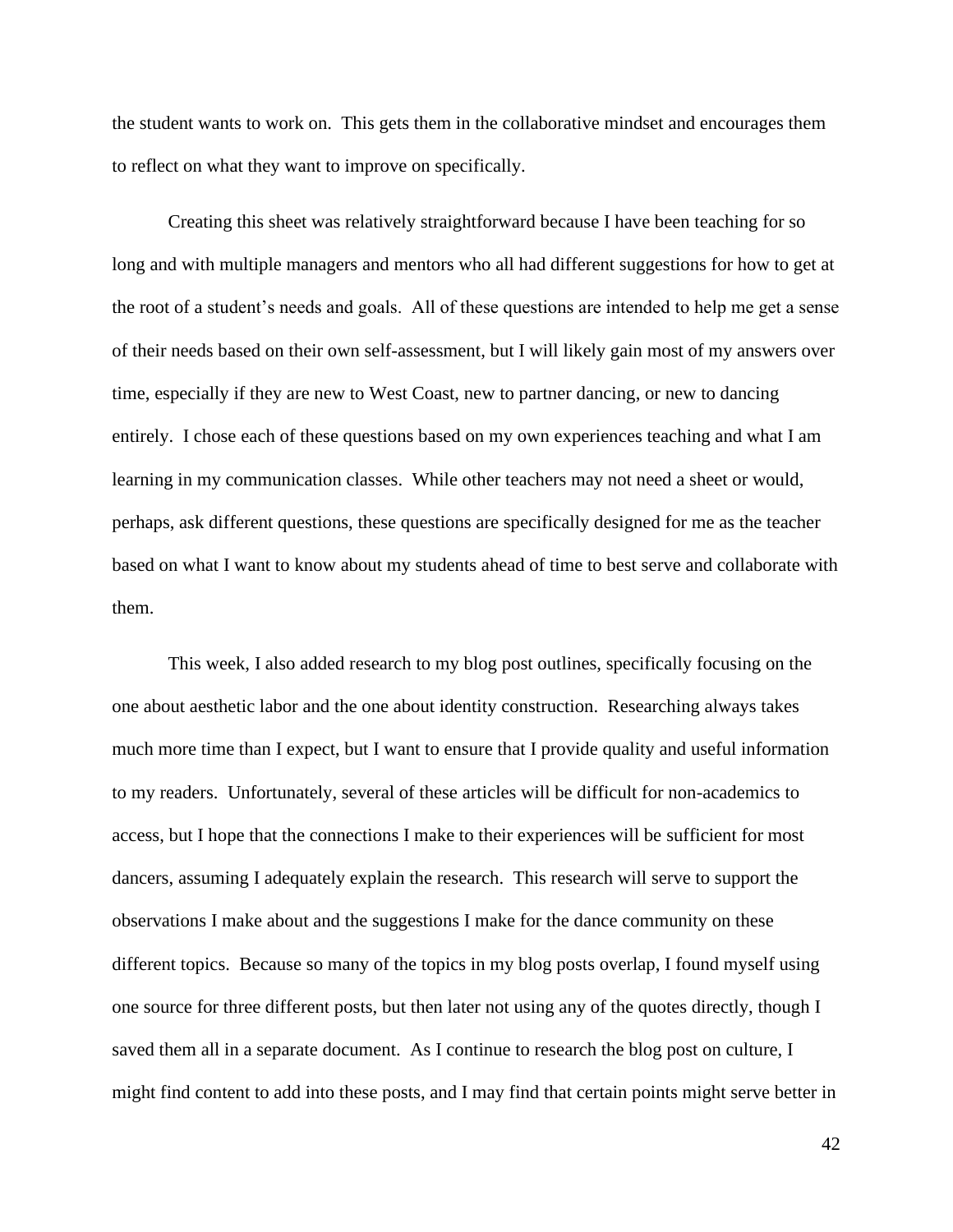a different post. As such, I have begun to think of them as living documents until I publish them at the end of the semester, and these outlines provide a solid base to begin writing, open to adding or deleting research as necessary.

#### Reflection 3

This week focused on my teaching philosophy and the research for the last two blog posts: how to give feedback and culture of a social group.

I wrote my entire teaching philosophy in one writing session, not including edits for clarity. A year and a half ago, I stopped working for Five Star Dance Studios, the third dance organization I have taught for, and began teaching independently exclusively. In the past year, especially, I have thought extensively about my conceptualization of the teacher-student relationship outside of the contexts of other organizational constructs and ideology. I have considered the different approaches that I have taken as a student with new teachers and different teachers' approaches to me as a student. After mimicking several styles (e.g. dictating what would be learned, letting the student pick the direction of the lesson, etc.), I have drawn the conclusion that my teaching philosophy centers on the collaborative nature of the student-teacher relationship and the autonomy of both individuals coming together for a singular purpose: to enhance each other's (but namely the student's) dance journey. As such, the teaching philosophy flowed easily. The benefit of writing the teaching philosophy down, rather than considering it mentally, is that it provides a framework to base each lesson off of intentionally.

I also finished the research for the feedback post, which was by far the easiest post to research. The topic was narrow and did not require much conceptual or theoretical background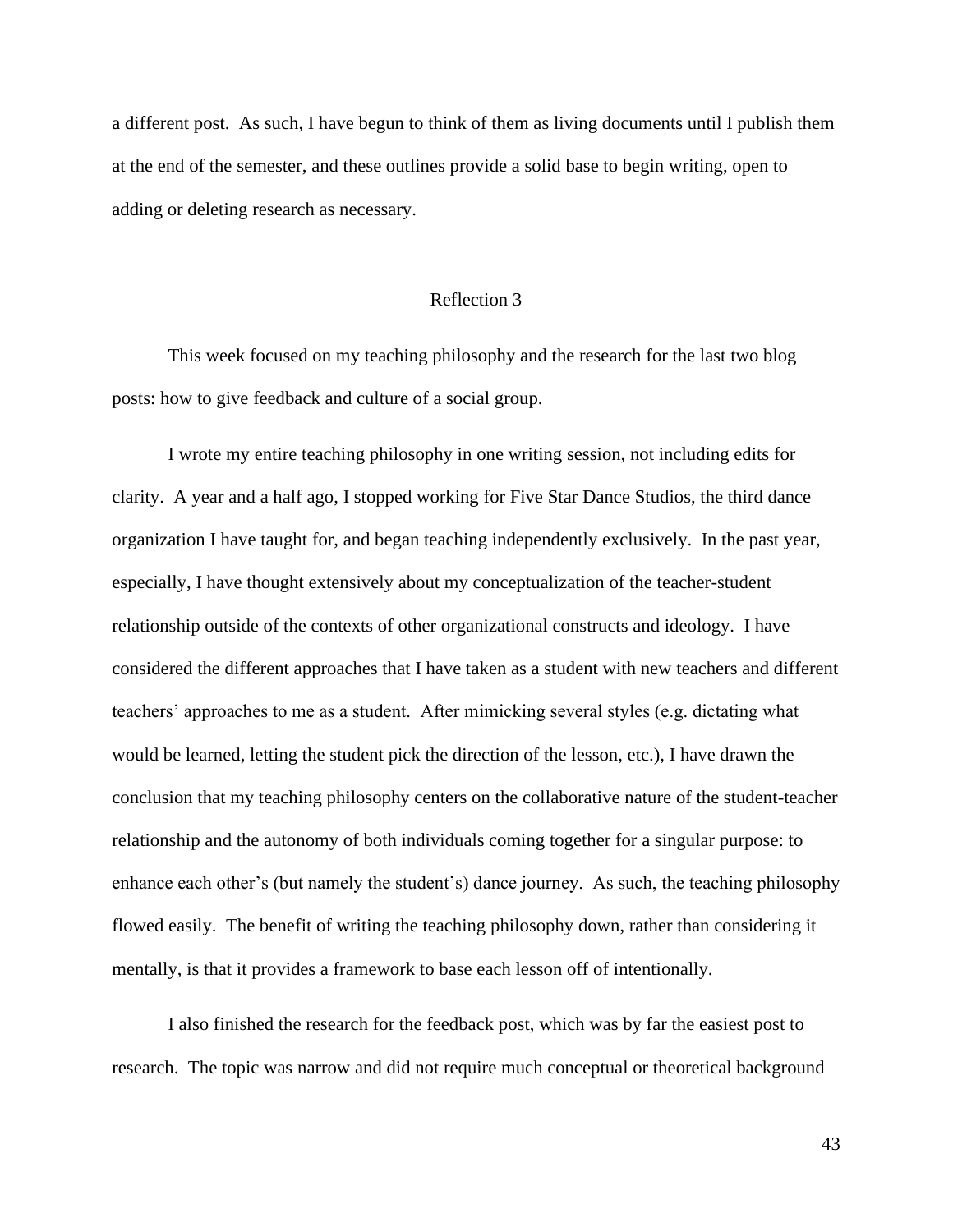information because its purpose is to provide practical and useful strategies. This will also likely be the most useful blog post for dancers for that reason. The culture of a social group post is similar in that its primary purpose is to provide suggestions strategies, but a sufficient amount of conceptual background information (e.g. regarding what culture is, what a supportive versus a defensive climate is, etc.) is necessary. While the feedback post simply explains the components of effective feedback is and how to give it, the culture post, as with the aesthetic labor and identity construction, must establish what these vague concepts even are, how they are relevant to the dance community, and why the reader should care before providing suggestions and strategies. The other difficulty with the culture post is that there is little research on culture/climate of a social organization like West Coast Swing. I have had to dig into interdisciplinary theories and concepts because many of the contemporary research studies, even the ones testing these theories, are specific to industries that are not conducive to comparison of the West Coast Swing community. What this post really needs is primary research testing these theories in the context of this community. However, some comparison can still be extrapolated considering my experience within the community.

#### Reflection 4

This week, I wrote the first draft for the blog post about aesthetic labor (and, by extension, emotional labor and social capital), finished the research for the culture/climate blog post, and wrote the instructional objectives for each of the four lessons.

The first blog post was difficult yet rewarding to write. The difficulty came from how complex each of the concepts are, making writing challenging both because of the depth of research behind each concept and how little space I had to explain and relate each to my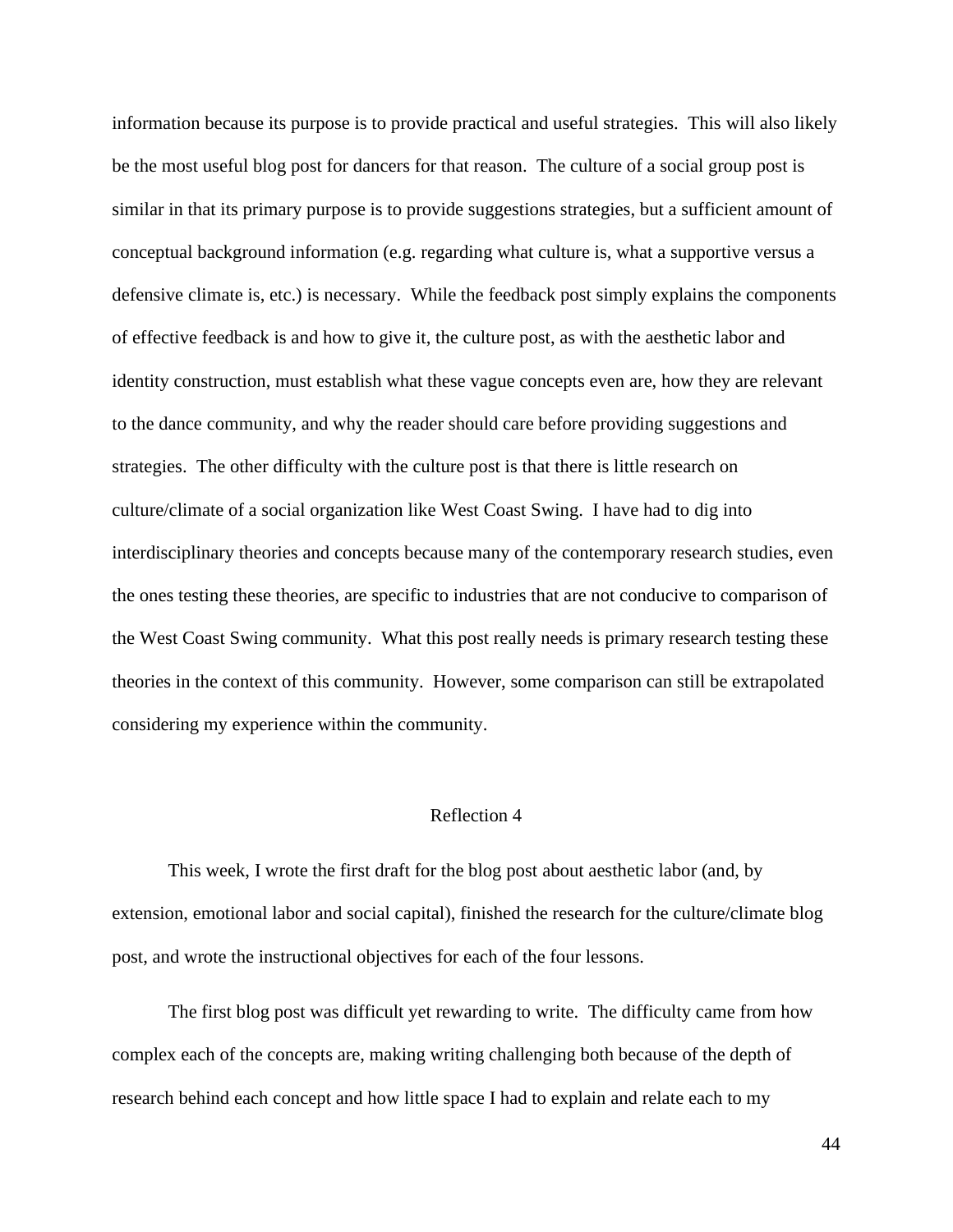audience. I read that a blog post should be between 300-1000 words, so I am aiming for each post to be around 1200 to ensure the content is developed enough for my readers to understand. To check that I did this, I sent the first draft to a friend who dances West Coast Swing and has been involved in several social communities and competes as well. He gave me some stylistic tips to improve clarity and confirmed that the post was both interesting and relevant to the community.

The Instructional Objectives were difficult because of the scaffolding I am working into the lessons. Several of the technical concepts, such as posture, compression, and leverage, are simply introduced because they are concepts that will be worked on, improved, and nuanced throughout a dancer's entire journey. As such, figuring out how to quantify a level of understanding for a beginner was difficult, considering the variety of abilities different students have when they begin West Coast. However, the rest of the concepts, including counting, handholds, and footwork, were easy to form into an objective because there is a clearer distinction between correct and incorrect.

### Reflection 5

This week, I wrote a blog post about identity construction of the West Coast Swing dancer. This post ended up being much different than I expected because research led me down a different path than I thought it would. There was not only so much research, but my understanding of identity construction changed. So, the focus of this post shifted from explaining the intersection between identity construction and culture to simply explaining how

45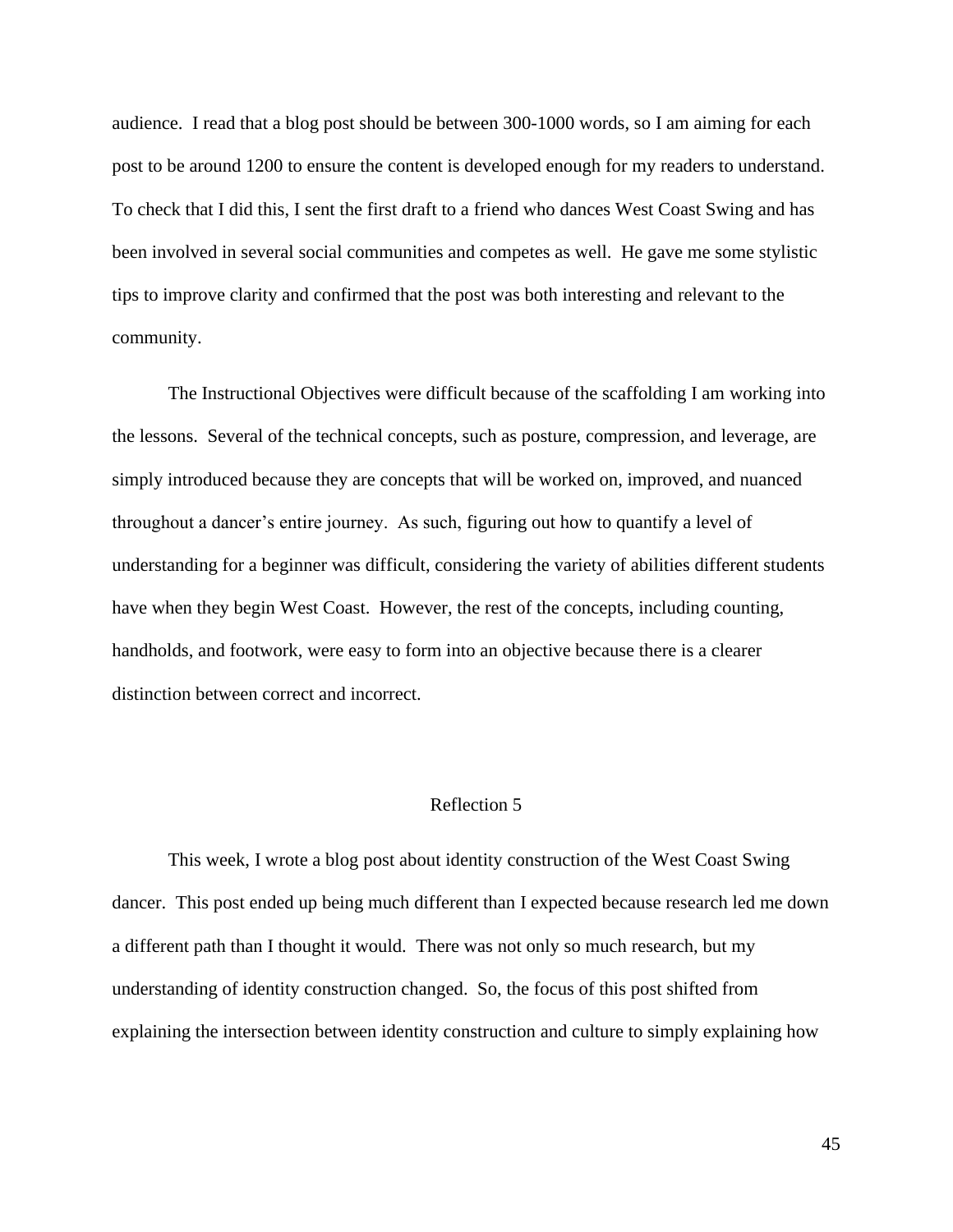we construct our identity. After this initial draft, I will send it out to people I know in the community to solicit feedback on how useful and understandable this post is.

Because the research on identity construction is dense for me, it was an exciting challenge to both apply it to West Coast Swing and explain everything in an understandable manner for my readers. While most of the people I have met in the West Coast Swing community are in or have gone to college, I want to make sure that my posts are accessible to everyone.

Making the concept of identity construction understandable is helped by the anecdote at the beginning of the post that delineates my experience with identity as a Westie (what we colloquially call ourselves). While this journey may not be the same for everyone, it can both be explained by research and is relatable for most people, based on those I have talked with. I chose which parts of my dance journey I shared to keep the story relevant and reduce confusion.

### Reflection 6

This week, I completed the lesson plans for Beginner Session Lesson 1 and 2, wrote the first draft of the blog post on giving feedback, and edited the final draft of my teaching philosophy.

My Teaching Philosophy, while it did not change, has less superfluous information and streamlines my beliefs. While barely over a page, I think it does an excellent job of encapsulating what I believe as a teacher and how I will enact those beliefs in private lessons. While this will be helpful for students interested in seeing if I would be a good fit for them, it has also been useful as I have started drafting my lesson plans for the Beginner Session. Now that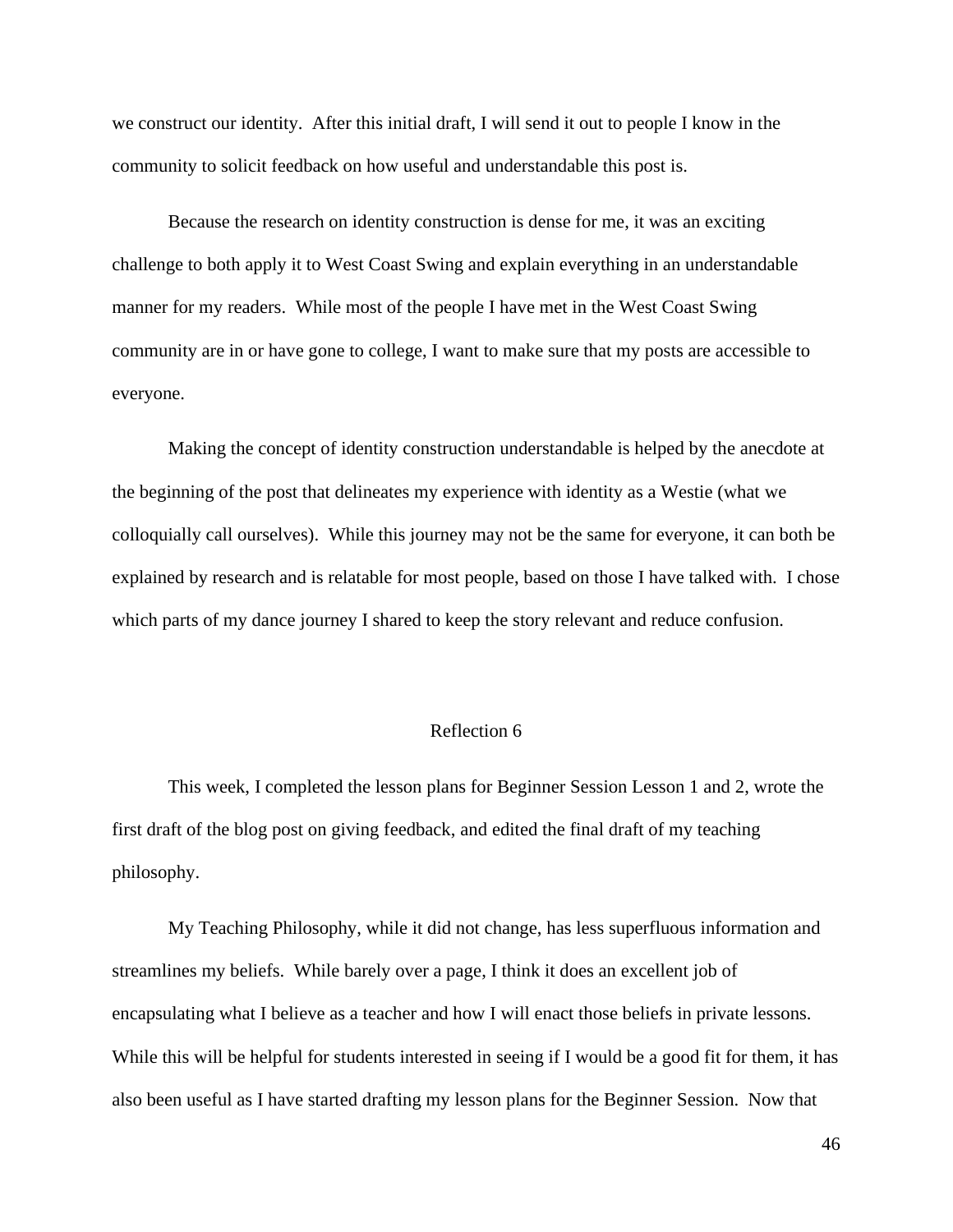my ideas are on paper, I can easily refer back to them and keep them at the forefront of all of my work on lesson plans, website, and blog posts.

The Lesson Plans were both easier and more difficult than I expected. While some of the sections of how I teach something has remained relatively constant with minor alterations, I was intrigued by how many little transitions and explanations had fallen through the cracks. As I struggled to decide if I should place teaching handhold and slot before or after the first pattern in Lesson 1, I realized that I may have been confusing my students by inserting the explanation into the middle of teaching the pattern. As I struggled to write down review/practice/warm-up, I realized I had been winging those parts of my lessons, likely making it not as effective as it could be with a plan. As I wrote up Lesson 2, I realized that Compression would be much easier to understand in Lesson 2 than in Lesson 3, and how I had been teaching it was likely the reason I was seeing certain issues (such as students being top heavy) develop later. After this experience, I will start outlining each lesson in more detail beforehand and take notes of what I teach and how I taught after a lesson to reflect on the process.

The blog post on feedback was the longest and will likely be the most immediately useful for dancers because it gives them straightforward information and actionable tasks that can be tried immediately. This was also the easiest and most fun to write. My sense of audience was clear, and I did not have to spend as much time explaining the research because it was less theory heavy than the other posts. My only concern is that there was a lot more quoting to streamline the information, but I think this approach will be easier to digest for my readers.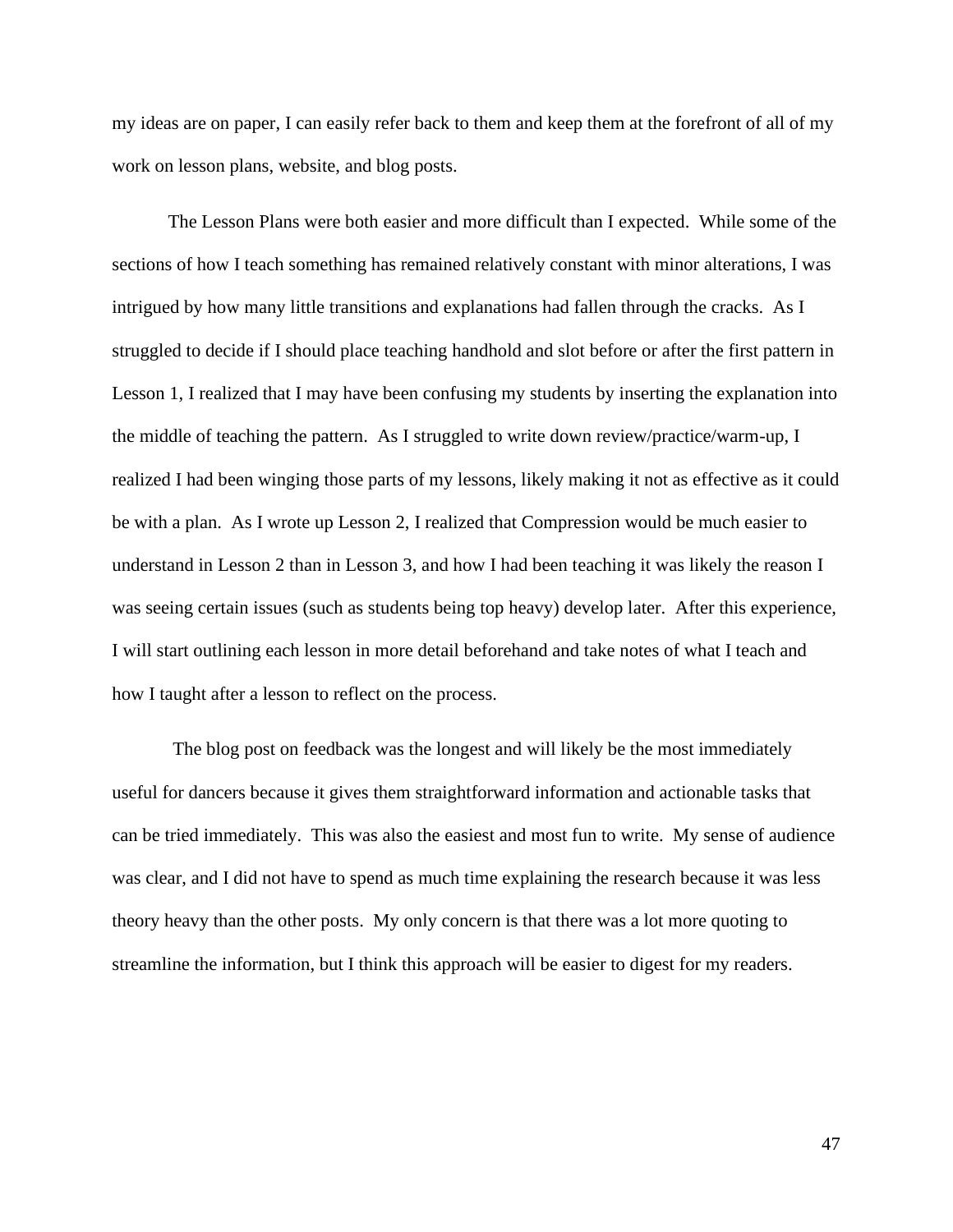#### Reflection 7

This week, I worked on the first draft for the blog post about culture and the first drafts of Lessons 3 and 4.

The blog post defined culture, shared forms of communication used to identify culture, and explained how to build a supportive culture using Gibb's characteristics of supportive climate and discussing how competition can be positive and how to handle a large group. This is the longest blog post so far because of the explanation needed for each of the characteristics of a supportive climate, but the article is still a quick, easy read, unlike the first two posts on identity construction and aesthetic labor that were more theoretical. I realized as I was writing that I had merged this and the post on feedback, so some of what I would have discussed in this article I had already included in the feedback one. This shows how integrated these concepts of communication and organization are. Keeping these concepts separate has been a struggle with all four blog posts, but I will send them to dancers to make sure that they make sense and are useful.

Lesson Plans 3 and 4 were easier than the first two because I had already established a system for writing, but they were more difficult in that I wanted to add more review and struggled to articulate the rationale and the activity. The activity portion was especially hard because much of the review will depend on what each individual student needs to work on. I also realized as I was finishing the fourth lesson plan that the "Activity take-aways" section should simply be an objective, so all of my final drafts will show an improved objective that is clearly listed under each activity.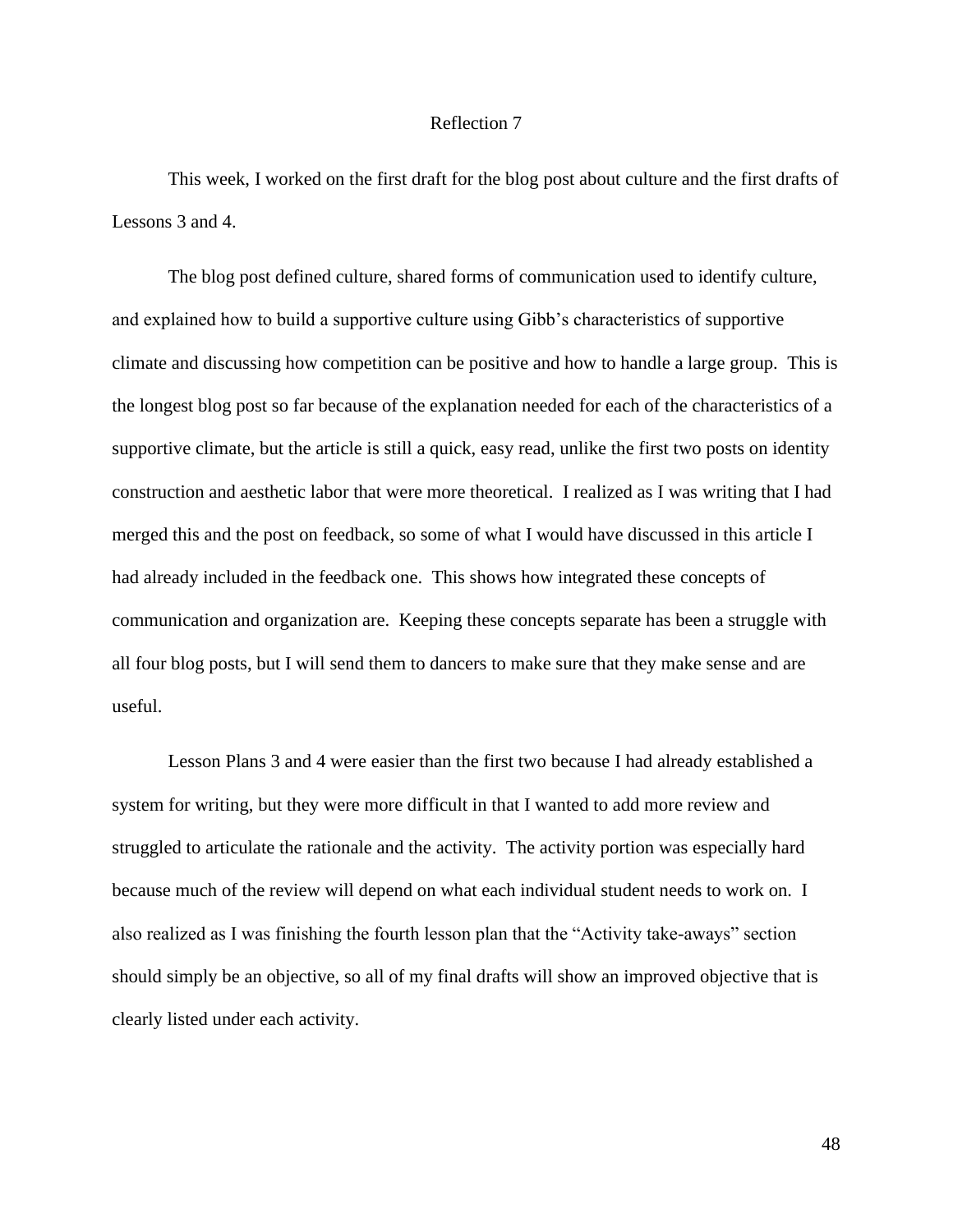The other struggle is that I am at a place usually reserved for vacationing to stay safe from the coronavirus pandemic. Distractions are high, even though the person I am sharing the space with is also working. Neither of us are particularly productive. However, I am excited to edit these drafts with feedback because now I have done the hard part of creating the baseline content.

#### Reflection 8

This week was the first big week of revisions. I finished my final drafts of the first two blog posts (aesthetic labor and identity construction) and the first two lesson plans.

The lesson plans were primarily expanding on what I had already written, revising the activity take-aways after gaining a better understanding of that segment, and writing full transition statements. The transition statements and activity take-away statements were challenging but helped solidify the purpose of each of the activities throughout the lesson and how to explain a concept to a new student. I used to like to keep my lessons relatively openended so that I can adapt to my students' needs in real time, but, through this process, I have realized how important it is to write down every intended lesson, the reason behind it, and how to explain it. This will make concepts clearer to the students because I have already determined what is important to know and have an idea in my head of how to communicate the concepts. It will also help me to refine my teaching and adapt better to each student if I have a definite starting place. The whole lesson plan helps with all of this, but specifically writing down full sentences moves the material from the planning to the presenting.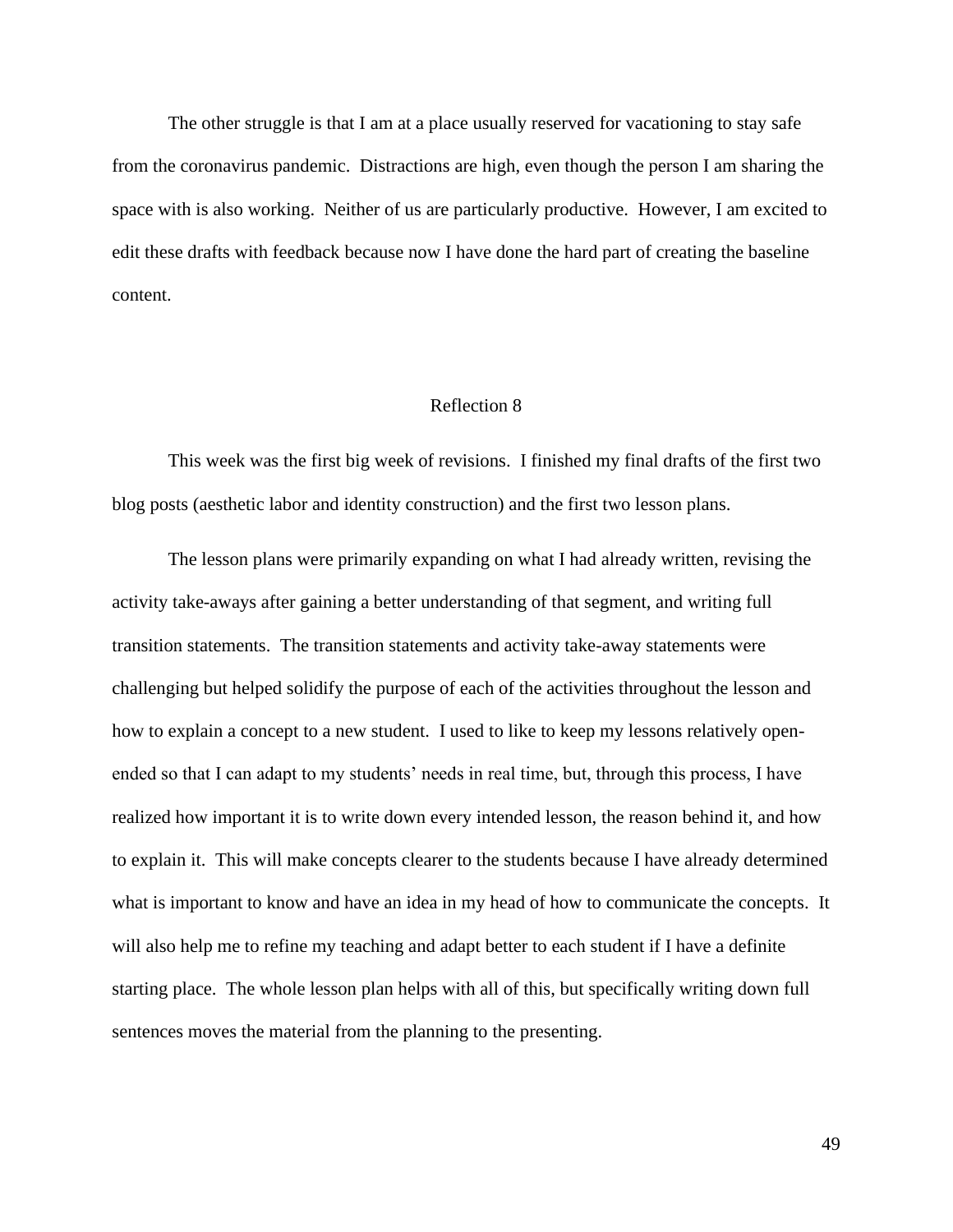I also worked on revising the aesthetic labor and identity construction blog posts, both of which were relatively difficult to create because of how theory-heavy and concept-heavy they are compared to the other two. However, I started the week by researching how long a blog post should be and ended up doing research on what makes readers finish a post, leave before they are done reading, and share it. Understanding the insight from and tools used by other content creators helped me reframe the information to achieve my goals: enrich the community through knowledge of communication theory and create content that will drive people to my website. I easily revised the aesthetic labor blog post to make it more engaging and accessible. The identity construction post posed more of a challenge, but I believe there has been significant improvement. I more fully explain the research and provide more examples and opportunities for engagement with the piece.

#### Reflection 9

This week was a fast turn-around for revisions. I edited the Feedback blog post, the Culture blog post, Lesson Plan 3, and Lesson Plan 4. There were significantly fewer comments on all four of these documents, and most of the comments on the lesson plans were the same additions of transitions and activity take-away statements, which were easy to implement after having done the previous two lesson plans.

Going through the last two lesson plans after revising the first two last week helped to ensure that all four were building off of each other and were consistent with what and how I was teaching. I found that my transitions were often becoming whole scripts to introduce a new concept, so I had to occasionally edit the transitions to ensure that I was not going overboard on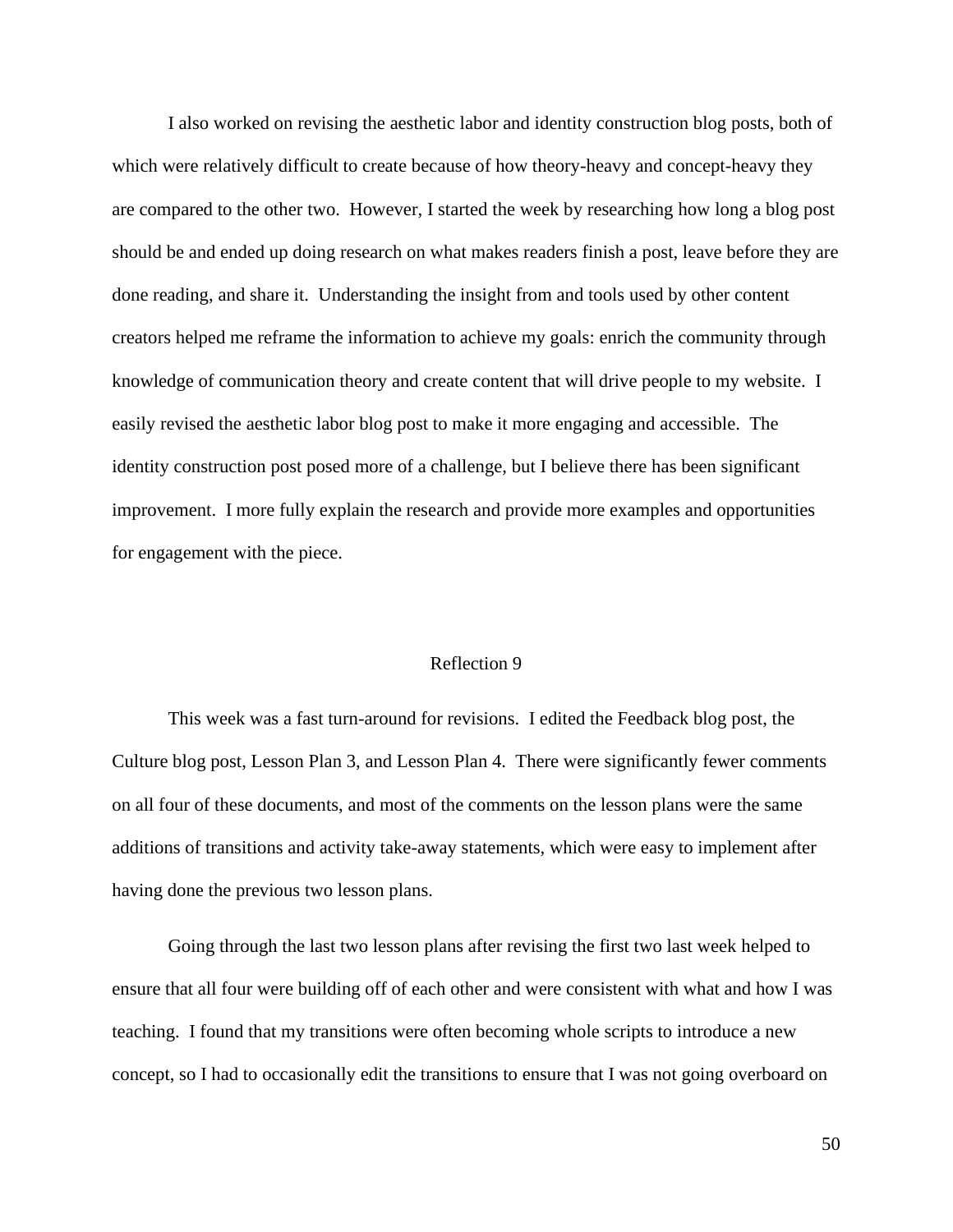those. Often in those edits, I would move a teaching statement down to the activity take-away. Even though including a whole script is inappropriate and unhelpful as a teacher because I need the option to adapt to my students' needs, it was a confidence boost that I knew exactly how I would move from the transition into the explanation and then into the activity. It helped to show me that I build lessons that's flow I was comfortable and confident in.

The two blog posts were also straightforward in the editing. The comments asked me to elaborate on a few specific areas, but there were little to no comments on the overall structure or content of the articles. I did move around and delete some content to make it flow better, but, overall, I made minor edits. There were also quite a few positive and encouraging comments on these posts. I am still not entirely confident in how useful the Culture post will be, but, hopefully, it will have a positive influence on the community to become more supportive. For the moment, I left out a call to comment on the Culture post, but I may add something when I post it on my website where I ask readers what their community's culture is like and what metaphors or rituals they have that lead them to that conclusion.

Overall, this week was a confidence boost in my writing and teaching ability.

#### Reflection 10

This Thesis has been an incredible experience in both the process and the learning outcomes. I have learned so much more about spearheading my own projects research endeavors, including becoming more comfortable with process assignments.

This thesis started out as a business plan for my business as an independent dance instructor, but I wanted my Communication Studies major to play a large role in the project as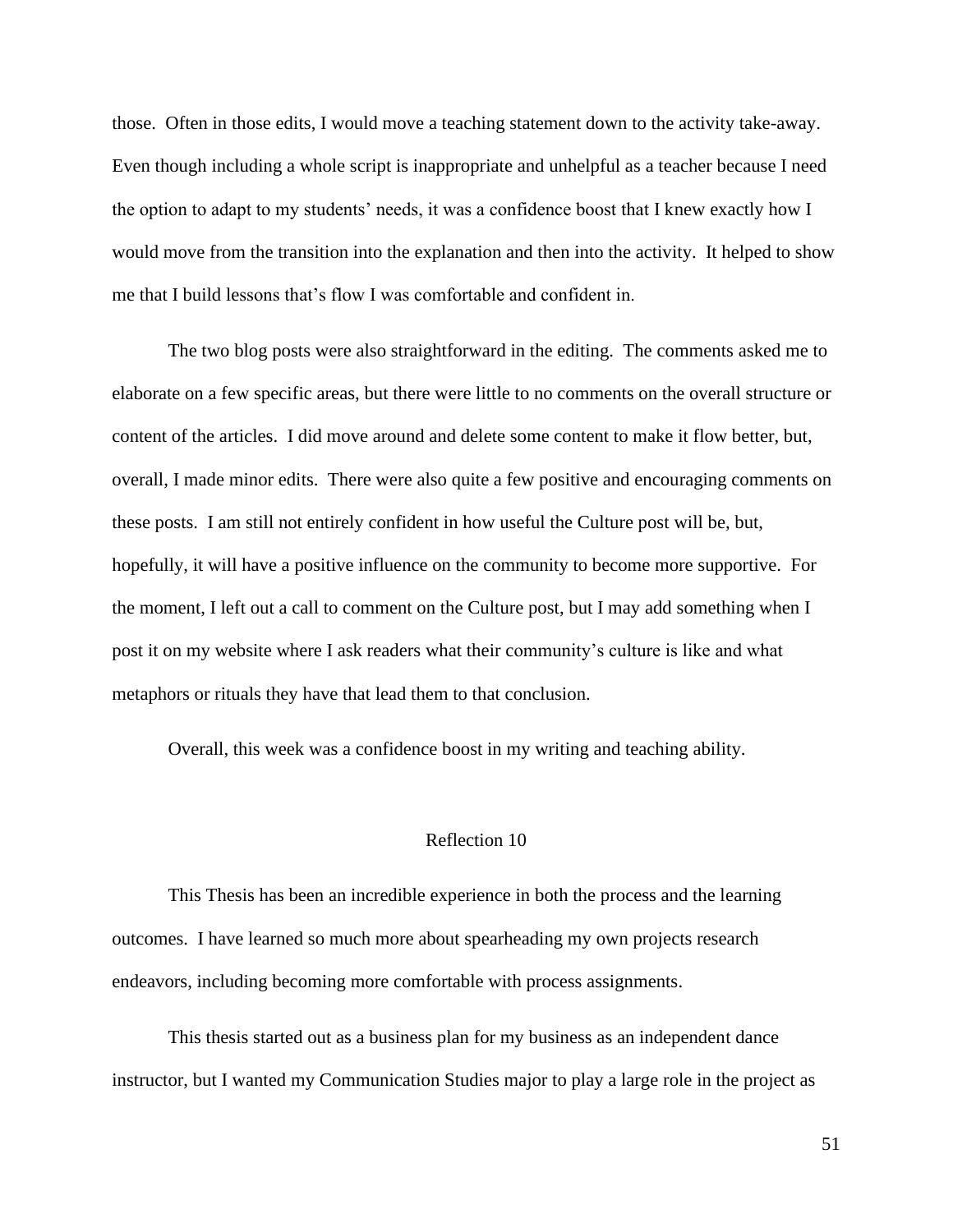well. In the end, the thesis included four blog posts that applied communication research to the West Coast Swing dance community with the purpose of providing tools and resources for dancers, four lessons plans for a Beginner Track, a few business tools (including guidelines for following up with students and a goals sheet), a teaching philosophy, ten reflections on the process, and an updated website with much of these assignments accessible to the public.

I have undoubtably become a better teacher this semester. I had thought I had a solid idea of what my teaching philosophy was, but I learned so much more about what I believed when I articulated it. I think that having the philosophy right at the top of my Dance Coach page on my website will help students and potential students understand who I am, how I approach teaching, and if we will be a good fit.

The blog posts were both more difficult and easier than I was expecting them to be. The largest issue was actually narrowing a direction for each post. I had done a research paper during the Spring 2019 semester that discussed aesthetic labor, identity construction, and a little bit about culture, but they were broadly applied. The blog posts were difficult because I was not simply analyzing a concept within the dance community, I was explaining how the concept functions within the dance community to those not familiar with communication research, why it should matter to them, and what to do with the information. I think that the articles read more like research papers than blog posts, and I think they could have been more accessible if I kept what I wanted my audience to gain out of or do with the information at the forefront of my mind while writing.

The lesson plans were my favorite assignment to work on, though they were added to the project last minute. I learned how to effectively organize a lesson to clarify the purpose of each concept and activity and transition between concepts. This level of organization actually allows

52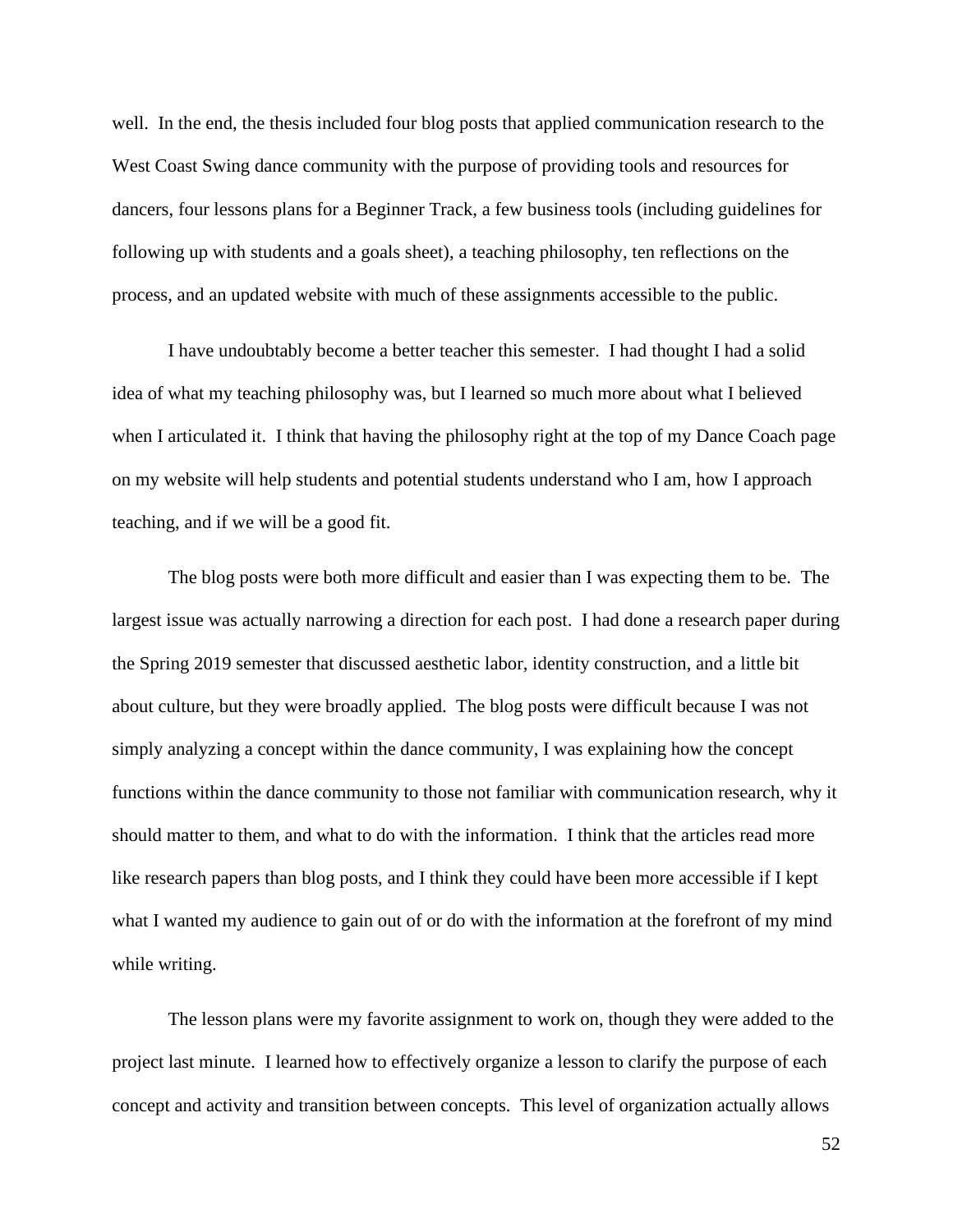for a higher-quality lesson and more personalization, rather than less flexibility. The structure provides a framework so that most of the lesson can focus on adapting to the student's learning needs.

I did create follow-up guidelines and a Pre-Lesson Goals and Experience Sheet as well, and these are beneficial in a similar way that the lesson plans are. These two tools provide a structure so that I am communicating clearly with my students and gaining the information I need to be able to teach them effectively and help them reach their goals. The follow-up guidelines do include email scripts and a timetable for following up so that I am consistent with my students and can ensure that I am always including the necessary information in each email.

Overall, I am incredibly thrilled with this project. It was ambitious and challenging, and I think the end products show my best work. This is a fantastic culmination of my Communication studies and honors curriculum at Ball State, and I hope others do find the material useful.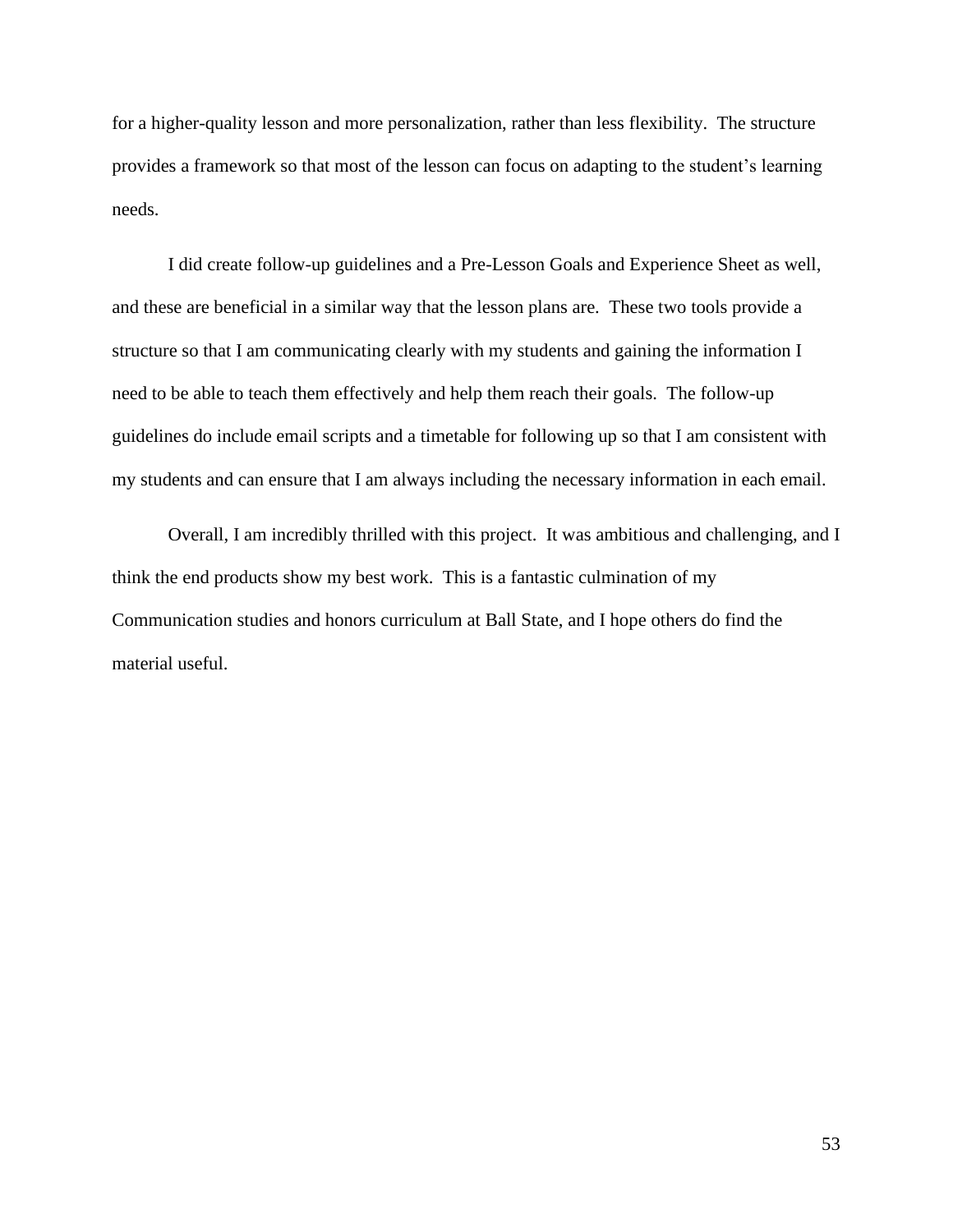## **Website Links**

Homepage: [www.rachelbonarek.com](http://www.rachelbonarek.com/)

Blog:<https://www.rachelbonarek.com/blog>

Teaching Philosophy:<https://www.rachelbonarek.com/dancecoach> (link under "My Offer")

Thesis Overview:<https://www.rachelbonarek.com/samplework>

Thesis Page:<https://www.rachelbonarek.com/thesis>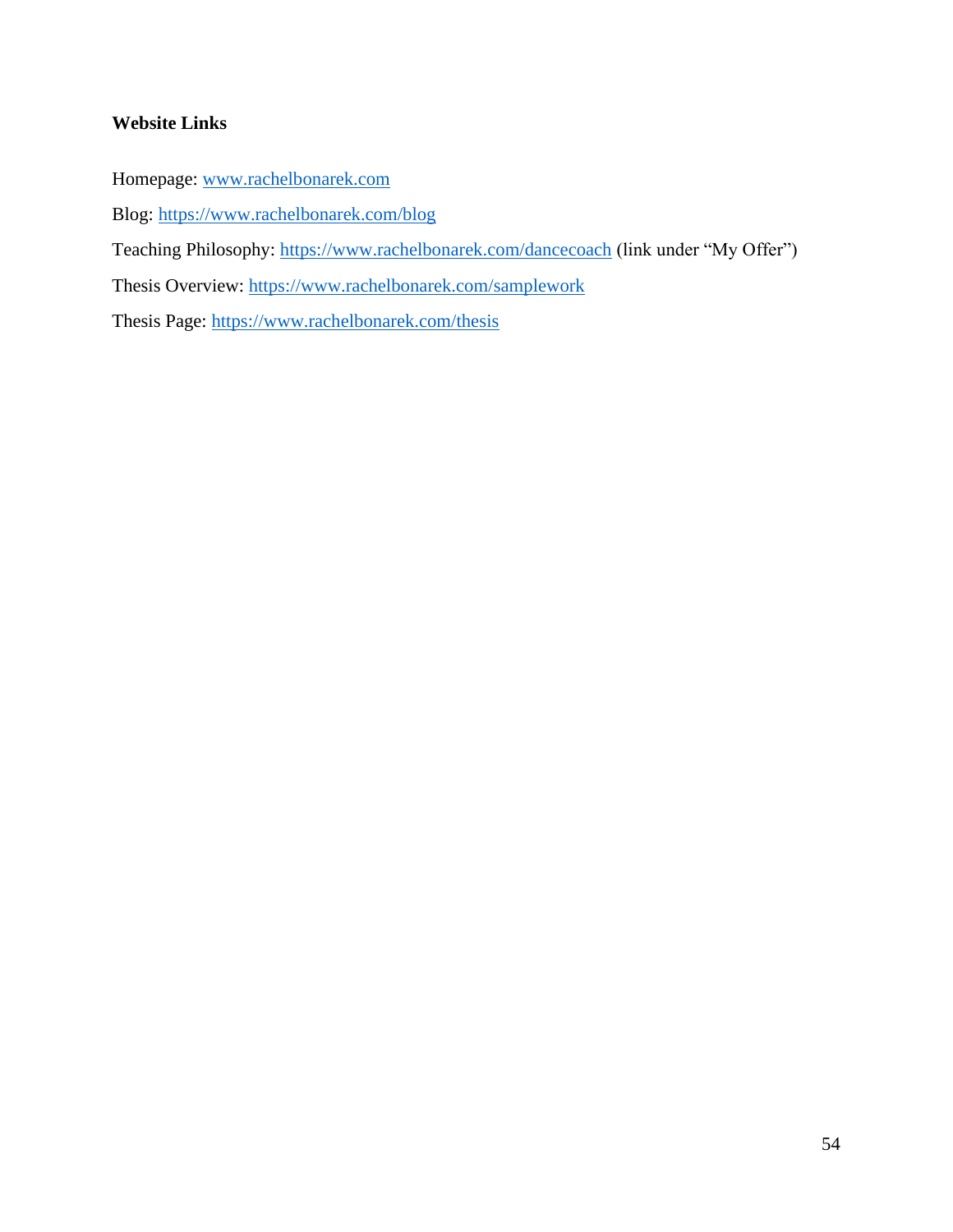#### **References**

- APA Dictionary of Psychology (n.d.). Retrieved from https://dictionary.apa.org/social-comparison-theory
- Barr, S. (2009). Examining the technique class: Re-examining feedback. Research in Dance Education, 10(1), 33-45. doi: 10.1080/14647890802697189.
- Beebe, S. A. & Masterson, J. T. (1997). Communicating in small groups: Principles & Practices. Addison Wesley Longman, Inc.
- Dasgupta, P., & Serageldin, I. (2000). Social Capital: A Multifaceted Perspective. World Bank Publications.
- Elliot, A. J. (2020). Competition and achievement outcomes: A hierarchical motivational analysis. Motivation Science, 6(1), 3-11. doi: 10.1037/mot0000164
- Gibb, J. (1961). Defensive communication. Journal of Communication, 11, 141–148.
- Gibbons, E. (2004). Feedback in the dance studio. Journal of Physical Education, Recreation & Dance, 75(7), 38-43. doi: https://doi.org /10.1080/07303084.2004.10607273
- Gigante, J., Dell, M., & Sharkey, A. (2011). Getting beyond "good job": How to give effective feedback. Pediatrics, 127(205), 205-207. doi: 10.1542/peds.2010-3351
- Grandey, A. A. (2000). Emotion regulation in the workplace: A new way to conceptualize emotional labor. Journal of Occupation Health Psychology, 5(1), 95-110. doi: 10.1037//1076-8998.5.1.95
- Godwyn, M. & Gittell, J. H. (Ed.) (2012). Sociology of organizations. Sage.
- Griffin, E., Ledbetter, A. & Sparks, G. (2012). A first look at communication theory (#9). McGraw Hill Education.
- Hornsey, M. J. (2008). Social identity theory and self-categorization theory: A historical review. Social and Personality Psychology Compass, 2, 204-222. doi: 204[DK1] –222, 10.1111/j.1751-9004.2007.00066.x

Lin, N. 1999. Building a network theory of social capital. Connections, 22(1), 28-51.

Nilson, L. B. (2010). Improving student peer feedback. College Teaching, 51(1), 34-38. DOI: 10.1080/87567550309596408